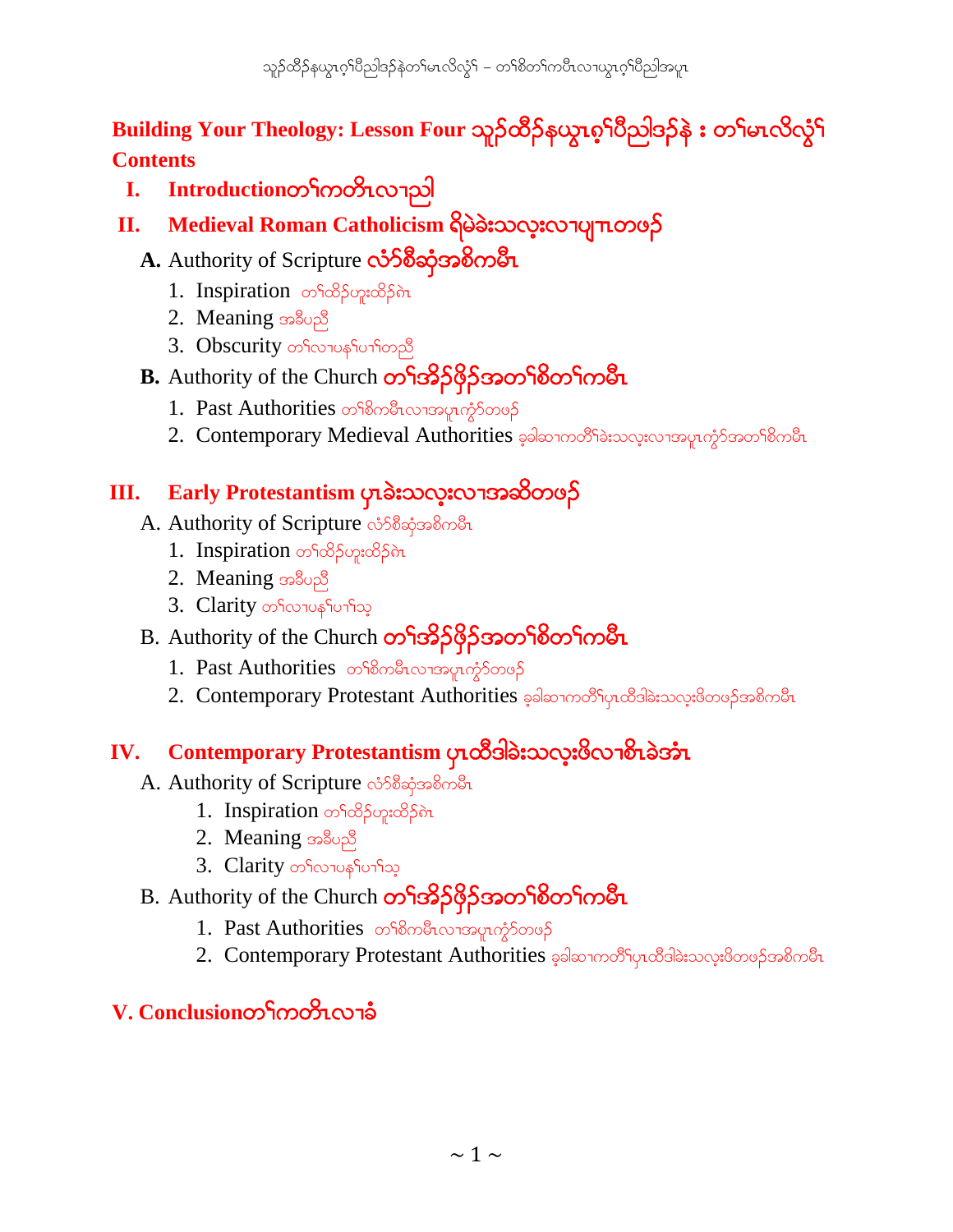

# <u>တ<sup></sup>ကတိၤလၫည</u>ါ Introduction

မ့်နပလၫ်ာဘဉ်လၢပတ်၊အိဉ်မူပူၤပမၤလၫာ်ဆၢကတိ်၊လၢတၢ်ဃုဒီးပိာ်ထွဲပုၤလၢအိဉ်ဒီးတၢ်စိကမီၤတ ဖဉ်အခံဓါ?ဆၢကတိႝၤလဲၤထိဉ်လဲၤထိခဲအံၤပတဲဒ်အံၤန္ဉာ်တလီၤနာ်ဘဉ်ႇဘဉ်ဆဉ်မ့္ပ်တ႑်မ့္ပ်တ႑်တိလီၤႉဖဲပသိလ္ဉာ ်ဟးဂ်ီၤန္**ဉ်,**ပဃုထံဉ်ပုၤလၢအဘိုန္<sup>ရ</sup>ပုၤသ့လီၤ.ဖဲပဆါအခါ,ပဃုပုၤလၢအန<sup>ျ</sup>ပၢါကသံဉ်ကသီလီၤ.လၢပတ<sup>ၡ</sup>အိဉ်မူ ကျဲကိႏကပၤဒဲးနဉ်ႇတၫ်မ့႞ကဲထိဉ်အသးဒီးပုၤတမံၤလ႑်လ႑်ႇပဃုပုၤလၢအအိဉ်ဒီးအစိအကမိၤတဖဉ်ဒီးဒိကနဉ်အ ဝဲသုဉ်အကလုၫ်ထံထံဆးဆးႇဒီးပိ⁄ာ်အဝဲသုဉ်အတ႑်ဆု႑ပုၤလိၤႉ

တၫ်ဒ်အံၤအသိးမၤအသးစ့ၫ်ကီးလၢတၫ်မၤလိယွၤဂုၢိပိညါအပူၤလီၤ.ပမ့မ့ၫ်ပုၤလၢအသူဉ်ဖးသးဆးန္ဉာဴ,ပ ကကနဉ်စ့ၢ်ကီးပှၤလၢအအိဉ်ဒီးတၢိစိကမီၤလၢတၢ်မၤလိယွၤဂ့ၢ်၀ိညါအပူၤလီၤ.ပဃုတၢ်လၢအကမၤစၢၤပုၤတဖ ဉ်လၢကဆုၢပုၤလၢကျဲလၢအဘဉ်ဒီးပကနဉ်အဝဲသ့ဉ်ထံထံဆးဆးလီၤ.ခဲအံၤပမ့ၢ်ကွၢ်တဘျီဃီနဉ်,ကဖျဲဘဉ်ပုၤလ <u>ၢတၫိစိကမိၤလၢခရံာ်ဖိအယွာဂ့ၫိပိညါအပူးနဉ်မှ</u>ါတ႑်ယိယိဖိလီၤႉသနာ်ကဲ့လၢအနံ့ဉ်တကထိအတိၢိပူၤခရံာ်ဖိတ ဖဉ်ဃုဝဲကျဲလၫအတ႑်မၤလိယ္မၤဂ့ౕါပီညါအပူၤန္ဉာိထံဉ်ဘဉ်ဝဲလ႑တ႑်ဂ္ဂါကီလ႑အရှုဒိဉ်ဟဲပ႑်ထိဉ်ဝဲအါကလုာ်လီၤ .တၫ်စိကမိၤမနုၤတခါလၢပလိဉ်ဘဉ်လၢခရံာ်ဖိအယွπဂ့ၢိ၀ိညါအပူၤလဲဉ် $?$ ပကထံဉ်နှၤ်အီၤဖဲလဲဉ် $?$ 

တၫ်မၤလိလွံၫ်လၢပတၫ်မၤလိ*သူဉ်ထိဉ်နယွၤဂ့ၫ်ပညါဒဉ်နဲ*အပူၤတၫ်ဂ့ၫ်ခိဉ်တိမ့ၫ်ဝဲ–''တၫ်စိတ႑်ကမီၤလၢ ယ္လာဂ္ဒါတိုဘဲအပူး"ဒီဖိုုလၫလၫပကၰဃိထံတ႑်ဂ္ဒါခိုည့္ဉ်တဖဉ်လ႑ပတ႑်ဃုသ္ဥညါဒီးပိ9်ထွဲတ႑်စိကမ်ိဳးအခံဖဲပ သူဉ်ထိဉ်ပယ္ပၤဂ့်္ဂါပိညါလီၤ.

ပကကွ်လ်ကွ်ရသေးကျဲတဖဉ်လၢခရံှာ်ဖိလၢညါတဖဉ်အတ်မြာတဲ့ရတ်ရုပ်တဖဉ်အံုးလၢတ်ရသောတိရှိ လီၤဆီလိ်ာသးသၢကတိိၤ်လၢခရံှာ်ဖိအတၤ်စံဉ်စိၤတဲစိၤအပူၤလီၤ.အဆိကတၢၤ်,ပကမၤလိတၤ်ထံဉ်လၢခရံှာ်ဖိအ ယ္ဇၤဂ္ဒါ၀ိညါအစိကမီၤလၫအဘဉ်တ႑်ဟံးဃာ်အီၤလၢရိမဲခဲးသလ္းလၢပျ႑ၤတဖဉ်လီၤ.ခံကတိႝၤ်တကတိႝၤ်ႇပကက္ဂ႑် ဒီးဃုသ့ဉ်ညါပှၤလၢအထိဒါခဲးသလုးလၢပျ႑ာတဖဉ်အတ႑်ထံဉ်ဘဉ်တၫ်စိကမိၤအာက္္တာနဲ့အသကတိၤ်တကတိြာ ပကၰသွဉ်ညါပုၤခရံာ်<sup>8</sup>လၫအထိဒါခဲးသလူးလၫစိၤခဲအံၤတဖဉ်အတ႑်လဲၤခီဖျိဘဉ်ဃးတ႑်ဂ့ၢ်တဖဉ်အံၤလိၤ.အ ဆိကတၫ်ႇပကကွှ်သက်ိုးခရံှာ်ဖိအယွာဂ့်္ဂါပီညါ့အစိကမိႆာလၢအဘဉ်တ႑်ဟံးဃာ်အီာလၢရိမဲခဲးသလူးလၢပျπတ ဖဉ်လီး.

# <u>ရြိမ်ခဲးသလူးလၫပျπတၒဉ်Medieval Roman Catholicism</u>

လၢတၫ်မၤလိကိႏကတိႝၤ်ဒဲးအံၤပကကွ႑်ထံလီၤဆီဒဉ်တ႑်ရံၤဖိမ်ဒိီးပုၤထိဒါခဲးသလ့းအယွၤဂ့ၫ်ပိညါ,ဘဉ်ဆ ဉ်အဝဲအံၤညီနုၤ်မာစ႑ာပုၤလ႑ပကစးထိဉ်ကွၤ်ရိမဲခဲးသလူးတဖဉ်အတၤ်ထံဉ်ဒ်အမှၤ်တၤ်အခိဉ်တဃာ်လ႑ပကန႑်ပ <mark>ၫ</mark>ႝၦၤထီဒါခဲးသလူးတဖဉ်အတၫ်ထံဉ်လီၤႉဒ်ပထံဉ်အသိးႇရံၤဖိမ်အတၫ်ထံဉ်ဘဉ်ဃးတၫ်စိကမိၤလၢယ္πဂ့ၫိပိညါအ ပူးနှဉ်စးထိဉ်အသးလၢတၫ်ဘိုက္ၤတၫ်အိဉ်ဖိုဉ်လၢပျ႑ာတဖဉ်အတ႑်ကမဉ်တဖဉ်လီၤ.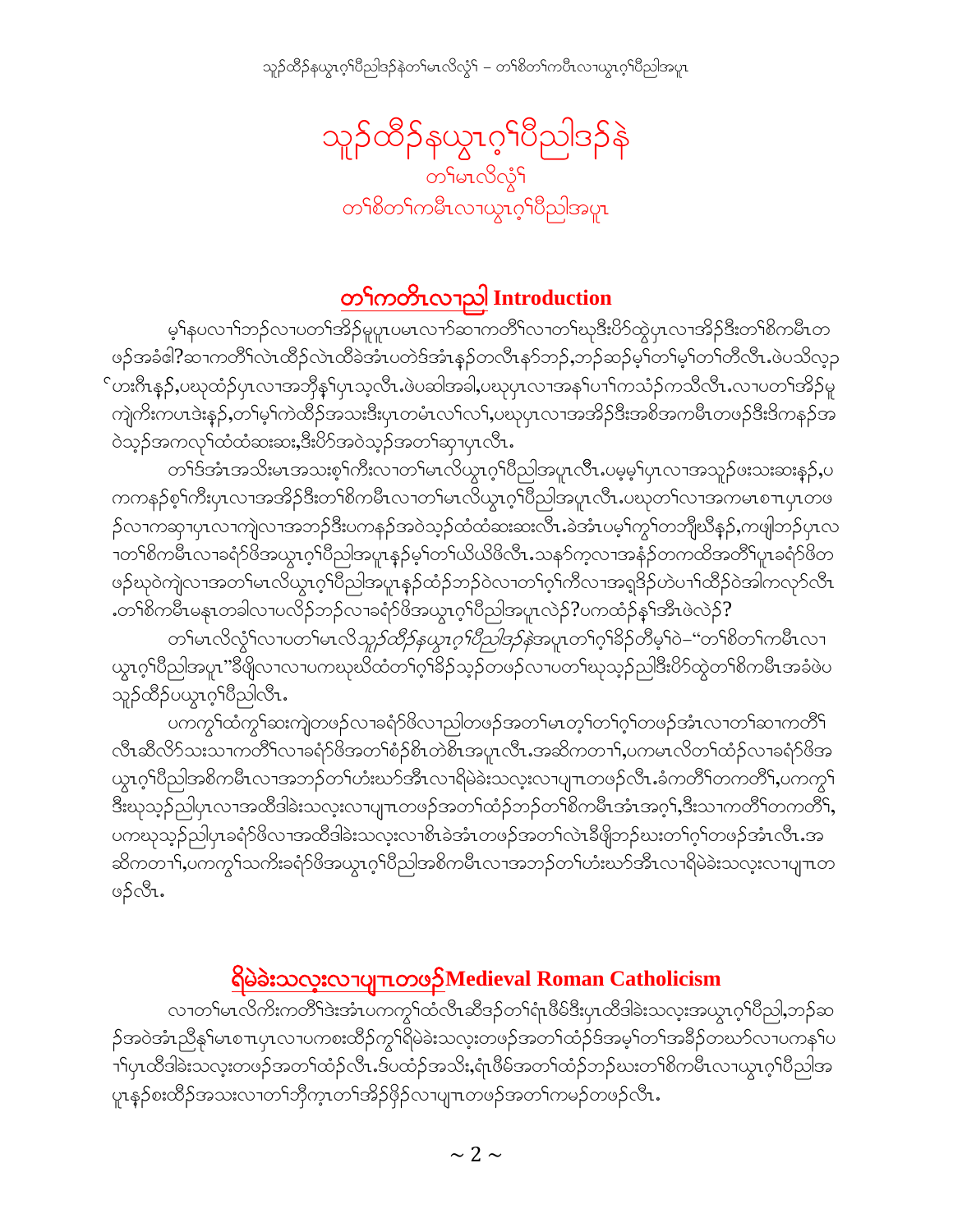ဖဲပဃုဃိထံတၫ်အိဉ်ဖိုဉ်လၫပျ႑တဖဉ်နှဉ်ႇပကကွ႑်သကိႏတ႑်၀ှဲဒိဉ်တီခံမံၤ–တၢတမံၤႇခရံာ်ဖိလၢပျ႑ာ တဖဉ်အတ<sup>၎</sup>သိဉ်လိဘဉ်ဃးလံာ်စီဆုံအစိကမိၤႇဒိးခံမံၤတမံၤႇတၫ်ထံဉ်အစၫလၫအဘဉ်ဃးတၫ်အိဉ်ဖှိဉ်အစိကမိၤ လီၤႉအဆိကတ႑ၢ်ပကက္ဂ<sup>႑</sup>သကိႏတၫ်စိကမိၤလၢလံာ်စိဆုံအပူၤလၢအအိဉ်လၢရိမဲခဲးသလုံးအတၫ်အိဉ်ဖိုဉ်အပူၤ 81.

# လံာ်စိဆုံအစိကမ်ိဳၤAuthority of Scripture

ာ<br>တချူးလၢတၫ်ဆီတလဲတၫ်အသိလၢတၫ်အိဉ်ဖှိဉ်အပူၤဘဉ်နဉ်,ပှၤအါဂၤလၢတၫ်အိဉ်ဖှိဉ်အပူၤဒီးတၫ်သိဉ် တၫ်သီလၢတၫ်အိဉ်ဖှိဉ်အပူၤတဖဉ်သိဉ်လိလံာ်စီဆုံလၢအယံၤဒီးတၢ်စူၫ်တၫ်နှာ်နိ<sup>၎</sup>နိုၫ်တဖဉ်လီၤ.မ့<sup>၎</sup>သနာ်ကဲ့ဒ်နဉ် ဒီး,ပတဲသ့လၢပှၤမၤလိယွၤဂ့ါပီညါလၢပျ႑ာတဖဉ်အိဉ်ဒီးအတၫ်နဉ်လၢလံာ်စီဆုံအစိကမီၤအပူၤလီၤ.အစှၤကတၢ ်မှ်လနာ်ခဲလၫာ်ဘဉ်ဆဉ်လၢအတ်သွဉ်ညါအပူၤနာ်ဝဲလီၤႉသနာ်က့လၢအတ်အိဉ်မှုထွဲတခ်ိဳႇတၢ်အိဉ်ဖိုဉ်လၢပျ πဟံးန1်ဝဲအခ်ီပညီလၢအိဉ်မူထွဲဝဲ,တဒ်သိးဒီးတ1်အၫဉ်လီၤလၢလံာ်စီဆုံအိဉ်ဒီးအစိကမိၤဘဉ်လီၤ.

ဖဲပဃိထံကွౕကၫ်ကီတౕၢခဲအံၤႇပကကွౕၢသကိႏတၤ်ဂ့ၤ်သၢမံၤလီၤ–အဆိကတၢၤ်ႇလံာ်စီဆှံအတၤ်မၤဆူဉ် ထိဉ်/ထိဉ်ဂဲၤပသးလၢအဆၢကတိႝၤ်ဖဲနဉ်,ခံမံၤတမံၤႇတ႑်ထုးထိဉ်လံာ်စီဆုံအခ်ီပညီလၢတအါန႑်အမ့ၢ်တ႑်,ဒီးသၢ မံၤတမံၤႇတၫ်တဲလၢလံာ်စိဆုံနဉ်ပန႑်ပၫါအိၤတညီဘဉ်လိၤႉအဆိကတ႑ါပကက္ဂါသက်ိးလံာ်စိဆုံအတ႑်ထိဉ်ဟူး ထိဉ်ဂဲၤထိဉ်လီၤ.

# တ<sup>ှ</sup>ထိဉ်ဟူးထိဉ်ဂဲၤInspiration

လ၊အအါဒီးအစုၤန္ဉာိပုၤလ၊အမၤလိယ္မၤဂ့ၢိပီညါလ၊ခဲးသလ့းအတၫ်အိဉ်ဖိုဉ်လ၊ပျ႑ာတဖဉ်အၫဉ်လီၤ တူၫ်လိ5်လၫလံ5်စီဆုံနဉ်ဘဉ်တၫ်ဖူအီၤလၫယွၤ<sup>ဒြိဳး</sup>ဟဲ<sup>8ွ</sup>ဖြသးလၢပှၤကညီလၫအကွဲးလံ5်တဖဉ်ဒ်ယွၤတၫ်ပီးတၫ်လီ အသိးလိ1.မ့်)နဉ်သက့ဒ်နဉ်ဒီး,ဖဲတ ်အိဉ်ဖိုဉ်အတ ်စံဉ်စိၤတဲစိၤတကတိ ်ဒာံၤအခါနဉ်,ပုၤမၤလိယ္လၤဂ့်)ပိညါအါဂၤ နှၤ်ပၢၤ်တၤ်ကတိၤလၢအမ့ၤ်တၤ်ထိဉ်ဟူးထိဉ်ဂဲၤထိဉ်ပသးလၢအတလၢအခၢးလီၤႉအဝဲသ့ဉ်ပာ်သူဉ်ပာ်သးဒိဉ်တ က့်လာလံာ်စီဆုံဘဉ်တၫ်ဖူအိၤလာယွာဒီးတကနာ်ဃုာ်ပှာကညီလာအကွဲးလံာ်စီဆုံမ့<sup>၎</sup>ဂ္ဂာ,တၢ်စံဉ်စိၤတဲစိၤလာအ မၤအသးနိ<sup>႖ဇ္ဇြ</sup>ိုလၢလံာ်စီဆုံအပူၤဘဉ်ႉတၢ်ဂ့ၢ်လၢခဲးသလူးတၫ်အိဉ်ဖှိဉ်လၤပျ႑ာတဖဉ်ပာ်ဒိဉ်တလၢအခၢးလၢလံ ာ်စီဆုံမှါလံာ်ထဲယွာကွဲးဝဲနဉ်ဟဲအသးလၢတၫ်ဂ့ၢ်အါကလုာ်လီာ.

အဒိန္5,ပုၤမၤလိယ္မၤဂ့ౕါ၀ီညါလၫပျ႑ာတဖဉ်သနၤာအသးဒိဉ်ဒိဉ်မှၤ်မှၤ်လၫဟူးလ့ဉ်အပုၤကူဉ်ဘဉ်ကူဉ်သ့ တဖဉ်အလိၤႇဒ်ပုၤလၢအနှာ်ဖျံးထိဉ်အသိဒီးအဉ်ရံးစ်ထိဉ်ထဲလ်တဖဉ်ႇဒီးပုၤကူဉ်ဘဉ်ကူဉ်သ့/ဖံၤလီစိၤဖၫဉ်တဖဉ် အံၤဆုၢ၀ဲဒဉ်ခရံာ်ဖိအယွာၤဂ့ౕၢိ၀ိညါအတၤ်သိဉ်လိဆိတဖဉ်လၢကျဲအါဘိလီၤႉဒီဖျိလၢပုၤကူဉ်ဘဉ်ကူဉ်သ့လၢအဆိ ကမိဉ်တၫ်ဒိဉ်တ႑်ယိဉ်တဖဉ်အံၤဟ်လုၤ်ဟ်ပ္ပ္၊တ႑်လီၤထူလီၤယိဉ်ဒိဉ်နှၤ်တ႑်တစိၤ်တလီၤ်လၢဟိဉ်ခိဉ်အံၤဒီးတ႑် စံဉ်စိၤတဲစိၤလၢအနိ<sup>၎</sup>ကိြိကဖဉ်အဃိႇပုၤမၤလိယ္ဂၤဂ့ါပီညါလၢအမ့ါ်ခရံာ်ဖိတဖဉ်မၤလိဆိကမိဉ်ဝဲလၢလံာ်စီဆုံ ဘဉ်ဃးဒီးမူ<sup>8</sup>ဉ်နဉ်အရှ<sup>8</sup>ဉ်<sup>8</sup>ဉ်နှ််ားတ်စစ်ဉ်စိၤတဲစီၤဒီးဟိဉ်ိန်ဉ်ဖိအတ်ယဲလီၤစ πလီၤသွဲဉ်အနှိဉ်ထံးနိဉ်ဘိတက့််၊  $\frac{1}{2}$ 

အါနဉ်အနဉ်,ခဲးသလ့းကူဉ်ဘဉ်ကူဉ်သ့လၢအမၤလိယွၤဂ့ါပီညါတဖဉ်တသ့ဉ်ညါန<်ပၢါတၫ်ဘဉ်ဃးဒီးလံ ာ်စီဆုံအဂ္ဂါအတၫ်စံဉ်စိၤတဲစိၤဖဲလံာ်စိဆုံအစိၤအဃိအဝဲသုဉ်အိဉ်မူပာ်ဖျဲလံာ်စိဆုံအတၫ်စံဉ်စိၤတဲစိၤလၢအတ႑် အိဉ်မူပူၤတဘဉ်ဘဉ်ႉအဃိဒ်ီးႇအဝဲသ့ဉ်ပာ်ဒိဉ်ဒဉ်တ႑်လၢအသ့ဉ်ညါဝဲ–ဒ်ပစံးတ႑်အသိးလံာ်စီဆုံအိဉ်ဒီးအတ႑်မှ႑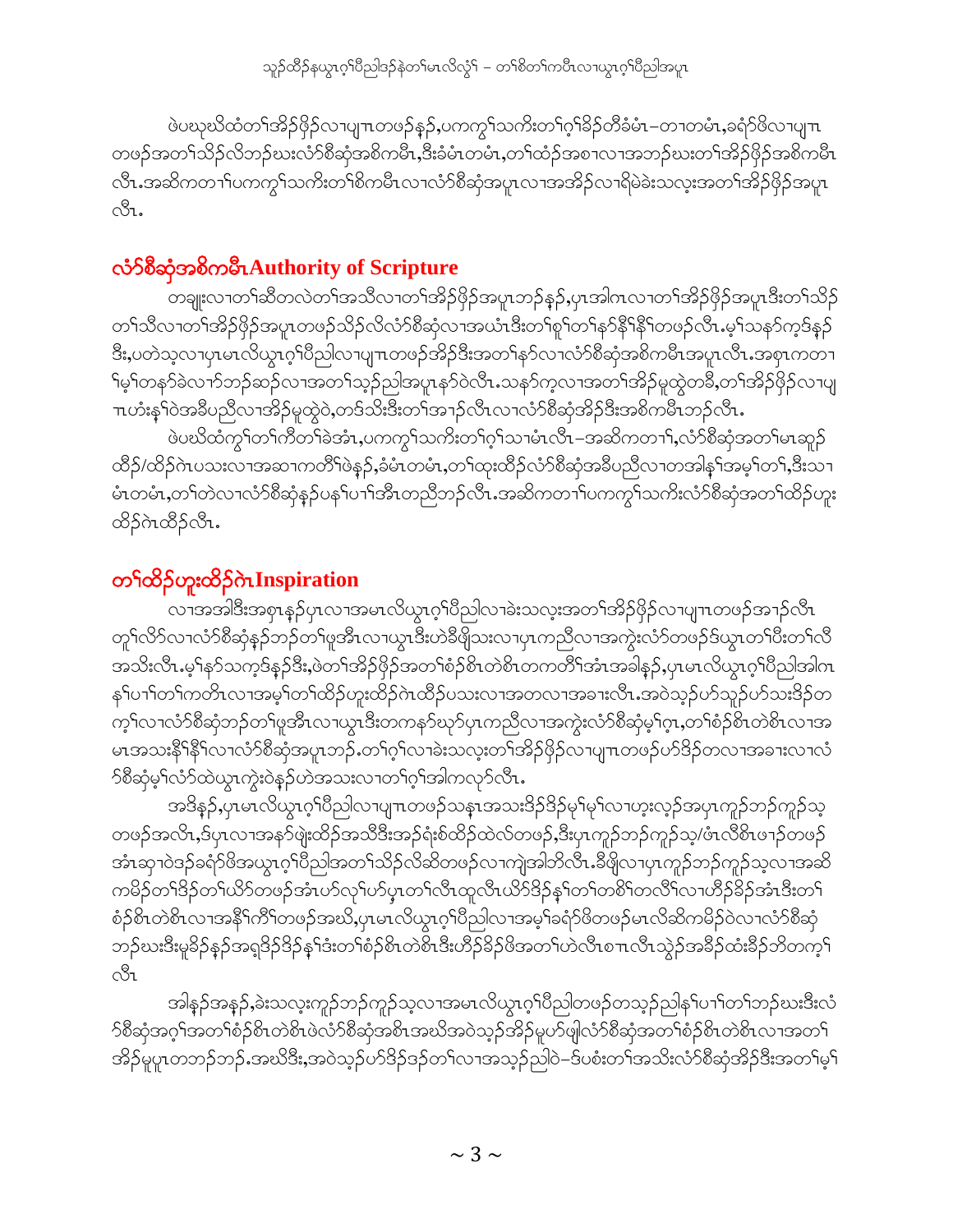သူဉ်ထိဉ်နယွာဂ့ါ်ပီညါဒဉ်နဲတါမာလိလွံ1် – တါစိတါကပီၤလၢယွာဂ့ါပီညါအပူာ

တၫ်တိလၢအကတၫၫ်ကတာ်တအိဉ်လၢယွၤလိၤထူလိၤယိာ်လၢအအိဉ်လၢမူခိဉ်ဒုးနဲဉ်ဖျါထိဉ်ဝဲ–ဒိးအဝဲသ့ဉ်တပ ာ်ဖျါလီၤတံ်ါတၫ်ဂ့ါတ႑်ကျိုးလၢအဂၤတဖဉ်ဘဉ်.

တၫ်ထံဉ်လၢခဲးသလုံးလၢပျπတဖဉ်ဘဉ်ဃးလံာ်စီဆုံဟဲခ်ိဖျိလၢယွၤထဲတခါ&ၤဒုးအိဉ်ထိဉ်စ့ၢ်ကိီးတ႑်နှာ် လၢအတဘဉ်ဘိုးဘဉ်ဒါဘဉ်ဃးလံာ်စိဆုံအခ်ိဳပညီလီၤ.တၫ်ဘဉ်တ့လၢမှုခိဉ်မှၢ်လါဆဉ်ဖိလၢအအိဉ်ဖျဲလၢလံာ်စိ ဆုံအပူၤန္ဉာ်အခ်ဳပညီတဒ်သိးဒီးလံာ်အဂၤတဖဉ်ဘဉ်ႉနာ်သက့ႇခ်ဳဖျိလၢကစၫ်ယွၤထိဉ်ဟူးထိဉ်ဂဲၤအဃိႇလံာ်စိဆုံအ ပူးအခ်ဳပညီပှဲၤလှၢ်ကွံာ်လီၤႉပုၤမၤလိယ္ဂၤဂ့ၢ်ပိညါလၢခဲးသလ္းလၢပျ႑ာတဖဉ်အံၤပိာ်ဝဲဒဉ်အိကၢးစတံအတ႑်ထံဉ် အခံလาအအာ}်လီၤ၀ဲလาလံာ်စိဆုံလาအဘဉ်တ႑်ထိဉ်ဟူးထိဉ်ဂဲၤအီၤအီၤမ့ှ်လံာ်စိဆုံလาအအိဉ်ဒီးအခ်ိပညီအါ အါဂိ<sup>ရဂ္ဂ</sup>န္၄လိၤ.

ပါတနဉ်သကိုးအိကၢးစတံကွဲးဝဲဖဲအလံာ်သၢဘ္ဉာ်တဘုဉ် $($  On Christion Doctrine $)$ (လၢခရံှာ်ဖိအတ႑်စူ၂်တ႑်နှာ်အပူၤ)–

ဖဲ…တ<sup>ြ</sup>ထုံးထိဉ်လံာ်အခ်ဳပညီအါန5်ျခံခါဒီးအါန5်အနဉ်လၫလံာ်စီဆုံဖျာဉ်တဖဉ်အပူၤန္<mark>ဉ်,</mark>ပှၤကွဲးလံာ်အ တၫ်ထံဉ်မ့ၢ်တဖျါထိဉ်ဒဉ်လဲ႒်ႇတၫ်ဘဉ်ယိ႒်တအိဉ်ဘဉ်…ဒီဖျိလၫကစၢ်ယွၤဒုးအိဉ်ထိဉ်လံာ်လၢအစိဆုံ အံၤလၢအမ့္ပ်ာက်ကတိၤတဖျာဉ်ဃိဘဉ်ဆဉ်တ႑်နှၤ်ပၢၤ်အီၤလၢကျဲအါဘိလီၤ.တမ့္ပ်တ႑်အသဘျဒီးအသူ အသဉ်အိဉ်အါဒဉ်တက့်ရုပ္ပါ?

လၫကျဲအါဘိန္ဉ်,ပဟ်လှၤ်ဟ်ပ္ၤအိကၢးစတံအတၤ်ထံဉ်လၢအထိဘဉ်ဃးလံာ်စီဆုံလီၤႉလံာ်စီဆုံတမ့ၤ်လံာ်မှၤ်ဆ့ ဉ်မုၢိဂီၤဘဉ်,ဒီးအတၢ်ဒိဉ်တၢ်မု၊်ပာ်ဖျါထိဉ်ကစၢ်ယွၤအတၢ်ထိဉ်ဟူးထိဉ်ဂဲၤလီၤ.ပတူၢ်လိ5်သ့စ့ၢ်ကီးလၢလံ5်စီဆုံ အတၫ်ကွဲးအါမံၤဘဉ်တၫ်ရဲပွးအိၤသ့ထဲလၫယ္ပၤအတ႑်ဒိဉ်တ႑်မှ႑်လ႑အလီၤဘဉ်လ႑တ႑်ကွဲးတဖဉ်အပူၤလီၤ.

# အခ်ဳပညီMeaning

\_<br>သန>်က္ခအိကၢးစတံအတၫ်ထံဉ်အါန္ၫ်ဒံးအဝဲအံၤလီၤႉအဝဲန>်လၢယ္ပၤအတ႑်ထိဉ်ဟူးထိဉ်ဂဲၤဒုးအိဉ်ထိဉ် လံာ်စီဆုံအဆၫတဖဉ်လၫလံာ်စီဆုံအပူၤလၫအအိဉ်ဒီးအခ်ီပညီအါမံၤလီၤႉလ႑ပကကွ႑်သက်းပုၤကွဲးလံာ်တဖဉ်အ တၫ်ဆိကမိဉ်လၢအတၫ်ကွဲးအပူၤအလိိၤ်အီကၢးစတံနာ်လၢပ**ြ** 

ကၢးဟ်သူဉ်ဟ်သးလၢအခ်ိဳပညီအါမံၤလၢယွၤတိ9်ဟ်ဝဲတခ်ီလီၤ.ပကိးအဝဲအတၫ်ထံဉ်ဒီးတၫ်ထံဉ်လၢအလီၤက်ဒီ းတၫ်အံၤလၫ''တၫ်ထုးထိဉ်လံာ်အခ်ီပညီလၫကျဲအါဘိ" $\big(Classical$ 

*Polyvalence*)တ<sup>ို့</sup>နှ5်လၫလံာ်စီဆုံအတ<sup>ြ</sup>ကွဲးတဖဉ်အိဉ်ဒီးအပတိႝၤ်အါတီၤဒီးအလုၤ်အပ္ပ္ပၤအါမံၤဒီဖျိလၢအဟဲလ ၢယ္ဂၤအဃိလီၤ.

ဘဉ်သ့ဉ်သ့ဉ်တ<sup>၎</sup>သ့ဉ်ညါန<sup>ှ</sup>ပၫ်လၫကျဲအါဘိ/ချးစံဉ်ခၫလ်ဖိလံၤဘၫဉ်လဲးစ်လၢအမံၤဟူသဉ်ဖျါကတၢ<sup>၎</sup> န5ုဘဉ်တၫ်ကွဲးအိၤလၢက္ခ်ိန်ခၤစံဉ်ယဲၤန်,ဘဉ်တ႑်သ့ဉ်ညါအိၤ§စွၤဒရံဉ်ကဉ်လိၤႉတ႑်ထံဉ်အံၤတဲဝဲလၢႇလံဉ်စိဆုံ အတ¶ကွဲးြ

ကၢးဘဉ်တၫ်ထံဉ်အီၤလၢအဓိပညီလွံၫ်မံၤလိၤ.တၢတမံၤ,အခ်ိပညီလိၤလိၤလၢတၫ်ထုးထိဉ်အိၤအခ်ိပညီဒ်မှၢ်ဆ့ဉ် မှ<sup>ု</sup>ဂီးအတ<sup>ှ</sup>နှၤ်ပျားအသိးလီး ခံမံုတမံုးပူမှတမ့္ပါတၫ်အဒိလၤအဒုံးနဲဉ်ဖျထိဉ်တ႑်စူၫ်တ႑်နှာ်အတ႑်သိဉ်လိုသိလိ အမ့်ၫအတိတဖဉ်လီး သၢမံၤတမံၤ,တ႑်နီၤဖးတ႑်ဂ္ၤတ႑်အၢအဆ႑လၢအကဲထိဉ်အဲးသူးအတကွိႝ လၢခရံှာ်ဖိတ႑် အိဉ်မူအဂီ်ါလီၤ.ဒီးလွံ်ါမံၤတမံၤ,တၢ်အဒိမ္ခတမ့္ပ်တၫ်အိဉ်သးလၢအဘဉ်တၫ်ထိဉ်သ $\lceil \rceil$ 

တိၤအိၤလၢအတဲဘဉ်ဃးယွၤအတၫ်အၫဉ်လိၤအိလိၤလၢအကလၢပှဲၤခါဆူမဲ၁်ညါလၢမှၫ်နံၤခံကတ႑်လိၤႉ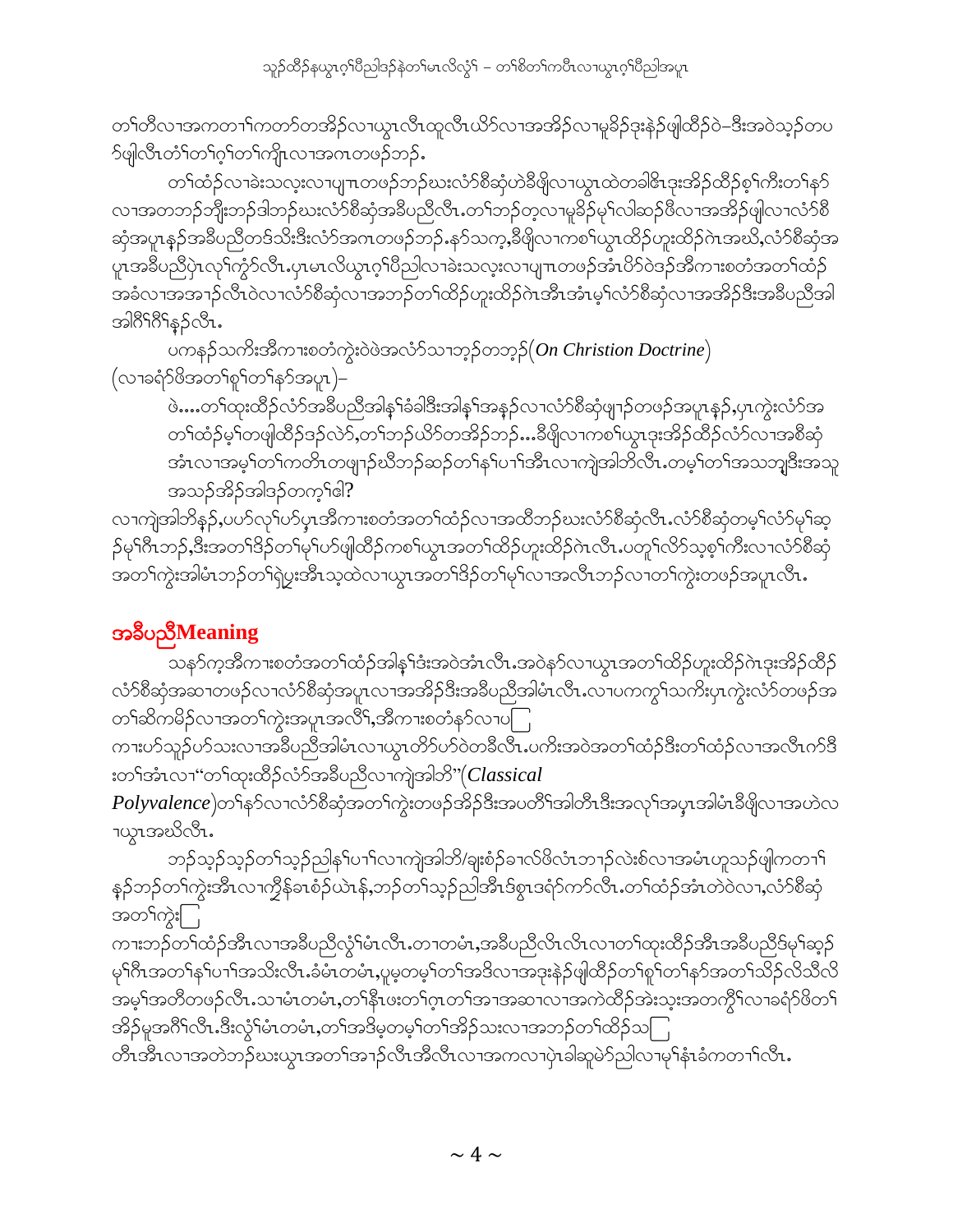စွာဒရံာ်ကဉ်အခ်ိဳပညီခဲလၢာ်ဒီးတၫ်ထံဉ်အဂာတဖဉ်လၢအဘဉ်ဃးဒီးချးစံဉ်ခၢလ်ဖိလံၤဘၢဉ်လဲး(တၫ်ထုး ထိဉ်လံာ်အခ်ိပည်လၫကျဲအါဘိ)တမ့္ပ်တ႑်အရှုဒိဉ်လ႑ပတ႑်တိဉ်ပာ်အပူၤဘဉ်ႇဒီးပှၤကွဲးလံာ်အါကၡဲပွးပှၤစ့႑်ကီးလိ 1.ထဲတမံၤပန1်ပၫါလၢတၫ်ဆၢကတိႝၤ်ဖဲရံၤဖိဳမ်/တ႑်ဆိိတလဲက္ၤတ႑်အိဉ်ဖိုဉ်အဆၢကတိိၤ်,အါဂ္ၤစုၤဂ္ဂ၊,ခဲးသလူး အပုၤမၤလိယ္ဂၤဂ့ါ၀ိညါတဖဉ်နဉ်ဝဲလ႑လံာ်စိဆုံအတ႑်ကွဲးအိဉ်ဒီးအခ်ီပည်အါန္ ၊မု၊်ဆ္ဥမု၊ိဂီၤအခ်ီပညီတက္ ၊လိၤႉ <u>့</u><br>ဒီးအရှ3်ဉ်ကတ႑ာ်တခ်ိဳႇအဝဲသုဉ်ညီနှၤ်နှာ်ဝဲလ႑တ႑်အခ်ဳပညီတဖဉ်အံၤတအိဉ်သူဉ်လီၤအသးလ႑ပှၤကွဲးလံာ်စီဆုံ တဖဉ်အတ<sup>ရ</sup>အဲ့ဉ်ဒိးဟူဉ်ခီဟူဉ်နီၤအပူၤဘဉ်ႉအနိ<sup>ု</sup>ကိြန္ဥ်ႇလံာ်အဆ႑လ႑အခ်ဳပညီမှ<sup>ရ</sup>ဆူဉ်မှ<sup>ရ</sup>ဂီၤတဖဉ်ညီနှ<sup>ရ</sup>တ<sup>ရ</sup> ထံဉ်အီၤအပတိႝၢဖုဉ်တစဲးဖိလၤတၫ်ကွၫ်ထံကၤယွၤဂ့ၢ်ပီညါအခ်ီပညီမူၫမူၫနိ<sup>႖</sup>နိ႑နိ႑လီၤႉလၤအလိႝၫန္ဉၨာဴပှၤမၤလိယွၤဂ့ ႝ႞ၒႝညါတဖဉ်ဘဉ်တ<sup>ှ</sup>ုတှဉ်ဂံ<sup>ု</sup>ဟ့ဉ်ဘါအီၤလၫကပ<sup>5</sup>လု<sup>ရ</sup>ပ9်ပုၤတ<sup>ရအ္ဆိ</sup>ပညီလ႑အဒိဉ်အယိ5်ဒီးအိဉ်ခူသူဉ်တဖဉ်နီဖ ှိုလၢအဝဲသ့ဉ်လိဉ်ဖျဲထိဉ်ယွၤအတ႑်ဆိကမိဉ်အတ႑်ဒိဉ်တ႑်ယိဉ်လ႑တ႑်အိဉ်ဖိုဉ်အဂိၤ်လီၤ.

# တ႑်လ႑ပန<sup>ြ</sup>ပ႑ေတညီObscurity

ဲသလူးလၢပျπတဖဉ်အတ<sup>၎</sup>ထံဉ်ဘဉ်ဃးတ<sup>၎</sup>ထိဉ်ဟူးထိဉ်ဂဲၤဒီးလံာ်စီဆုံအခ်ီပညီအံၤဆုၢပှၤဆူလံာ်စီဆုံ အသကဲးပ၀းအဂၤတခါလၫအမ့<sup>၎</sup>–တ႑်လ႑ပတသ့ဉ်ညါမ့တမ့<sup>၎်</sup>တ႑်လ႑အဖျါတရှဲဘဉ်လီၤႉလံာ်စိဆုံကဲထိဉ်လံာ် တဘ့ဉ်လၢအဖျိတရဲဘဉ်မ့တမ့်၊ပန<sup>ှ</sup>ပၢ၊်အခီပညီတသ့ႇမ့်၊လံာ်ထဲလၢပုၤလၢအအိဉ်ဒီးတ<sup>ှ</sup>ကူဉ်ဘဉ်ကူဉ်သွလီၤ ဆီတဖဉ်အဂိ်<sup>ု</sup>လီၤ.

ခဲအံၤတမ့ါတ1်လၢအလီၤကမၢကမဉ်လၢပဂိါဖဲပတဲလံာ်စိဆုံမ့ါလံာ်လၢပသ့ဉ်ညါအိၤတညီဘဉ်ဖဲအစိၤ အခ့အခါလၫတချုးခရံာ်ဖိတၫ်အိဉ်ဖိုဉ်ဘဉ်တၫ်ဆီတလဲအခါဘဉ်လီၤႉအဆိကတ႑)နှဉ်ႇလံာ်စီဆုံနဉ်ကီလ႑ပုၤက နှၤ်ဘဉ်အီၤလီၤ.အါန1်အနဉ်,လံာ်စီဆုံဒီးယွၤဂ့ါပီညါဘဉ်တၤ်ကွဲးအီၤလၢလးတ့ဉ်အကျိဉ်လီၤ,ဒီးထဲပှၤစုၤဂၤလၢ အကူဉ်ဘဉ်ကူဉ်သ့ဒိဉ်ဒိဉ်တဖဉ်န<sup>ှ</sup>ပၫ်္ဂလးတံဉ်အကျိဉ်ဒီးသူဝဲသ့လီၤ.အဃိဒီး,ဖဲပတဲလၢပုၤမှါဆ့ဉ်မှ<sup>ုဦ</sup>၊တဖဉ် အလံာ်စိဆုံတအိဉ်ဘဉ်ဒီးဖးဝဲတသ့ဘဉ်နဉ်တမ့်္ဂတၤ်လီၤကမၢကမဉ်ဘဉ်…

သန>်က္နလံ>်စီဆုံအဆ႑တဖဉ်လ႑ပုၤလ႑အအိဉ်ဒီးတ႑်သူတ႑်ဘဉ်ဒီးတ႑်ခွဲးတ႑်ယာ်လ႑ကဖးလံ>်စီဆုံ အဂိ်္ဂါဒဉ်လဲဉ်လံာ်စီဆုံမ့်ၫလံာ်လၢပုၤနှၤ်ပၢၤ်အိၤကိလိၤကစၤ်ယွၤဟ်လီၤအခ်ီပညီအက ထၫတဖဉ်လၫလံာ်စီဆုံအပူၤလ႑ပန1်ပ႑ါအီၤယိယိဖိတသ့ဘဉ်ႉ

ပာ်အဒိပုၤတဂၤဒုးနဲဉ်နၤတၫ်ဂီၤတဘ့ဉ်လၢအမှ့ၢ်တၫ်ထူးတၫ်တိၤအတလါအဂ်ီၤဒီးသံကွၢ်နၤတၫ်ထူးတ႑် တိၤမနုၤအိဉ်လၢအပူၤလဲဉ်ႉအနိ<sup>၎</sup>ကိ်<sup>ရ</sup>နဉ်ႇနကသ့ဉ်ညါဘဉ်တ<sup>ျ်</sup>မနုၤအိဉ်လၢအပူၤလဲဉ်နဉ်တညီဘဉ်ႉဒီဖျိလၤတ<sup>၎</sup> ထူးတၫ်တိၤတဖဉ်ဘဉ်တၫ်ပာ်ခူသူဉ်အိၤအဃိလီၤႉလၢခဲသလူးတၫ်အိဉ်ဖိုဉ်လၢပျၤာအဂိ်ၢလံာ်စီဆုံလီၤက်ဒီးတ႑် ထူးတ႑်တီၤဒ်အံၤလီၤ.

ဖဲရုံ၊ဖိဖ်အဆၢကတိိ<sup>ု</sup>/တ<sup>၎</sup>ဆိတလဲတ<sup>၎</sup>အိဉ်ဖိုဉ်အဆၢကတိိ<sup>ု</sup>/တ<sup>၎</sup>မၤသိထိဉ်တ႑်အိဉ်ဖိုဉ်အဆၢကတိိ<sup>၎</sup> နဉ်,လၢတၫ်ကမၤလဲၫ်ထိဉ်လဲၫ်ထိယွၤဂ့ၢိပိညါအဂ်ိၢမ့ၢ်တ႑်လၢအကိအခဲဒိဉ်မးလၢလံာ်စိဆုံအိဉ်ဒီးအစိအကမိၤ နို<sup>ုန္စ</sup>ိုးဒီဖျိလၫအဝဲသုဉ်အိဉ်ဒီးအတ<sup>ြ</sup>န5်လ႑ပန<sup>ှ</sup>ပ႑်လံာ်စီဆုံတညီဘဉ်အဃိလီၤ.လ႑ကလီၤတႆၤ်အဂီ်ၤ,လံာ်စီဆုံ ကဲထိဉ်တ့ ််ာလာတာမာယိုအပူး ယွားအတာထူးတာတိုးအတလါလာခရံာ်ဖိယွာ ဂေါ်ထဲခြာမျာလီး ဘဉ်ဆဉ်သန5် က့လၢတၫ်မၤထွဲအဂ်ိဳ1,လံာ်စီဆုံကးတံာ်ဃာ်အသး,ဒီးအိဉ်ဘံဉ်အိဉ်ဘ႑ဝဲတုၤဒဉ်လဲဉ်လၢကဆုၢပှၤမၤလိယွၤဂ့ၢိပီ ညါအဂ်ိဳ<sup>ရ</sup>ဆု1၀ဲတသ့ဘဉ်.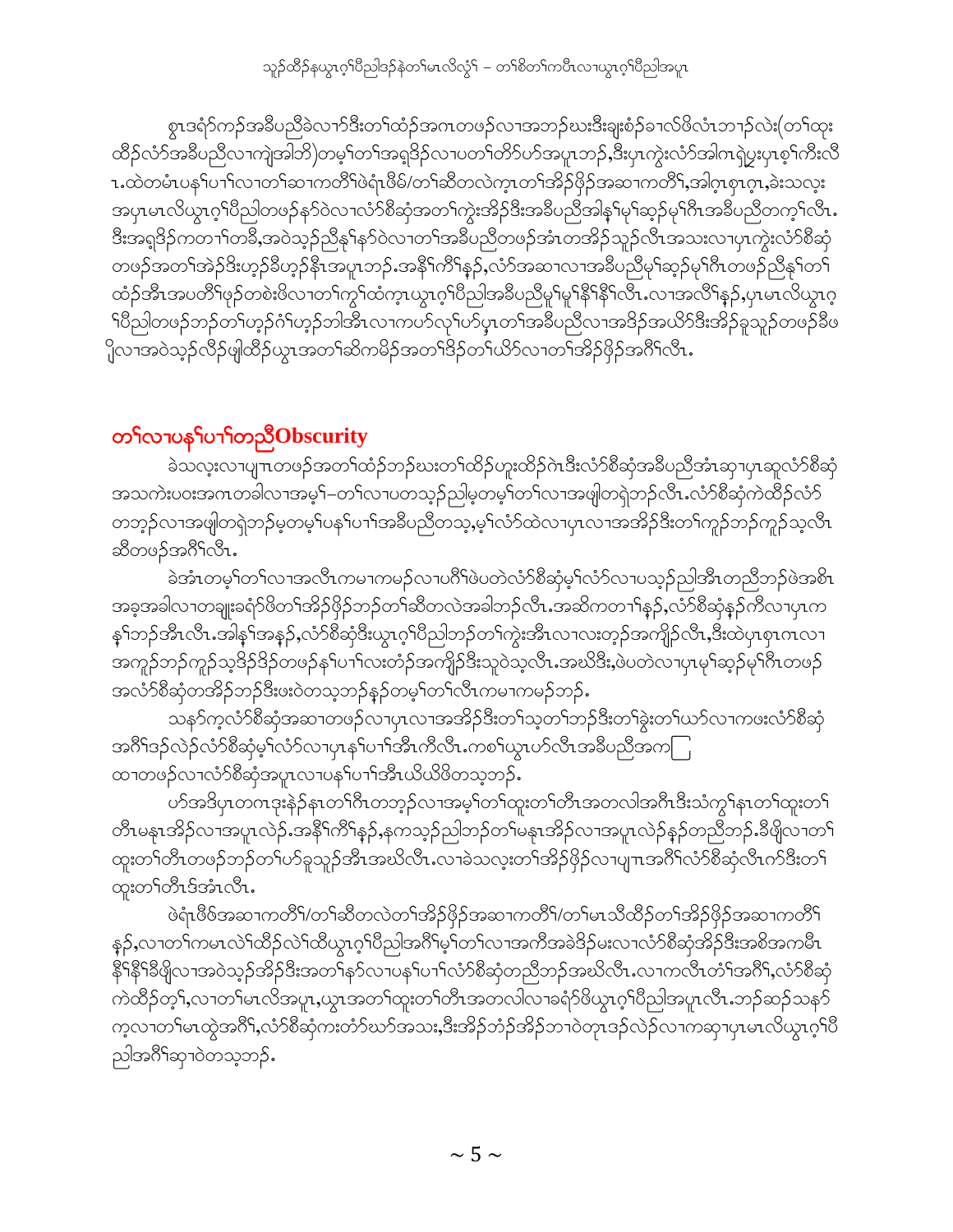ဖဲပမၤလိတၫ်အံၤဝံၤအလိႝၤ်ခံ,ပကတဲ႒်ကတိၤသးလ႑ပကလဲၤဆူတၫ်မၤလိအသိတခါ–တၫ်အိဉ်ဖိုဉ်အယွၤ ့ဂ်ပိညါအစိကမိၤလၢခဲးသလူးတၫ်အိဉ်ဖိုဉ်လၢပျπအပူၤန္ဉာလိၤ.

# တ<sup>ှ</sup>အိဉ်ဖိုဉ်အတ<sup>ှ</sup>စိတှကြိမ် Authority of the Church

ား<br>တိကိတ်ရဲတဲပော်ထိုင်လာတဲမြာလိုလုံကိစိဆုံလာခဲးသလုံးအတ်အြိဉ်ဖိုဉ်လာပျားအပူးဒုံးအိဉ်တာ်အိဉ် ဖိုဉ်အစိကမီၤလီၤႉဒီဖျိလၢလံာ်စီဆုံတဘဉ်တၫ်သည်ညါအီၤလၢပုၤကိႏၵၤဒီးလံာ်စီဆုံတအိဉ်လၢယ္ဂၤဂ့ၫ်ပီညါတၫ်မၤ လိအပူၤအဃိလီၤႉလၢတၫ်အဝဲန္ဉာ်အဃိႇတၫ်အိဉ်ဖိုဉ်ဒီးတၫ်အိဉ်ဖိုဉ်အစိကမိၤစးထိဉ်မၤတၫ်လၢအရှဒိဉ်တမံၤလ 1ယ္ဂၤဂ့<sup>၎</sup>ပီညါအပူၤလီၤ.

တၫ်အရုဒိဉ်လၢတၫ်မၤအဝဲအံၤဒ်သိဴးပကန႑်ပၢၤ်အဂ်ိဳ၊,ပကကွၤ်သက်ိးကျဲခံဘိလီၤႉတၢတဘိ,ခဲးသလုံးလ ၢပျπတဖဉ်န<sup>ှ</sup>ပၫ်ါတၫ်အိဉ်ဖှိဉ်အစိကမိၤလၢအပူၤကွံာ်ဒ်လဲဉ်?ဒီးခံမံၤတမံၤႇအဝဲသ့ဉ်နှ်ပၢါတၫ်အိဉ်ဖှိဉ်အစိကမိ ၤလၢမုၫ်မဆါတနံၤအံၤဒ်လဲဉ်လီၤ.ပကကွ<sup>၎</sup>သကိႏၶာဆိကတၫ<sup>ှ</sup>လၫတၫ်အိဉ်ဖိုဉ်အစိကမိၤလၢအပူၤကွာ်အဂ္ဂၢ်လီၤ

### တ<sup>ှ</sup>စိကမိၤတဖဉ်လၢအပူၤက္ဂံာ်Past Authorities

ဖဲတၫ်ဆီတလဲက္ၤတၫ်အိဉ်ဖိုဉ်ဝံၤအလိၢ်ခံ,ခဲးသလူးအတၫ်အိဉ်ဖိုဉ်ဒုးအိဉ်ထိဉ်ဝဲတၫ်အိဉ်ဖိုဉ်အစိကမီၤလ ၫအကွဲးဝဲလီၤတံၤ်လီၤဆဲးလီၤႉလံာ်စီဆုံန္ဦဘဉ်တၤ်ထံဉ်အီၤဒ်တၤ်အိဉ်ဖိုဉ်အတၤ်နၤ်သါလီၤ.မ့ၤ်နာ်သက္,ဒ်ပထံဉ် အသိႏႇတုၤလၢခဲးသလုံးအတၫ်အိဉ်ဖိုဉ်အဆၢကတိိၢႇတၫ်သိဉ်လိလံာ်စီဆုံတဖဉ်လီၤဘၢတုၤဒဉ်လဲဉ်လိဉ် ဘဉ်လံာ်လဲ<sup>ရ</sup>လၢအဂုၤအဂၤတဖဉ်§သိးမၤစπအဝဲသ့ဉ်ကသဲ့လီၤႉလၢတၫ်နဉ်အဃိႇပုၤမၤလိယ္ဂၤဂ့ၢ်ဝိညါလၢစိၤခ့ ခါဖဲန္ဉာိတဖဉ်ကွ<sup>၎</sup>ဃိၤဆူတ<sup>၎</sup>အိဉ်ဖိုဉ်အတၫ်စံဉ်စိၤတဲစိၤအယွၤဂ့<sup>၎</sup>ပိညါလၫကမၤစ႑ာအဝဲသ့ဉ်ဒ်သိးအဝဲသ့ဉ်ကသ့ ဉ်ညါတၫ်မၤမနုၤလၢအဘဉ်နဉ်ဝဲလီၤ.ဒီးအဝဲသ့ဉ်အါဒံအါဂၤထံဉ်ဝဲလၢတ႑်အိဉ်ဖိုဉ်အတ႑်စံဉ်စိၤတဲစိၤမ့္ပ်ယွၤအ တၫ်စံဉ်စိၤတဲစိၤလၢကဆုၢပုၤဂိၢိမုၫ်လၢကျဲမ့ၫ်ကျဲတီလီၤႉလၢတၫ်ဂ့ၫ်အဝဲအံၤအဃိႇတ႑်လၢတ႑်အိဉ်ဖိုဉ်သိဉ်လိတ့ ်လၢအပူးကွံာ်တဖဉ်ကဲထိဉ်တၫ်အရှုဒိဉ်ဖးဒိဉ်လၢပုၤမၤလိယ္ဇၤဂ့ၢ်ပိညါလၢကျဲ့ခံဘိလီၤ.

လၫကျဲတဘိန္ဥ်,တၫ်အိဉ်ဖိုဉ်အပ႑်တဖဉ်ဘဉ်ပာ်ဒိဉ်ပာ်ကဲအီၤလီၤ.ပုၤကွဲးလံာ်ကွဲးလဲ႑်ဒ်ဖိလံၤခႏႇအံၤကန္ ၡၢးစ်,အံၤရူနယၢးစ်,ထ႑ာ်ထၢလံၤယ႑ာန်ဒီးကၠၫးစ်ထံန်မါထ႑ာ်,ဒီးလ႑ခံကူၤအိက႑းစတံ,အဉ်သ႑ာ်နှစံဉ်ယ႑စ်ဒိး က္ခံၤရိမ်တဖဉ်–မ့<sup>၎</sup>ပၫ်တဖဉ်လၢအတၫ်စူၫ်တၫ်နှာ်ဘဉ်ကူဘဉ်က်တၫ်အိဉ်ဖိုဉ်လီၤႉခဲအံၤႇတမ့ၢ်လၢပုၤသ့ဉ်တဖဉ်အံ ၤမၤကမဉ်တ<sup>ရ</sup>တသွဒီးမ့<sup>ရ</sup>ပှၤလၢပုၤပှၤဘဉ်ႉဘဉ်ဆဉ်ဒီးတ<sup>ရ</sup>အိဉ်ဖိုဉ်အကရၢကရိအါဖုအိဉ်ဒီးအတ<sup>5</sup>နဉ်ဒဉ်ဝဲလၢအ ဟံးန5ါဝဲလၫတ<sup>ှ</sup>ဟဲလီၤစ႑ာလၫတ<sup>ှ</sup>အိဉ်ဖှိဉ်အပါလၫပျ႑ာတဖဉ်အအိဉ်လီၤ.

မ့်)န5်သက့ဒ်နဉ်,အါဒဉ်တ ်တက့ ်နဉ်ကစ ်ယွာဟ့ဉ်လီၤတ ်ကူဉ်ဘဉ်ကူဉ်သ့လီၤဆီလ ၊ပုၤမၤလိယွၤဂ့ ်၊ ဝီညါဖးဒိဉ်လၫအပူၤကွႆာ်တဖဉ်အအိဉ်အဃိဒီးတ႑်အိဉ်ဖိုဉ်ကဘဉ်ပာ်သူဉ်ပာ်သးလ႑ပ႑်သွဉ်တဖဉ်အံၤအတ<sup>ြ</sup> သိဉ်လိန္ဉာ်လီၤႉလၢအတဟ်ဒီးပါလၢပျπတဖဉ်အတါထံဉ်နှဉ်ႇပုၤမၤလိယ္ဂၤဂ့ါပီညါခဲးသလူးလၢပျπတဖဉ်တ ဟ့ဉ်ထိဉ်အယွπ့ဂ်ပိညါအတ႑်ထံဉ်ကြံကြံဘဉ်.

လၫကျဲအဂၤတဘိႇအဝဲသ့ဉ်တဖဉ်သန္ၤအသးအါအါလ႑တ႑်အိဉ်ဖိုဉ်တဖဉ်အတ႑်အိဉ်သကိးလိၤ–တ႑် အိဉ်ဖှိဉ်လၢနံဉ်စံဉ်ယာ,နီၤန်စထဲထံနိဉ်ဘ႑ာ်လ်အတၤ်အိဉ်ဖှိဉ်,ခွဲလ်စံဉ်ဒိန်အတၤ်အိဉ်ဖှိဉ်တဖဉ်လီၤ.တၤ်ဒုးအိဉ် ထိဉ်တၫ်အိဉ်ဖိုဉ်သက်းတဖဉ်အံၤဒီးတၫ်အိဉ်ဖိုဉ်အဂၤတဖဉ်မှၢ်တၫ်လၢအရှဒိဉ်ဒီးဟံးနှၤ်ဝဲသညူးသပုၢ်လီၤႉလၢ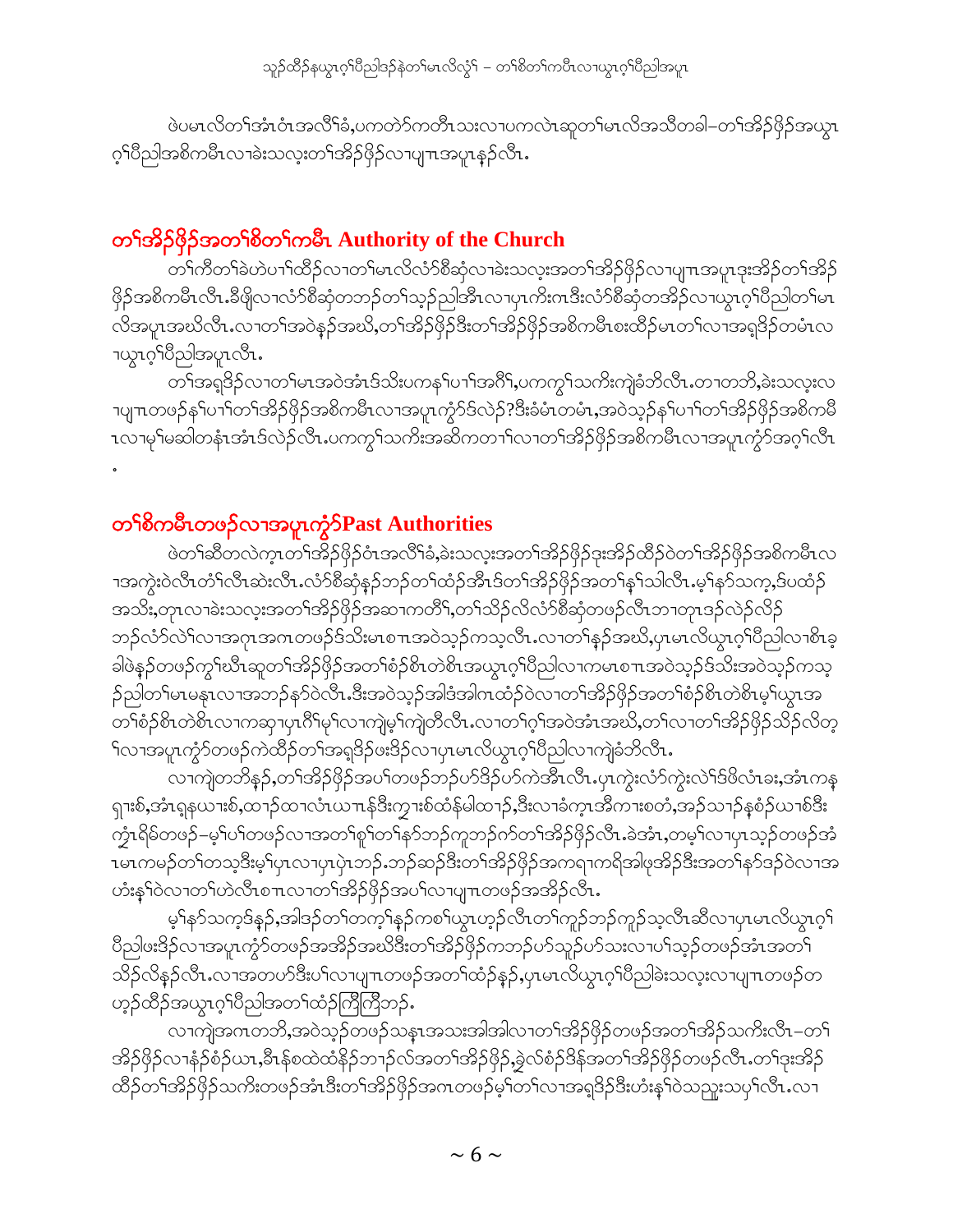တၫ်လူၤပိ5်ထွဲမၤထွဲနၵ်ႇပှၤမၤလိယွၤဂ့ၢိပီညါလၢပျ႑ာတဖဉ်ပာ်ဝဲတၢ်ကွဲးတဖဉ်အံၤဒ်အမ့ၢ်လံာ်စီဆုံအတ႑်သိဉ်လိ လီၤႉလၫအဝဲသ့ဉ်အဂ်ိါပမ့ါတတူါလိ5်ပါလ႑ပျ႑ာအတါကွဲးနိုဉ်နှဉ်လီၤက်ဒ်ပတတူါလိ5်လံ5်စိဆုံဒီးတတူါလိ5် ခရံှာ်ဘဉ်လီး.

နံဉ်ကယၤတဖဉ်လဲၤပူၤကွံာ်ဒီးႇပၢိသ့ဉ်လၢပျ႑ာအတ႑်သိဉ်လိဒ်ိးတၢ်အိဉ်ဖိုဉ်တဖဉ်အတ႑်ဃုထံဉ်နှၤ်တ ဖဉ်ကဲထိဉ်တၫ်အိဉ်ဖိုဉ်အတ႑်ဟဲလီၤစ႑ာအတ႑်ပိ႒်ထွဲလ႑အဖိုးသဲစးလ႑တ႑်အိဉ်ဖိုဉ်အပူၤတဖဉ်လီၤႉဖဲမိ႑်ပ႑်ဖံဖု အတၤ်ဟဲလီၤစ႑ာတဖဉ်အံၤဘဉ်တၤ်မၤဂၢၤ်မၤကျ႑ာအီၤန္ဥ်ႇအ၀ဲသူဉ်မၤစ႑ာပုၤလ႑ပကဒုးအိဉ်ထိဉ်တၤ်အိဉ်ဖိုဉ် အတ<sup>ှ</sup>ရှာ်တ<sup>ှ</sup>နာ်မိ<sup>ု့</sup>ပုဂ်လီၤ.တှနာ်လၫပုၤပာ်ပနိဉ်ဝဲအံၤတမ့ှာပုၤဟိဉ်မိဉ်ဖိအယွာၤဂ့ၢ်ပိညါလၢအဟးဂိၤသ့ဘဉ်**,** မ့မ့်ၫတ8်မ့်ၫယ္ယာအဂ္ဂၢိပိညါလၫအအိဉ်ဒီးအစိကမိၤဒ်လံာ်စိဆုံအသိးလိၤအနိ<sup>႖</sup>ကိ်၊န္ဉ်ာ,လ႑တ႑်ကမူထွဲမာထွဲအ ဂြိ1,တ႑်နဉ်မိ႑်ပု႑်အံၤဟံးန္ ႑လံဉ်စီဆုံအလိ႑်လိ႑ႇတချူးလ႑တ႑်အိဉ်ဖိုဉ်ဆီတလဲအသးဒံးအဆ႑ကတိြခရံဉ်ဖိလ႑ အသူဉ်တိသးရn်တဖဉ်သံကွn်တn်သံကွn်"တn်အိဉ်ဖှိဉ်တဲမနုၤလဲဉ်"တမ့n်"လံာ်စီဆုံတဲမနုၤလဲဉ်"ဘဉ်လိၤ $\cdot$ 

ဒ်တၫ်အိဉ်ဖှိဉ်အစိကမီၤအိဉ်လၢခဲးသလ့းတၫ်အိဉ်ဖှိဉ်လၢပျπတဖဉ်အသိး,ဖဲနဉ်အဆၢကတိႝၤလံာ်စီဆုံ အတ႑်သိဉ်လိစ့်ၫက်ိဳးဒုးအိဉ်ထိဉ်တ႑်လိဉ်လ႑တ႑်မၤလိယ္မၤဂ္ဂ်ၫပိညါလ႑အစိကမိၤအိဉ်လ႑အထိလ႑ခ့ခါဆ႑ကတိ ြဲဘံၤလိၤ

### ခ့ခါဆၫကတိႝ်ာခဲးသလ္းလၫပျ႑ာအစိကမိႆာတဖ $\beta$ Contemporary Medieval Authorities

တၫ်အိဉ်ဖိုဉ်ဆဲးအၫဉ်လီၤတူၫ်လိဉ်လံဉ်စီဆုံအစိကမိၤလၢထးခိဉ်လီၤႉနှာ်သက္ခလံဉ်စီဆုံနှဉ်တဘဉ်တၫ်သူ ဉ်ညါအီၤလီၤတႆၢ်လီၤဆဲးလၢကဆုၢတ်ၫအိဉ်ဖိုဉ်လၢခ့ခါဆၢကတိႝၫ်တဖဉ်တမ့ၢ်တ႑်လၢအညီခံဖြတ်ၫ်ဂ့ၢ်ကီလၢအ ှု<br>ကုက္ဂ်ာ်တဖဉ်တၫ်ဘိုရဲအီၤတဝံၤအဃိလီၤ.အဃိသတးဒီး,တၫ်အိဉ်ဖိုဉ်ကထံဉ်နှၤ်တ႑်မၤစ႑ၤလ႑ယ္ပၤဂ့ၤ်ပိညါအတ <u>်က်ကိလာအဟဲထိဉ်တဖဉ်အပူၤဒ်လဲဉ်?</u>

ပမ့္ပ်တဲ့ယိုလိုန္) မဲုးဘလုံးအပုၤမၤလိယ္မွၤဂ့ဴါ၀ီညါတဖဉ်နဉ်၀ဲလ႑ကစ႑်ယ္မွၤဒုးကဲထိဉ်အတ႑်စိကမ်ိဳၤအပ တိႝ႞တဖဉ်လၢတၫ်အိဉ်ဖိုဉ်အပူၤႇဒီးတ႑်ဟဲလီၤစ႑ာအပတိႝၤလီၤဆီတဖဉ်အံၤမ့ၫ်ခရႆာ်အနိ<sup>႖</sup>ဒိလၢအတလိဉ်တ႑်သံ ကွ\်အီၤဘဉ်လီၤႉတ\်စိကမီၤလၢကဆၢတဲာ်တ\ဂ့\်ကီလၢခ့ခါဆၢကတိႝ`်ကဖဉ်ဘဉ်တ\ဆၢတဲာ်လၢတ\်အိဉ်ဖိုဉ် သရဉ်တဖဉ်ႇဘံရိုးတဖဉ်ႇဒီးဖိးမှတမ့်ၫ်ပၤပၤလၢအဘဉ်တ႑်သူဉ်ညါပဉ်ပနိဉ်အီၤဒ်ပုၤလၢအစိကမီၤဒိဉ်တုဉ်လၢအမှ ်က႑်အိဉ်ဖိုဉ်အခိဉ်ဒိဉ်ကတ႑်လီၤ.ဖဲတ႑်ဆ႑တဲ႒်အိဉ်ထိဉ်လ႑ယ္ပၤဂ့ၤ်ပိညါအတ႑်ဆ႑တဲ႒်တမံၤမံၤန္ဉွန်,ပုၤစူၤ်က္၊ နှာ်ကူးတၫ်တဖဉ်တၫ်တဟုဉ်ဂံၫ်ဟုဉ်ဘါအီးလၢကသံကွ¶်,''လံာ်စီဆုံတဲမနုးလဲဉ်?''ဘဉ်ႇမ့မှၤ်တခ်ီတၤ်ဟုဉ်ဂံၤ်ဟုဉ် ဘါအီၤလၢကသံကွ<sup>၎</sup>"တ<sup>၎</sup>အိဉ်ဖိုဉ်<sup>၌</sup>ဉ်န<်ကဖဉ်တဲမနုၤလဲဉ်"လီၤ.

အပူၤကၠႆာ်အနံဉိတဆံခံဆံနဉ်,ယမၤတ<sup>၎</sup>သးခုကစိဉ်လၫကျဲမှ<sup>၎႙ွ</sup>ဉ်လၫမှၢ်ထိဉ်ယူရပၤတကပၤပှၤအါဒဉ် တၫ်တက့်ၫမှၤ်ပုၤခဲးသလူးဖိတဖဉ်လီၤႉလၢတကတိႝၤ်န္ဥာဴႇယဟ့ဉ်ပုၤပိဉ်ခွါသးစၤ်တကလၢလံဉ်စီဆုံလီၤႉအဝဲပတုဉ် အတ႑်ကတိၤႇနာ်က့တဟံးန႑်လံာ်စီဆုံဘဉ်ႉအဝဲတဲယၤႇ''ယတန႑်ပ႑်လံာ်စီဆုံဘဉ်ႉယတ႑်အိဉ်ဖိုဉ်သရဉ်ဘဉ်တဲ ပ္မႈယၤအခ်ဳပညီလီၤ" ဖဲန္ဉာိယတဲဆၢအိၤ,''နန႑်ပၫၤ်အိၤသ့လီၤ" ဒီးယအိးထိဉ်(ယိၤဟဉ်၃း၁၆)''ဖးလံာ်စီဆုံတဆ႑ အံၤဒီးတဲပွးယၤအခ်ီပညီ" အဝဲကွ႑် ယိၤဟဉ်၃း၁၆

ဒီးတဲယၤလၢတၫ်သညူးသပုၫ်အပူၤႇယတဲနၤလံ''ယတန႑်ပ႑ၢ်အခ်ဳပညီဘဉ်ႇထဲယတ႑်အိဉ်ဖိုဉ်သရဉ်တဂၤတဲပွးယ ၤသ့လီၤႉ''ပုၤသးစၫ်တဂၤအံၤမ့ၫ်အိဉ်လၢခ့ခါဆ႑ကတိႝၫ်ခဲအံၤဘဉ်ဆဉ်ႇအဝဲအတ႑်ထံဉ်ဘဉ်ဃးလံာ်စီဆုံန္ဉာ်ႇမ့ၫ်တ <sup>၎</sup>လၢအလီၤပလိဉ်ဒီးခရံာ်ဖိလၢအအိဉ်လၢခဲးသလုးလၢပျπတဖဉ်အတၫ်ထံဉ်လီၤ*.*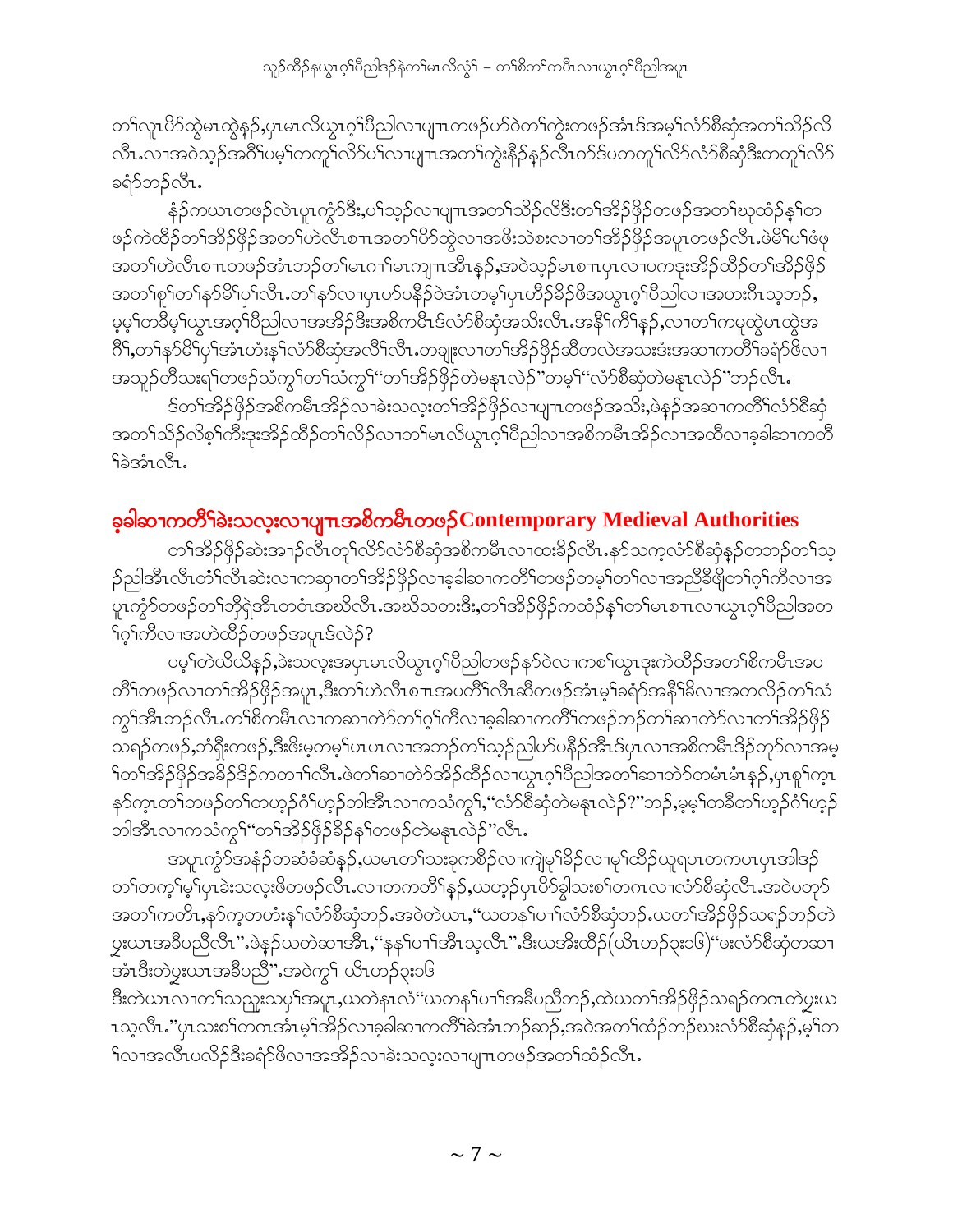တၫ်သူဉ်ညါယွπအကျဲမှုၫ်သူထဲတဘိဒီဖျိတ႑်အိဉ်ဖိုဉ်နှဉ်,တ႑်ဂ့ၫ်လၢခရံှာဖိကဘဉ်သးစ႑ာ်ဆ႑လ႑လံှစိ ဆုံအပူၤန္ဉာိတအို ၁ လ ။ ဘဉ်းအဃိဒ်ိဳး,တ႑်အို၁ိုမိုဥန္ဓြာ မ်ာဖြာ,တမ့္ပါလံာ်စီဆုံဘဉ်,ကဲထိဉ်ဝဲတ႑်လ႑အဆု႑ယ္ဓၤဂ့ ်ပီညါလၢခ့ခါဆၫကတိ်ိုအံၤလိၤ.

ဃုာ်ဒီးတၫ်ထံဉ်အဝဲအံၤႇပတုၤလၢပှၤဖရိဉ်ထဲးစ်ထဲးဖိ/ပှၤလၢအထိဒါခဲးသလ့းတၫ်အိဉ်ဖိုဉ်တဖဉ်အတၫ်န <sup>၎</sup>ပၫ်ာဘည်ဃးလံာ်စိဆုံအစိကမိၤဒီးတၫ်အိဉ်ဖိုဉ်အစိကမီၤလီၤ.

# <u>ပုၤထိဒါခဲးသလူးလၢအဆိတဖဉ်Early Protestantism</u>

ပမ့္ပ်တဲ့တ၊ထ)ကုသမီးပဲ ထုပ်ပံ့ပုပ္ပဲဆုခ္မွာ တံုးတာမႈအတံုးဒူးဂါထွေချခဲ့းဘတံုးအသၪၥ်စ္။ ကုပ္ပယ္ပသု ကွ<sup>ရ</sup>ဘဉ်ဃးတ<sup>ရ</sup>စိကမီၤလိၤႉမ့<sup>ရ</sup>လံာ်စိဆုံကကဲထိဉ်လံာ်နဲဉ်ကျဲလၫပတ<sup>ရဒ္ဌ</sup>ဉ်ဖိုဉ်အ<sup>8ှ</sup>ရါ.မ့တမ့<sup>ရ</sup>တ<sup>8ွှ</sup>မှရတ<sup>ရ</sup>အိဉ်ဖို ဉ်လၢအပူၤက္ငံာ်ဒီးခဲအံၤအစိကမီၤကပၢပုၤဖါ?

ပက္ဂ<sup>န</sup>အဆိကတ႑ာ်လ႑ပုၤထိဒါခဲးသလူးအတ႑်ထံဉ်ဘဉ်ဃးလံာ်စီဆုံအစိကမိၤႇဒိးခံမံၤတမံၤပုၤထိဒါခဲးသ လူးအတၫ်ထံဉ်ဘဉ်ဃးတၫ်အိဉ်ဖှိဉ်အစိကမိၤလိၤႉအဆိကတ႑ၢိပက္ဂၤ်အတ႑်ထံဉ်ဘဉ်ဃးလံာ်စီဆုံအစိကမိၤလိၤႉ

## လံာ်စီဆုံအစိကမ်ိဳၤ Authority of Scripture

ဒ်ပထံဉ်တ့်လံအသိး,ခဲးသလူးလၢပျ႑ာတဖဉ်အတ႑်ထံဉ်ဘဉ်ဃးလံာ်စီဆုံနဉ်အရှဒိဉ်ဒိဉ်မးလၢကျဲအါဘိ လီၤႉလၢတကတိႝၤ်အံၤႇပကကွ႑်ပှၤထိဒါခဲးသလူးလၢညါတဖဉ်အတ႑်တဲဆၢတ႑်ကမဉ်လၢအအိဉ်ထိဉ်လၢတ႑်အိ ဉ်ဖိုဉ်အပူၤဒီဖျိတၫ်ဖးဒီးမၤဘဉ်က္ၤတ႑်သိဉ်လိဘဉ်ဃးတ႑်ထိဉ်ဟူးထိဉ်ဂဲၤႇတ႑်သိဉ်လိဘဉ်ဃးတ႑်အခ်ဳပညိႇဒီးလံ <sup>5</sup>စီဆုံအတ<sup>ရ</sup>ကတိၤလၢပန<sup>ရ</sup>ပၢၢိညီတဖဉ်လီၤ.ပကကွ<sup>ရ</sup>သကိႏအဆိကတၢၢိတၢ်စူ၊်တၢ်နှာ်အတၢ်သိဉ်လိဘဉ်ဃး သးအတ<sup>ှ</sup>ထိဉ်ဟူးထိဉ်ဂဲၤလိၤ.

# တ<sup>ှ</sup>ထိဉ်ဟူးထိဉ်ဂဲၤ Inspiration

စးထိဉ်လၢအခ်ိႆာ်ထံးနဉ်ပတဲသ့လၢခဲးသလူးပုၤမၤလိယ္ဂၤဂ့ၢ်ပိညါလၢပျπဒီးပုၤလၢအဆီတလဲတၤ်အိဉ်ဖို ဉ်တဖဉ်န<်ပၢာ်ဝဲလၢလံာ်စီဆုံနဉ်အခိဉ်ထံးခိဉ်ဘိဟဲအသးလၢကစၢ်ယွာဒီးပှာကညီမာသက်းတၫလီာ…လာတကပာ န်ဉ်,အဝဲသ့ဉ်ထံဉ်လံာ်စီဆုံဒ်အမှ်လံာ်လၢအစိကမီၤအိဉ်လီၤဆီလၢအဟဲခီဖျိလၢကစၫ်ယွၤလီၤ.လူသ႑ာ်,စွံကလံ ှာ်,ဒီးခဲလ်ဘံန်အၫဉ်လီၤအိလီၤဝဲလၢလံာ်စီဆုံယွၤကလုၤ်ကထါဟဲတုၤဆူယွၤအပှၤဂိၢ်မုၤ်တဖဉ်အအိဉ်ခီဖျိကစၤ်ယွ ၤအသးစိဆုံအတ<sup>ှ</sup>ထိဉ်ဟူးထိဉ်ဂဲၤလီၤ.အဝဲသ့ဉ်အၫဉ်လီၤဝဲလၢအတပ9်ဃုာ်ဒီးတ႑်သးဒ့ဒိနိတစဲးဘဉ်.အဝဲသွဉ် တံးနှၤ်ပုၤတၤ်မၢဖိစီၤ၀ီလူးအတၤ်ကတိၤလၢတၤ်သညူးသပှါအပူၤဖဲ ၂တံၤမသူး၃း၁၆ လၢ–

ကယဲြတာ်ကွဲးအသးခဲလၫာ်နဉ်ႇကွဲးအသးလၫယွၤအသးစိဆှံႇဒိးဂ္ၤလၫသိဉ်တ႑်သိတ႑်အဂိ်ၫႇလ႑သိဉ် ဃီဉ်တ<sup>၎</sup>အ<sup>8</sup>၊်ႇလၫဃဉ်လိၤတ<sup>၎</sup>အဝိါႇလၫသိဉ်လိနဲဉ်လိတ႑်လၫတ႑်တိတ႑်လိၤအပူၤအဝိါ (၂တံၤမသူး၃း၁၆) .

လံာ်တတိၤအံၤသိဉ်လိႇလံာ်စီဆုံနဉ်ဟဲလၢယ္ဂၤဒီးမ့ၢ်တၫ်ဟ့ဉ်လၢယ္ဂၤအပုၤဂိၢမှၢ်အဂိၢိလၢအမ့ၢ်တၫ်လိဉ်ဖျါလီၤ ဆီလၢပန9်န5်အီၤသ့လၢလၢပုံၤပုံၤလီၤ.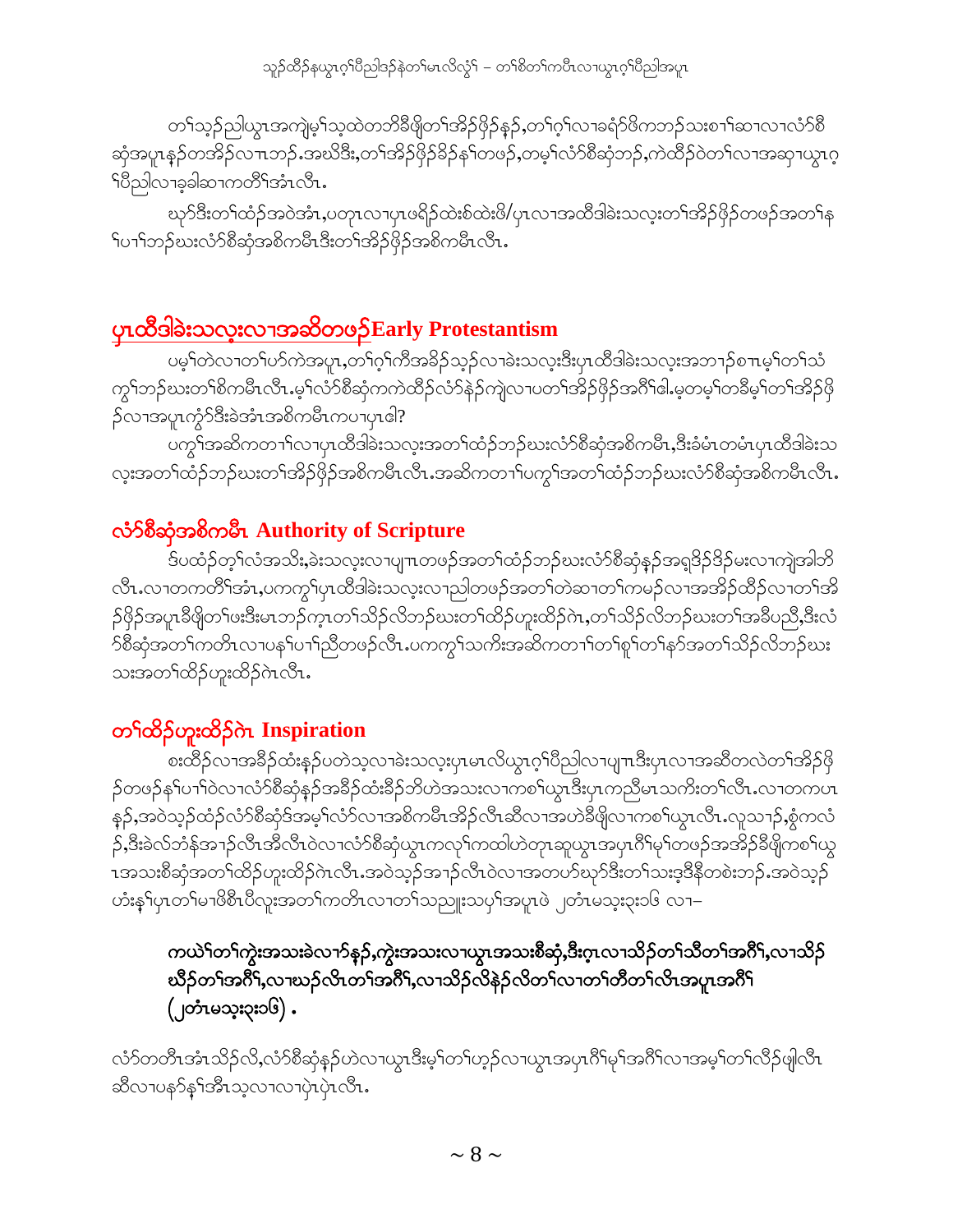ပှၤလၢအဆီတလဲတ<sup>၎</sup>အိဉ်ဖှိဉ်တဖဉ်နာ်ဝဲလၢကစၢ်ယွၤအစုကဟုကယာ်လံာ်စီဆုံလၢတၢ်ကမဉ်လီၤ.က စၫ်ယွာအစိကမီာလီာဆီဟုဉ်ပုာကွဲးလံာ်စီဆုံတဖဉ်တ႑်ဂ့ၫ်တ႑်ကျာဘဉ်ဃးဆ႑ကတိႝာ်ခဲအံာႇအပူာကွဲာ်ႇဒီးခါဆူမဲာ် ညါ,ဒီးအဝဲသ့ဉ်ဟုဉ်ကူဉ်ဝဲအဝဲသ့ဉ်အတၫ်ကွဲးဒ်သိးတၫ်ကွဲးခဲလ႑ာ်ကမ့ၢ်တၫ်မှၫ်တၫ်တီလီၤ.အရဒိဉ်နှၫ်အဝဲနဉ်နှဉ်, \_\_<br>ယွၤအတၫ်ထိဉ်ဟူးထိဉ်ဂဲၤဟ့ဉ်လံာ်စီဆုံတၫ်စိကမီၤဒိဉ်တုာ်လၢတၫ်သံကွၢ်သံဒိးအီၤအလိၢ်တအိဉ်ဘဉ်လိၤ<sup>့</sup>

သန5်က့ပုံၤဆီတလဲတၫ်အိဉ်ဖိုဉ်တဖဉ်ဟးဆုံးတၫ်ကမဉ်လၫခဲးသလုံးလၫပျπတဖဉ်မၤဝဲခီဖျိလၫအဝဲသုဉ် အၫဉ်လီၤတု႞လိဉ်ပှၤဟိဉ် $3$ ဉ်ဖိလၫအကွဲးလံဉ်တဖဉ်ကွဲးစ့႞ကိႏလံဉ်အတကွိဉ်တဖဉ်ဒီးလံဉ်စိဆုံအခ်ဳပညီလီၤ.လ႑ ၮနဉ်လၫလိ5်စိဆိုဟဲလီၤတဲ5်လၫမှုခိဉ်အလိႝၤနာ့ဉ်ႇပုၤထိဒါခဲးသလူးလၫညါတဖဉ်ပ9်သူဉ်ပ9်သးလ႑လိ5်စိဆုံဟဲခိ ဖြစ့်ကြီးလၫပုၤဟိုဉ်နိဉ်ဖိန်စီဖြတ်စဉ်စိုၤတဲစိုးတဆီဘဉ်တဆီလီၤ.တၫ်ထိဉ်လ႑ဟိုဉ်နိဉ်ဖိကဲပုၤကွဲးလံာ်အံၤဘဉ်ဘို းဘဉ်ဒါဒီးယ့ဉ်ရူးဒီးပှၤကွဲးလံာ်စိဆုံတဖဉ်ဖဲအတဲလံာ်စိဆုံအဂ့<sup>၎</sup>အကျိၤအခါလိၤ**.** 

အဒိန**ှ်,**လၫလံာ်မးသဲ၂၂း၄၁–၄၄နှဉ်ပဖးဘဉ်တ<sup>၎</sup>ဂ့<sup>၎</sup>အံၤ–

### ဒီးပှာဖာရံာရှဲအိဉ်ဖိုဉ်ရိဖိုဉ်အဖၫမုၫ်ဒီး,ယှဉ်ရှူးသံကွၫ်အီာ,ဒီးစံးဝဲဒဉ်,သုဝဲသ့ဉ်,လၢခရံဉ်အဂ္ဂါနဉ်,သုဆိက မိဉ်§လဲဉ်.မ့<sup>၎</sup>မတၤတဂၤအဖိခွါလဲဉ်.ဒီးအဝဲသ့ဉ်စီးဘဉ်အိၤ,မ့<sup>၎</sup>စီၤဒၤပံံးအဖိခွါလီၤ.အဝဲဒဉ်စံးဘဉ်အိၤ,မ့မ့ <sup>၎</sup>ဒ်နဉ်ဒိး,လၫသးအပူၤဘဉ်မနုၤစီၤဒၤဝံးကိးအိၤလၫကစ<sup>၎</sup>လဲဉ်,စံးဝဲဒဉ်,ယွၤစီးဘဉ်ယကစ<sup>၎</sup>,ဆ္ဉဉ်နိၤလ႑ ယစုတွဲ,တုၤယဟ်နဒုဉ်နဒါတဖဉ်လၫန<sup>္ဓ</sup>ဉ်ယိႝ်၊လီၤအလိ်ၤ်တက့်၊ (မးသဲ၂၂း၄၁–၄၄).

လၢတၫ်ကွဲးတတိၤအံၤယ့ဉ်ရူးသူစံးထိဉ်ပတြ႑ာအဆၢဒိဉ် ၁၁၀း၁ လၫကဒုးကမၫကမဉ်ပုၤဖၤရႆၤရှဲတဖဉ်8ိဖြယπထိဉ်စီၤဒၤဝံးအဂ္ဂၢိဖျံဖျံရှဲရှဲ,လၫအမ့<sup>၎</sup>ပှၤဟိဉ်8်ဉိဖိလၫအကွဲးလံာ်စံး ထိဉ်ပတြာ ။ လီး ကစၥ်ယ့ဉ်ရှုးမဲ့ ကြွယ်ရဲ့ရဲမှ ကြွယ်သည်လီး တူ လိပ်လာမှုံးရှိအာမှ စီးအထံးအစ ။ အသွဲဉ်လီး သ နဉ်ကလၤကိိ<sup>ရ</sup>ဖၤလၤစတယ၊နံဉ်ကယၤတၢတဖိုဉ်နဉ်,စီၤဒၤပီးတက်းအစ႑ာအသွဲဉ်လၢ"ကစ<sup>႖</sup>"ဘဉ်.

အဃိဒ<mark>ီး</mark>,ယှဉ်ရူးသံကွ<sup>၎</sup>ပုၤဖၤရံၤရဲလၢကရဲပွးဘဉ်မနၤစီၤဒၤဝံးတဲထိဉ်ဖျံးဝဲတၤ်ကတိၤကစၢ်ဆူအဖိခွါအ အိဉ်လဲဉ်လီၤ.မၤနိဉ်လ႑ယ့ဉ်ရူးအတၫ်ကတိၤအါအီၤ,သနၤအသးလ႑တ႑်မှ်က်ကိလ႑လံာစိဆုံအဓိပညီအံၤ,9ိး သနၤအသးစ့<sup>၎</sup>ကိဳးလၫပှၤဟိဉ်8်ဉ်ဖိလၢအကွဲးလံာ်တဖဉ်လီၤ.တ<sup>၎</sup>အဒိဒ်အံၤအိဉ်ဝဲအါတိၤလၢပုၤကွဲးလံာ်စိဆုံဒီးစီၤ မိၤရှ,ဝံယရှါယၤ,ဝံယံးရမံယၤ,စီၤဒၤဝံး,စီၤပိလူး,ဒီးပှၤဟိဉ်<sup>႙ွ</sup>ဉ်ဖိအဂၤတဖဉ်လၢအမ့<sup>၎</sup>တၫ်ပိီးတၫ်လိလၢယွၤအက လု<sup>ရှိ</sup>ကထါအဂီ<sup>ရ</sup>လီၤ.တၫ်ပီးတၫ်လီလၫအမှ1်ပုံၤဟိဉ်နိဉ်ဖိတဖဉ်အံၤဟ္ဥတိဉ်အတ႑်သွတ႑်ဘဉ်လ႑တ႑်ကွဲးယွၤအ ကလုိကထါလံာ်စီဆုံတဆံးတစုၤဘဉ်.

လၢတၫ်အဒိဖဲအံၤဒီးတၫ်အဒိအဂၤတဖဉ်အပူၤ,ပုၤဆီတလဲက္ၤတၫ်တဖဉ်အၫဉ်လီၤတူၫ်လိ5်ဝဲလၢခံကတ ၫ<sup>ှ</sup>လၫလံာ်စီဆုံဟဲကဲထိဉ်လၫပုၤဟိဉ်<sup>၌</sup>ဉ်ဖိအတ<sup>ု်</sup>အဉ်သးနိ<sup>ု့နွ</sup>ြန်းအဝဲသ့ဉ်ဘဉ်တ႑်ကွဲးအိၤလ<sup>ုံ</sup>ပုၤဟိဉ်နိဉ်ဖိအတ သူ5ြ

ကၢးဟ်သူဉ်ဟ်သးလၢယွၤအတ<sup>ျ</sup>မၤလၢလံာ်စီဆုံအဂ်ီ<sup>ျ</sup>တကးဘဉ်ပှၤဟိဉ်<sup>၌</sup>ဉ်<sup>ဖြ</sup>အတ<sup>ျှ</sup>စံဉ်စိၤတဲစိၤလၢအဟ်ဃုာ် ဒီးပုၤဟိ်ာ်ခိဉ်ဖိအတ႑်မၤစ္န႑်ကီးလီၤ.

ဖဲပက္ဂ<sup>ၡ</sup>ပှၤဟိႆၣ်<sup>8</sup>ဉ်ဖိအတ<sup>ၡ</sup>ဘဉ်ထွဲလၢလံာ်စိဆုံအတ႑်ထိဉ်ဟူးထိဉ်ဂဲၤလၢပှၤဆီတလဲတ<sup>၎</sup>အိဉ်ဖှိဉ်တဖဉ် အခါနဉ်,မ့<sup>ရ</sup>တ<sup>ရ</sup>လၫအရဒိဉ်လၫပကကွ<sup>ရ</sup>စ့<sup>ရ</sup>ကိုးအဝဲအတ<sup>ရ</sup>ထုးထိဉ်လံာ်စိဆုံအခ်ဳပညီလီၤ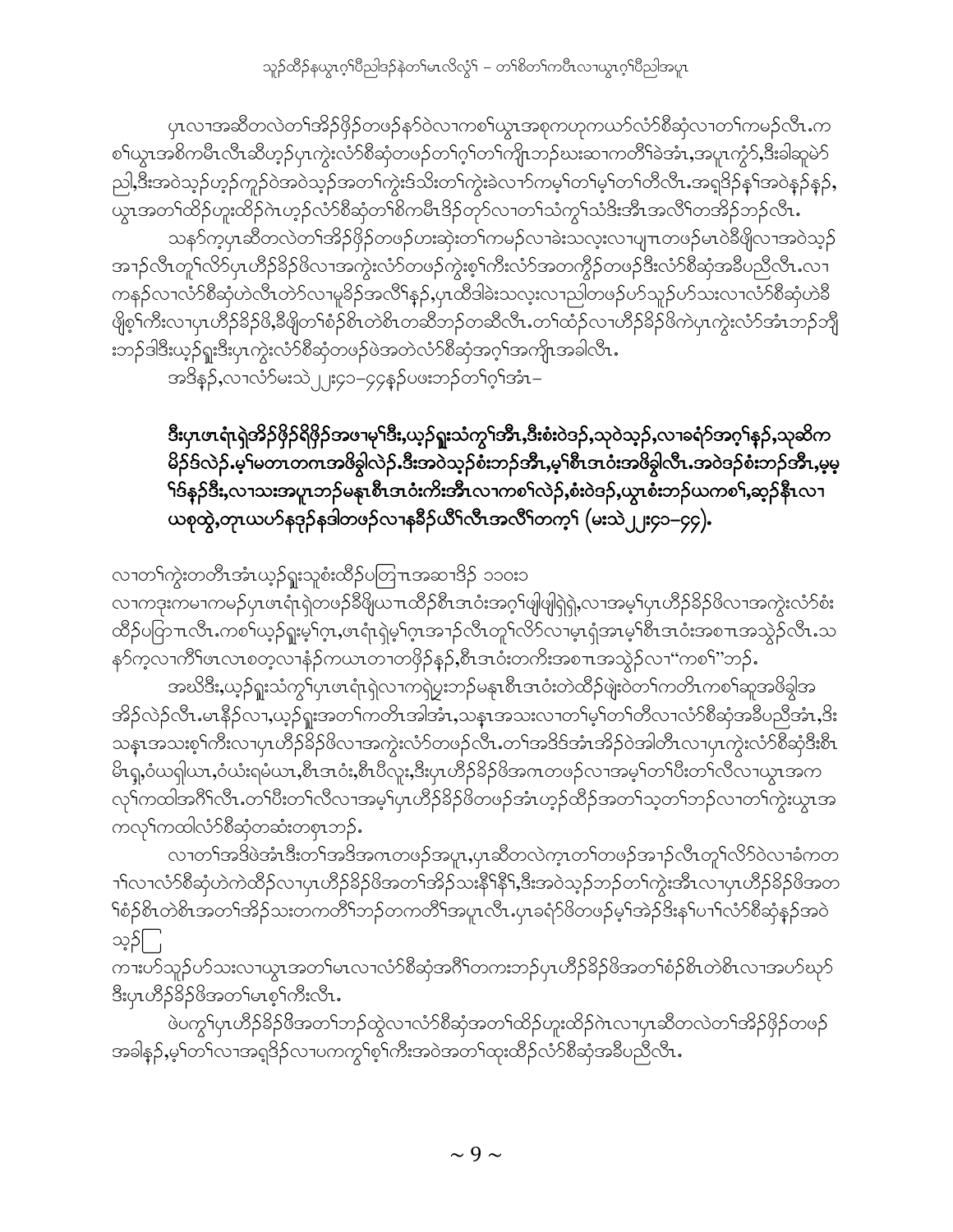# အခ်ဳပညီMeaning

လၫအဖုဉ်နဉ်ပတဲအိၤသ့ဒ်အံၤလီၤ–လၫအဝဲသ့ဉ်ကမၤၓိ႒်ခဲးသလုးလၫပျ႑ာအခံလၫအဃုသ့ဉ်ညါကစ႑် ယ္ပၤအကလု<sup>ရ</sup>ကထါလၫအခ်ဳပညီအိဉ်ခူသူဉ်လၫလံာ်စိဆုံအပူၤအလိ<sup>ရ</sup>န**်,**ပှၤလၢအဆီတလဲတၫ်တဖဉ်ဃုအတ႑် ထုးထိဉ်လံာ်စိဆုံအခ်ိဳပညီလၢလံာ်စိဆုံအဆၢတဖဉ်လၢအဘဉ်တၫ်ကွဲးအီးအပူၤႇအခ်ိဳပညီလၢပှၤဟိဉ်ခိဉ်ဖိလၢ အကွဲးလံာ်တဖဉ်,အတၫ်ပာ်သးလၢပှၤလၢအဝဲသ့ဉ်ကွဲးလံာ်ဆူအအိဉ်/အကမျၫ်တဖဉ်အဂိၢ်တခီလီၤ.

ခဲအံၤ, $\circ \Box$ ကၢးဟ်သူဉ်ဟ်သးလၢပုၤထိဒါခဲးသလ့းလၢညါတဖဉ်တမ့ၢ်လၢအလီၤဖးလီၤတံၢ်လီၤဆဲးဒီးခဲးသလ့းလၢပျ႑ာတဖ ှာ်ဖဲအထုးထိဉ်လံာ်စိဆုံအခ်ိဳပညီဘဉ် ဆၫကတိြအိဉ်ဝဲလ႑တ႑်ထုးထိဉ်လံာ်စိဆုံအခ်ိဳပညီလ႑ကျဲအါဘိ $($ Polyval ence)ဟဲဖျါထိဉ်လၫပုၤဆိတလဲတ<sup>၎</sup>အိဉ်ဖိုဉ်တဖဉ်အတ<sup>ု</sup>ကွဲးအပူၤလီၤအဒိန္ဉ,လၫစီၤလူသ႑ာ်အတ႑်ထုးထိဉ်လံ δ∞ါစံးထိံβပြု

တπအခ်ိဳပညီအပူၤန္ဉာိပာ်ဖျံထိဉ်ဝဲလၢအဝဲသူဝဲကျိၤကျဲတဘိအံၤလီၤ.မ့ၢ်နာ်သက့ဒ်နဉ်,မ့ၢ်တၢ်လၢအဘဉ်ဘိုုးဘ ှာ်ဒါလၫပကတဲလၫအဝဲသ့ဉ်ပာ်သူဉ်ပာ်သးလၫဟိဉ်<sup>႙ွ</sup>ဉ်ဖိလၫအကွဲးလံာ်တဖဉ်

ဟ်ဝဲအခ်ဳပညီဒ်လဲဉ်ဒိဉ်န1်ဒံးခဲးသလုးလၢအကျိုးထံလံာ်တဖဉ်တက့1်လီၤ.ဒိး,အါဒဉ်တ1်တက့1်နဉ်,တ1်ဂ့1်လၢက အိဉ်မူမၤထွဲဝဲကသ့လၫအအိဉ်လၫလံာ်စီဆုံအပူၤတဖဉ်နဉ်ႇအဝဲသ့ဉ်ဟံးန5်ါဝဲလၫအခ်ီပညီလၫအအိဉ်လ႑လံာ်အ ပူၤလိၤႉလၢပုၤထိဒါခဲးသလ့းတဖဉ်အဂိ်ၫႇတၫ်ဟ့ဉ်တ႑်သးစ႑ာ်ဆၫလၢတ႑်စံဉ်စိၤတဲစိၤန္ဉာ်အရဒြဉ်လၢတ႑်ကျိးထံ အ8ိa81.

လၢပကန1်ပၫၢိပုၤလၢအဆိိတလဲတၫ်တဖဉ်အတၫ်သးစၫၢ်ဆၢလၢလံာ်စိဆုံအခ်ိပညီလိၤလိၤနဉ်,ဂ္ၤလၢ ပကသ့ဉ်နိဉ်ထိဉ်လၢတၫ်ထုးထိဉ်လံာ်စိဆုံအခ်ိပညိအံၤအိဉ်တ့ၢ်လံလၢကိႝၤ်ယူရပၤမုၢ်နုာ်တဖဉ်စးထိဉ်လၢရံၤနဉ်စဲ းစ်လၢအမၤအသးဖဲတဆံယဲၫ်နံဉ်ယၤဖိုဉ်အဆၢကတိႝၤ်လီၤႉ

ရံၤနဉ်စဲးစ်မှတမ့<sup>၎</sup>"အိဉ်ဖျဲဉ်ကဒီးတဘျိ"မ့<sup>ှ</sup>မ်ၤလၢဘဉ်တ<sup>၎</sup>သူအိၤလၢအဘဉ်တၫ်သ့ဉ်ညါအိၤဖဲတ႑်မၤသိ ထိဉ်ရိမ္၊ဒီးဟူးလ္ဉာ်အလံာ်အလဲ`်ုတဖဉ်လၢအမၤအသးဖဲကိ်`ျယူၤရပၤအမှ်နှာ်တချူးလၢရံဉ်ဖိဉ်မံးရှၢဉ် /တౕာဆီ တလဲက္ၤတၫ်အိဉ်ဖှိဉ်အကတိႝၤလီၤႉတချုးလၫရံၤနဉ်စဲးစ်နဉ်ႇပုၤကူဉ်ဘဉ်ကူဉ်သ့တဖဉ်သူဉ်ညါဒဉ်တၫ်ကွဲးလ႑ပျ႑ ၤတဖဉ်လၢအဘဉ်တ<sup>၎</sup>ကျိုးထံအိၤဆူဟူးလ့ဉ်အကျိဉ်,ဒီးအဝဲသ့ဉ်အတ<sup>၎</sup>ကျိုးထံနှဉ်,အိဉ်လၢတ<sup>၎</sup>အိဉ်ဖိုဉ်မိဉ်န<sup>၎</sup>တ ဖဉ်အတၫ်ပၢတၫ်ဆုၫအဖိလာ်လီၤႉလၢတ႑်ဆၢကတိႝၤ်တဒ်သိးလိာ်သးအပူၤႇတၫ်အိဉ်ဖိုဉ်ဒိးဘျာဝဲဒဉ်ဖျံးထိဉ်ႇအၤ ရံးစ်ထိဉ်ထ႑ာ်လ်ဒီးဟူးလှဉ်အပုၤကွဲးလံာ်တဖဉ်ဒ်အဝဲသ့ဉ်တဖဉ်ဆိဉ်ထွဲခရံာ်ဖိအတ႑်သိဉ်လိသီလိတဖဉ်အသိး လီၤ.ဘဉ်ဆဉ်သနာ်က့လၢရံၤနါစဲးစ်အဆၢကတိႝၤ,ပှၤကူဉ်ဘဉ်ကူဉ်သ့အါဂၤဃုပှၤလၢအဆိဉ်ထွဲအဝဲသ့ဉ်ဒ်သိးက ထံဉ်နှၤ်တ႑်ကွဲးလ႑ပျ႑ာတဖဉ်လ႑အစိၤဆ႑ကတိႝၤဖဲနှဉ်လ႑အပူၤဖျဲးဒီးတ႑်အိဉ်ဖိုဉ်အတ႑်ဟံးစုနဲဉ်ကျဲနှဉ်လီၤႉလ႑ အလိံနည်အဝဲသည်ထုံးထိဉ်တၫ်ကွဲးတဖဉ်အခ်ဳပညီဒ်ပုၤကွဲးလံာ်တဖဉ်ဟ်ဝဲအခ်ဳပညီလ႑ပကန႑်ပ႑်အိၤအသိုးလိံၤ .ဒီးလၢတ<sup>ၡ</sup>နဉ်အဃိႇတၫ်ထုးထိဉ်လံာ်အခ်ဳပညီခီဖြိုတ<sup>်</sup>ျပားနှၤ်လံာ်လိၤ်လပည်အတၤ်စံဉ်စိၤတဲစိၤအခ်ဳပညီနှဉ်ထိ ဒါလိ်ာအသးဒီးတ႑်သိဉ်လိတဖဉ်လၢတ႑်အိဉ်ဖိုဉ်သိဉ်လိဝဲလီၤ.

ခဲအံၤႇဖဲရံၤနဉ်စဲးစ်အဆၢကတိႝၤႇလံာ်စိဆုံလၢပုၤကွဲးဂ္ၤထိဉ်အီၤလၢဟူးလ့ဉ်ဒီးလၢဇ့ၤဘြံၤအကျိဉ်တ ဖဉ်ဘဉ်တၫ်ထုးထိဉ်ရာလီၤအိၤဒိီးတ႑်အံၤမ္နှုတ႑်လ႑အရှုဒိဉ်လ႑တ႑်ထုးထိဉ်လံာ်စိဆုံအခ်ဳပညီအဂိၢ်လီၤ.ဒ်ပထံဉ် တ့်ౕၢလံအသိးႇတချူးလၫဆ႑ကတိ်ၢဖဲအံၤန္ ဉ်ႇလံာ်စိဆုံအဆ႑တဖဉ်ဘဉ်တ႑်ထုးထိဉ်အခ်ဳပညီလ႑တ႑်အိဉ်ဖိုဉ်အ တၫ်ပၢတၫ်ဆုၫအဖိလာ်ဒီးအဘဉ်ဆိဉ်ထွဲတ႑်အိဉ်ဖိုဉ်အတ႑်သိဉ်တ႑်သိအလံာ်နဲဉ်ကျဲလီၤ.ဘဉ်ဆဉ်တုၤလၢတ႑်ပိ ာ်ထွဲက္ၤရံၤနဉ်စဲးစ်အတ႑်သိဉ်တ႑်သိခ်ဉ်သ့ဉ်တဖဉ်နဉ်ႇပုၤကူဉ်ဘဉ်ကူဉ်သ့လၢအမၤလိလံာ်စီဆုံအါကႇလီၤဆီဒဉ်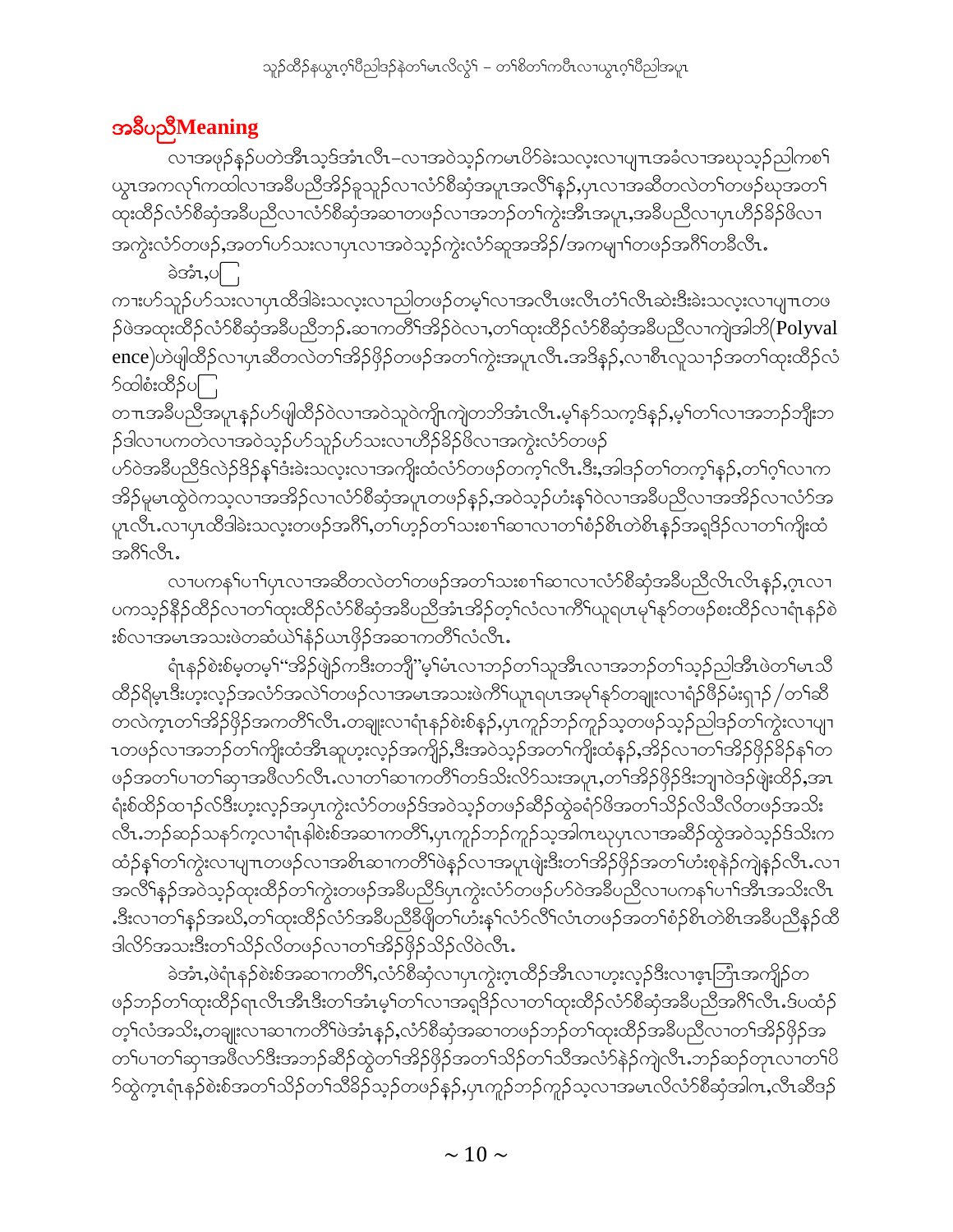တၫ်ပုၤထိဒါခဲးသလူးတဖဉ်ႇစးထိဉ်ဖးလံာ်စိဆုံလၢတ႑်သဘျအပူၤလၢအပူၤဖျဲးဒီးတ႑်အိဉ်ဖိုဉ်အတ႑်ဟံးစုနဲဉ်ကျဲဒီး အဝဲသုဉ်ဟံးန5်အတ5်ထုးထိဉ်အခီပညီလၢတ5်စံဉ်စိၤတဲစိၤအခ်ိဉ်ထံးခ်ိဉ်ဘိတဖဉ်အပူၤလီၤ.

ပုၤထိဒါခဲးသလူးဖိတဖဉ်အတ႑်ဃုသုဉ်ညါလံာ်အခ်ိဉ်ထံးခ်ိဉ်ဘိမ့တမ့ၤ်လံာ်မဲ၁်ဖျာဉ်အခ်ိဳပညီလၢတၤ်ထုး ထိဉ်လံာ်ခဲလၫာ်အခ်ဳပညီမှၤ်တၤ်အရှဒိဉ်လ႑တၤ်ကန႑်ပ႑ၤ်လံာ်စီဆုံအခ်ဳပညီလီၤ.ပုၤထိဒါခဲးသလူးတၤ်အိဉ်ဖိုဉ်တဖ ဉ်ကတိၤတၫ်လၢတၫ်သးဃူလီၤပလိ>်,အခ်ီပညီတမံၤဃီလၢလံာ်စီဆုံကိႏဆၢဒဲးအဂိၢိလိၤႉဒ်ဝဲးစ်မှထၢဉ်အတၫ်အၢ ဉ်လီၤအီလီၤဘဉ်ဃးတ႑်န**်**(Westmister Confession of Faith)အဆၢဒိဉ်တၢ,အဆၢဖိခဲ့စံးဝဲအသိး,

### တ႑်မှ႞တ႑်တိဒြီးတ႑်ခဲလ႑ာ်လ႑လံာ်စိဆုံကိုးဆ႑ဒဲးတမှ႑်တ႑်အါဘဉ်ႇမှတမှ႑်မှ႞တမံၤဃီလီၤ.

ပကကိုးတၫ်တထံဉ်အံၤလၢတၫ်တမံၤဃိ"တၫ်တခါဃိ"လိၤ.

မ့်ၢလီၤႇပုၤထီဒါခဲးသလ့းတဖဉ်သ့ဉ်ညါလၢလံာ်စီဆုံအဆၢတဖဉ်တဲတၢ်အါန်ၤ်ဒံးလံာ်မဲာ်ဖျာဉ်လၢအဘဉ် တၫ်ကွဲးအီၤလၢအသိဉ်ယိယိဖိတက့ၤ်လီၤ.လံာ်စီဆုံအါတီၤအိဉ်ဒီးအခ်ီပညီတဖဉ်ဒီးအတၤ်ဘဉ်ထွဲဒီးခရံာ်ဖိအတၤ် မ့်)တ၂လွှတသောတ္ဟာလွှင်ကွယ်လွှင့်ခွင်းကောက်သောက်သောပေါ့တွင်တွင်တို့တွေအခံချာသယလွှဲပြသဖွဲ့ခဲ့လွှေ သနဉ်က္ခတ႑်အတက္ဂိဉ်ခဲလ႑ာ်အံၤဘဉ်ဃးဒီးတ႑်ထဲတမံၤႇလ႑အမ္ ါအတိဒီးအခ်ိဳပညီလ႑ပုံၤခ်ဳဖျိလ႑အဝဲသ္ဉာမၤ သကိႏတၫ်ဒီးတ႑်ကတိၤလၢပန႑်ပၫၫ်အိၤသ့လၢလံာ်စီဆုံအပူၤလီၤ.

အါနဉ်တၫ်ပာ်ဒိဉ်ပာ်ကဲပှၤဟိဉ်ခိဉ်ဖိအတ႑်ကွဲးဒီးတ႑်အရှဒိဉ်လ႑လံာ်စီဆုံလ႑အမ္5တ႑်တမံၤဃိနဉ်,ပုၤ ထိဒါခဲးသလူးတဖဉ်အၫဉ်လီၤတုၫ်လိ5်လံာ်စိဆုံလၢအရှဲမှတမှၫ်လံာ်လၢပန႑်ပၢၢ်အိၤညီလီၤ.

# တ႑လာပနှၤ်ပ႑ာ်သူClarity

လၢကထံဉ်လၢလံာ်စိဆုံမ့<sup>၎</sup>လံာ်လၢအခ်ိဳပညီအိဉ်ခူသူဉ်ဒီးလိဉ်ဘဉ်တၫ်အိဉ်ဖှိဉ်အစိကမီၤလၢကကျိုးထံ လံာ်အဂိၢ်န္ဉာ,ပုၤဆီတလဲတၫ်အိဉ်ဖိုဉ်တဖဉ်တဲအါ၀ဲလၤလံာ်စီဆုံန္ဉာ်တၫ်နှၤ်ပၢၤ်အီၤသ့လီၤ.လၢပုၤထိဒါခဲးသလူး/ပု ၤဖရိဉ်ထဲးစ်ထဲးဖိတဖဉ်အတ<sup>ှ</sup>သိဉ်လိဘဉ်ဃးလံာ်စီဆုံလၢအကတိၤတ<sup>ု</sup>ရှဲရဲနဉ်တၢ်ဂ့ၢ်တၢ်ကျိၤအါမံ၊ဆိဉ်ထွဲအီၤဒိ 535494681.

အဆိကတ႑ၢ်တတိၱၤန္၄်ႇတ႑်ထုးထိဉ်စဲးကျံးလံာ်လၢပုၤစိၥ်သ့တဖဉ်ရၤလီၤအသးလၢတ႑်လီၤအါတီၤအ ဃိလံာ်စိဆုံအါဘ့ဉ်ဘဉ်တၫ်ထုးထိဉ်အိၤလီၤ.ဒီးလံာ်စိဆုံတၫ်ထုးထိဉ်အိၤအါထိဉ်အဃိႇလၫကျဲတဘိႇပုၤခရံာ်ဖိတ ဖဉ်ဖးလံာ်စီဆုံဒဉ်အတၫ်သူဒီးအဝဲသ့ဉ်ခံကွ<sup>ှ</sup>စီၤကွှ<sup>ှ</sup>လၢခဲးသလုံးအတ႑်အိဉ်ဖိုဉ်တဲလၢလံာ်စီဆုံနဉ်ပသွဉ်ညါအခ်ိ ပညီတရဲဘဉ်နဉ်မှါတါမ့ါတက်ိဒါတမ့ါတပုံတျော်တိုတ်လိုလဲ့နဉ်လီၤ.လၢခံတိၤတတိၤတခ်ိႇပုၤဒူပုၤဃိၤလၢအလဲၤ ဆိလၢအန1်ပၢါတ1်တဖဉ်ထုးထိဉ်လံာ်စီဆုံလၢကျိဉ်အါကျိဉ်လၢပှၤမု1်ဆ့ဉ်မု1်ဂီၤအဂီ1်အဃိဒီးကဲထိဉ်တ1်အညီ လၢပုၤမှၫ်ဆွဉ်မှၢိဂီၤတဖဉ်ကထံဉ်ဘဉ်လံာ်စိဆုံလၢအနှၤ်ပၢၤ်ဝဲသ့လၢအနိံၤ်ကစၤ်ဒဉ်ဝဲလီၤႉလၢသၢတိၤတတိၤနှဉ် ႇၦၤလၢအဆီတလဲတၫ်အိဉ်ဖှိဉ်တဖဉ်ဒုးစၫၢိဆၢစ့ၢ်ကီးတၫ်ထိဉ်တၢ်ဒွးတၢ်ခံကွၢ်စီၤကွၢ်လၢလံာ်မဲာ်ဖျာဉ်တဖဉ်အခီ ပညီအဃိမၤစ႑ာပုၤမၤလိယ္မၤဂ့ౕၢပိဳညါတဖဉ်လ႑ကပာ်တ႑်ထုးထိဉ်လံာ်အခ်ီပညီလ႑တ႑်ခံကွ႑်စီၤကွ႑်ဒီးဒိးစဲးဘဉ် အတၫ်မၤတဖဉ်လီၤႉအဝဲသ့ဉ်တလိဉ်ဘဉ်လၢကသနၤအသးလၢတၫ်အိဉ်ဖိုဉ်အစိကမီၤလၢကတဲအဝဲသ့ဉ် လၢလံာ်စီဆုံအခ်ီပညီဒ်လဲဉ်ဘဉ်.တၫ်မၤကွၫ်လံာ်စီဆုံလၢကျဲဒ်အံၤတဖဉ်အံၤဒုးရၤလီၤတ႑်သ့ဉ်ညါလၢလံာ်စီဆုံန ဉ်ဖျဲရဲဒိဉ်မးလီၤႉလံာ်စီဆုံနဉ်ပန1်ပ႑ါအီၤသ့ဒီးတမ့1်တ1်လၢအခ်ီပညီဘံဉ်ဘ႑ဒ်ခဲးသလ့းအတ1်အိဉ်ဖှိဉ်ထံဉ်ဝဲဘဉ်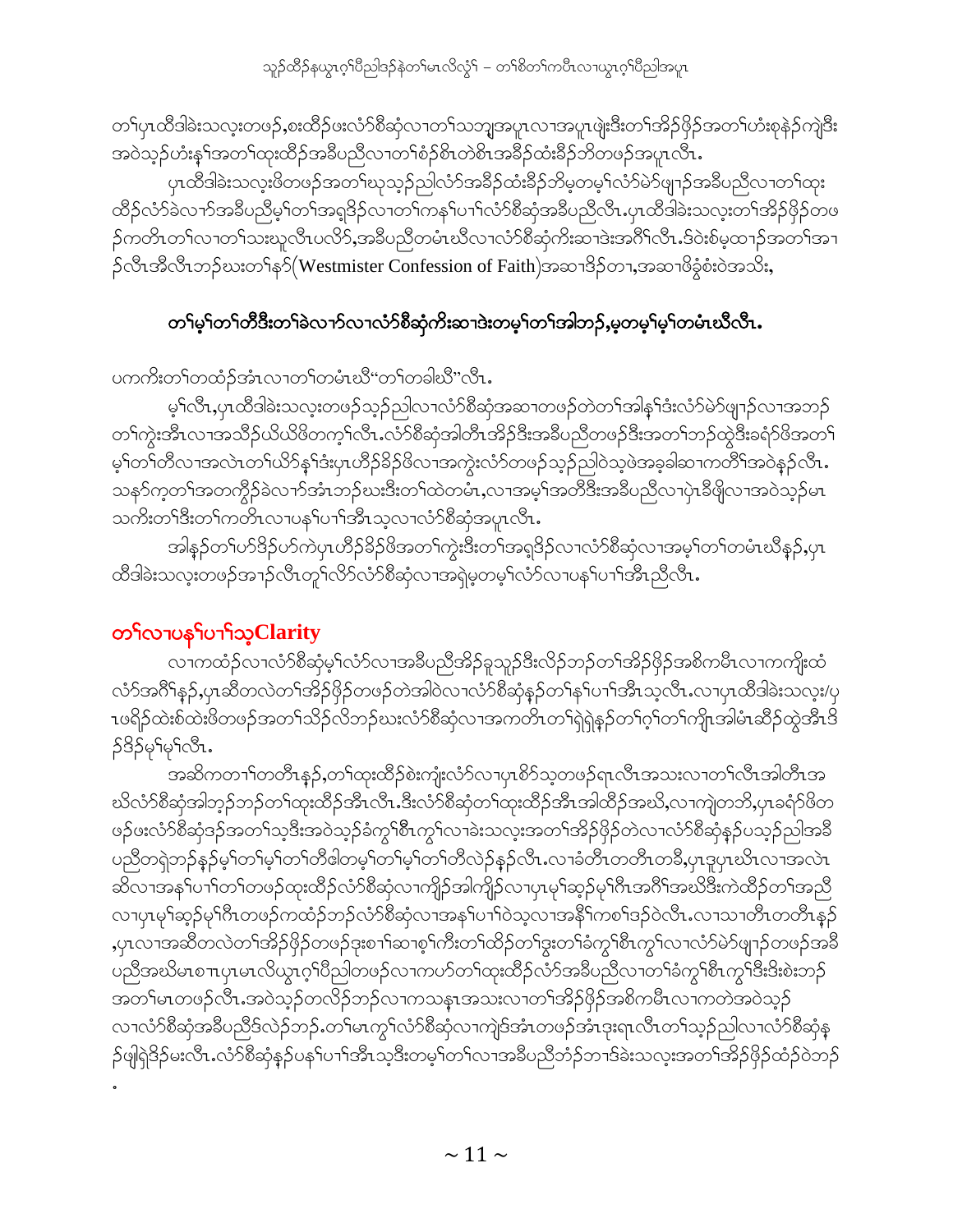သူဉ်ထိဉ်နယွာဂ့ါ်ပီညါဒဉ်နဲတါမာလိလွံါ – တါစိတါကပီၤလၢယွာဂ့ါ်ပီညါအပူာ

ပှၤခဲးသလူးဖိလၢအထိဒါစိၤလူသၢဉ်ဒီးတၫ်ဆိတလဲလၢအမံၤမ့<sup>၎</sup>အံဉ်ရှမၢးစ်ဒဉ်လဲာ်ကွဲးဝဲဒဉ်ဒ်အံၤ**,** 

## …. ပုၤထူစံဉ်ဖိဒဉ်လဲ်ကန5်ပၫှ်ယွာကလှSကထါလီး.

တၫ်လဲၤထိဉ်လဲၤထိဒ်အံၤအိးထိဉ်ကျဲလၢပှၤဖရိဉ်ထဲးစ်ထဲးဖိလၢကအၫဉ်လီၤတု႞လိ5်လံာ်စိဆှံမ့ှ်လံာ်လၢအရှဲဒိုး တူၫ်လိ5်လံာ်စီဆုံဒ်တၫ်စိကမိၤလ႑ပ္႑ာခရံာ်ဖိတဖဉ်အဂီၫ်လီၤ.ဖဲပှၤဖရိဉ်ထဲးစ်ထဲးဖိဖးလံာ်စီဆုံကဒီးလၢခိဉ်ဃ႑ာန ဆၫၣ်အပူၤန္ဉာ,တ<sup>၎</sup>အုဉ်အသးသွလ႑လံာ်စီဆုံတဘုဉ်အံၤတမ့<sup>ရ်</sup>လံာ်လ႑အခ်ီပညီတဖျနှဉ်ဘဉ်,မ့မ့<sup>၎</sup>တ<sup>8ွ</sup>မ့်၊လံာ် လၫပန1်ပ႑ါဒ်အီၤသ့ဝဲနဲ့ဉ်လီၤ.ခဲအံၤ,ဖဲတ႑်ဆီတလဲတ႑်သီသီအခါနဉ်,အဆိကတ႑်ာဆံဆဲဉ်နံဉ်နဉ်,ဖရိဉ်ထဲးစ်ထဲး/ပု ၤထိဒါခဲသလူးတဖဉ်မှာ်လၤသးခုဒိဉ်မးလၢအဝဲသ့ဉ်နှၤ်ပၢၤ်လံာ်စိဆုံရှဲရှဲလိၤႉလိၤက်ဒ်သိးမ့ၤ်တၤ်ယိယိဖိလိၤ−ဖး ဒီးအိဉ်မူထွဲဒ်ယွၤအတ႑်လိဉ်ဖျါထိဉ်လၢအဖျါရဲရဲအသိးတက့¶.

သန>်က့ဖရိဉ်ထဲးစ်ထဲးအတၫ်ဟူးတၫ်ကဲဆဲးမၤတၫ်ခ်ိဖျိကစၫ်ယွၤအကလုၤ်ကထါ,ဒီးအဝဲသုဉ်အနိၤ်ကစ႑် ဒဉ်ဝဲနှၤ်ပၢၤ်လံာ်စီဆုံဒ်အမှၤ်တၤ်အသိးဒီးအဝဲသ့ဉ်ကတိၤတၤ်အပတိၤ်ဒ်လံာ်စီဆုံလၢပနၤ်ပၢၤ်အီၤသ့အသိးလီၤ. အဝဲအံၤကဲထိဉ်တၫ်အှဉ်8ိဉ်လၢလံာ်စိဆုံအဆၢတနိၱၤနှဉ်ညီလၢပကန႑်ပၢၢ်အီၤဒိဉ်နှၤ်လံာ်စိဆုံအကတဖဉ်လီၤႉ

ဖဲအကဲထိဉ်တၫ်အှဉ်သးလၢလူသ႑ာ်ရဲၤ(ပုၤလၢအပိ5်လူသ႑ာ်အခံတဖဉ်)န5်တၫ်တမံၤႇခဲလ်ဘံနံးစ်(ပုၤ လၢအပိ9်ခဲလ်ဘံအခံ)န9်စ့ါ်ကိုးတမံၤႇဒီးစဝံးကလံဉ်ယπန်(ပှၤပိ9်စွံးကလံဉ်အခံ)န9်စ့ါ်ကိုးတမံၤဒဉ်ႇအဃိဒီးပမ့ါ ဟ်ဖှိဉ်တ<sup>ှ</sup>ထံဉ်ခဲလၫာ်လၫအဘဉ်ဃးဒီးလံာ်စိဆုံမ့<sup>ရ</sup>လံာ်လၫအရဲအံၤဟ့ဉ်ကျဲလ႑ပကထံဉ်အီၤအါဘိလီၤ.အနိ<sup>၎</sup>ကိ ်န္5,ဖရိဉ်ထဲးစ်ထဲးအတၫ်ထံဉ်အံၤတမ့္ပ်တ႑်လၢအလီၤကမ႑ကမဉ်လၢပဂိၢ်ဘဉ်.

.<br>ပုၤတၫ်မၫ<sup>8</sup>စီၤပူးတရူးဒဉ်လဲာ်အၫဉ်လီၤဝဲလၫလံာ်စိဆုံအတိၤတနိၤမ့ၢ်တ႑်လၢအကိလၢပန႑်ပ႑ာအိၤဖဲအ ၀ဲကွဲး ၂ ပူးတရူး ၃း၁၆–

#### ဒ်သိးအကတိၤတၫ်လၢအလံာ်ကွဲးခဲလၫာ်လၢအကတိၤတၫ်လၢအပူၤလၢတၫ်တဖဉ်အံၤအဂ္ဂၢိစ့ၫ်ကိုးအ သိးလီၤႉလၫအဝဲနဉ်အပူၤတၫ်တနိၤနိၤပှၤန႑်ပၫၤ်ကိႇပှၤတသ့ဘဉ်လံာ်ဒီးပှၤတဂၢၤ်တကျၤာာဉ်တဖဉ်နဉ် ႇဘိးကဒါဝဲႇဒ်တၫ်ကွဲးအသးအဂၤတဖဉ်အသိးစ့ၫ်ကီးႇလၫအစၫ်ဒဉ်ဝဲအတ႑်ဟးဂ်ီၤအဂိၢိလိၤ(၂ပူးတရူး၃း ၁၆).

ပကဟ်သူဉ်ဟ်သးလၢစီၤပူးတရူးကွဲးဝဲဒ်လဲဉ်–အဝဲတတဲလၢစီၤပီလူးအတၫ်ကွဲးခဲလၫာ်နဉ်ပန႑်ပၢၢိအိၤညီဘဉ်,တ မ့်ကြားလဲလုံးကို မွေးကို မွေးကို အသုံး အသုံး အသုံး အသုံး အသုံး အသုံး အသုံး ကို အသုံး အသုံး အသုံး အ တ႑်လၢအကီလၢပကန1်ပၢ႑်အီၤလီၤ.

အဃိသတးဒိဳး,လၫအလီၤဆီဒီးခဲးသလူးလၫပျ႑ာတဖဉ်ႇပှၤဖရိဉ်ထဲးစ်ထဲးလၫအဆိတလဲတၫ်အိဉ်ဖှိဉ်တဖ ၣဴယူဉ်ထိဉ်ထိလံာ်စီဆုံလၢတၫ်အိဉ်ဖိုဉ်အဖိခိဉ်လိၤႉဖရိဉ်ထဲးစ်ထဲးနှၤ်ပၢိလၢအဝဲသ္ဉ်နှၤ်ဘဉ်ယွၤအတၤ်လိဉ်ဖျိနိ ဖြလံာ်စီဆုံသ့လီၤ.အဝဲသုဉ်အၫဉ်လီၤတူၫ်လိာ်လံာ်စီဆုံလ႑ပန႑်ပ႑်အီၤသ့ဒီးလ႑တ႑်နှဉ်အဃိလံာ်စီဆုံအိဉ်ဒီးအ စိကမီၤဒိဉ်တုဉ်လၢတ႑်အိဉ်ဖိုဉ်အဖိခိဉ်နှဉ်လီၤ.

ခဲအံၤဖဲပက္ဂ<sup>႑</sup>ဖရိဉ်ထဲးစ်ထဲးအတ႑်ထံဉ်ဘဉ်ဃးလံာ်စီဆုံဝံၤအလိ<sup>႖</sup>ခံႇပကက္ဂ<sup>႖</sup>သက်ိးစ့<sup>၎</sup>ကီးဖရိဉ်ထဲးစ်ထဲး အတၫ်ထံဉ်ဘဉ်ဃးတၫ်အိဉ်ဖိုဉ်အစိကမီၤန္ဉာလီၤႉ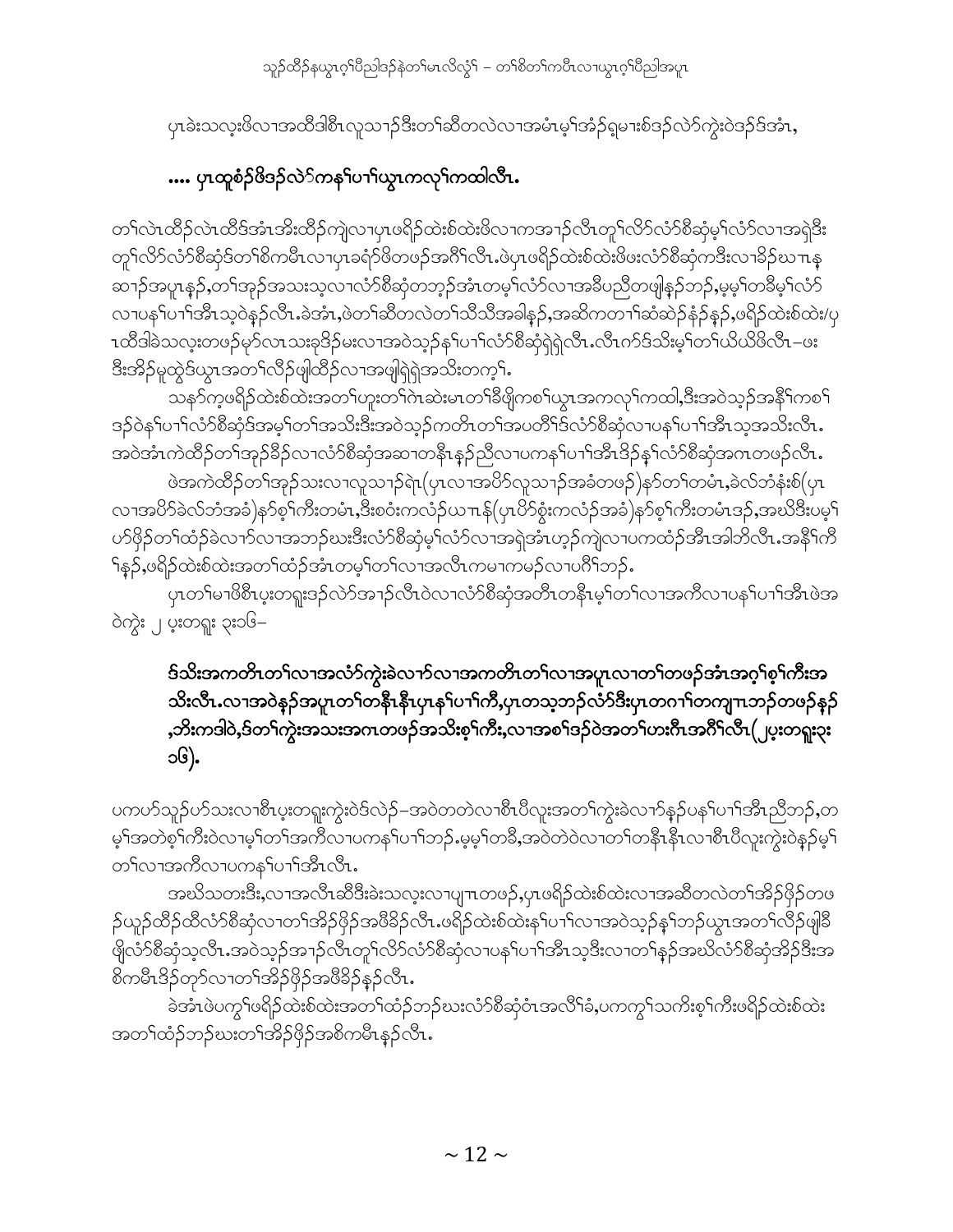# တၫ်အိဉ်ဖိုဉ်အတ<sup>ှ</sup>စိတ႑်ကမီး Authority of the Church

ဒ်ပထံဉ်ဘဉ်အသိး,ပုၤဆီတလဲတၫ်အိဉ်ဖိုဉ်တဖဉ်သနၤာအသးလၢတၫ်ထံဉ်လၢအမ့ၢ်တၫ်ထိဉ်ဟူးထိဉ်ဂဲၤ လၢတၫ်ကွဲးလံာ်စီဆုံ,လံာ်စီဆုံလၢပန႑်ပ႑္ပ်သူလၢကဆ႑ထ႑ာ်လၢလံာ်စီဆုံမှု ထဲတ႑်သိဉ်တ႑်သိလၢတ႑်သံကွ႑် အလိိၤ်တအိဉ်လၢတၤ်မၤလိယ္ပၤဂ့ၤ်ပိညါအပူၤလီၤ သနၥ်က္,ပ ကၢးသုဉ်ညါစ့်၊ကိဳးလၢဖရိဉ်ထဲးစ်ထဲးတမ့်၊လၢအထိဒါတ႑်အိဉ်ဖြဉ်အစိကမိၤအယွၤဂ့ၢိပိညါဘဉ်. လၫအထိဒါလိ5သးဒီးတၫ်အံၤ,ဖရိဉ်ထဲးစ်ထဲးန5်ဝဲလ႑တၫအိဉ်ဖိုဉ်အယွၤဂ့ၫ်ပိညါအိဉ်ဒီးအစိကမိၤ,ဘဉ်ဆဉ်တူ႑် လိ5ထဲလၢတၫ်စိကမိၤအဝဲအံၤမ္ ါတ႑်လၢအကဲခံမံၤတမံၤဒီးအိဉ်လၢလံာ်စိဆုံအတ႑်သိဉ်လိသိလိအဖိလာ်လီၤ. ကမ့္ပ်က႑ဴလၪအမၤစ႑ာပုၤဖဲ့ပဃုသ့ဉ်ညါဖရိဉ်ထဲးစ်ထဲးအတ႑်ထံဉ်ဘဉ်ဃးတ႑်အိဉ်ဖိုဉ်အစိကမီၤဖဲ့ပက္ဂ႑ ကျဲခံဘိလီၤႉတၢတမံၤႇဖရိဉ်ထဲးစ်ထဲးန5်ပ႑ာ်တ၆အိဉ်ဖှိဉ်လၢအပူၤကွံာ်တဖဉ်အစိကမီၤဒ်လဲဉ်ႉဒီးခံမံၤတမံၤႇအဝဲ သူဉိန<sup>ှ</sup>ပၢၢိတၢ်အိဉ်ဖိုဉ်လၢဆၢကတိ်၊ခဲအံၤအစိကမိၤဒ်လဲဉ်ႉအဆိကတၢၢိပက္ဂၢ်သက်းဖရိဉ်ထဲးစ်ထဲးအတၫ်ထံဉ် ဘဉိဃးတ<sup>၎</sup>အိဉ်ဖိုဉ်လၢအပူၤကွံာ်အဂ့<sup>၎</sup>လီၤ*.* 

# တ<sup>ှ</sup>စိကမီးလၫအပူးကွံ**SPast Authority**

မ့မ့််တ႑်အကီလၢပဂိ်လၢပကထံဉ်မှံတ႑်အံၤဘဉ်ဆဉ်,ဖရိဉ်ထဲးစ်ထဲးလၢအပူၤကွံာ်တဖဉ်တိ်နိဉ်ဒီးပာ်ပ နိ5ုပ1်သုဉ်လၢပျπဒီးတ1်အိဉ်ဖှိဉ်အတ1်သိဉ်လိသီလိတဖဉ်လီၤ.ပှၤဆီတလဲတ1်အိဉ်ဖှိဉ်တဖဉ်ဟံးဃာ်ဒီးတ1် အိဉ်ဖိုဉ်အတ႑်သိဉ်တ႑်သီလၢအင်္ဂါဆူဉ်ဒီးအဂ္ဂၤတဖဉ်လီၤ.အဝဲသ့ဉ်နဉ်ဝဲလၢသးစီဆုံဆု၊တ႑်အိဉ်ဖိုဉ်လ႑ည္ပါတ ဖဉ်ကန5်ဘဉ်တ<sup>ှ</sup>မ့်ာက်တိအရှ<sup>8</sup>ဉ်အါမံၤလၢကဘဉ်တ<sup>ှ</sup>မၤနိဉ်အီၤလၢခရံာ်ဖိလၢအဆၢကတိ်ၢဖဲနဉ်တဖဉ်အဂိ<sup>ု</sup> ್ಬಿ.

ဒ်ပထံဉ်တ့််လံတ်မြာလိလၢအပူးကွံာ်အသိႏ့ပုာဆိတလဲတၢ်တဖဉ်တဲဘဉ်ဃးလံာ်စီဆုံအစိကမီးလၢအ အိဉ်လၫတၫ်ဂ့ၫ်ခိဉ်တိစိဉ်လဉ်စခရံးပ်ထူရဉ်,''ထဲလံာ်စီဆုံတဘ့ဉ်&ၤ''လီၤ.မ့ၢ်တၫ်လၢအလီၤသးအုးလၢပှၤခရံာ်ဖိ လၢအအိဉ်ဖျဲဉ်ကဒီးတစုတဖဉ်အိဉ်ဒီးအတၫ်နှၤ်ပၢၤ်လၢအကမဉ်လၢတၤ်သိဉ်လိစိဉ်လှ်စရံးပ်ထူရဉ်အပူၤအဃိ  $\delta$ u

လၢမှ<sup>ု</sup>နံၤတဖဉ်အံၤပုၤခရံာ်<sup>ဖွ</sup>အိဉ်ဖျဲဉ်ကဒီးတစုတဖဉ်နဉ်လၢစိဉ်လဉ်စရံးပ်ထူရဉ်နဉ်ပာ်ဖျဲထိဉ်ပ ကၢးအိဉ်ဒီးတၫ်စိကမိၤဘဉ်ထဲလံာ်စိဆုံတဘ့ဉ်&ၤအိဉ်ဒီးအစိကမိၤလိၤႉသနာ်က့အဝဲအံၤတမ့ၢ်တၫအခ်ီပညီလၢပု ၤဆီတလဲတၫ်အိဉ်ဖိုဉ်တဖဉ်ဟံးနှၤ်ဝဲဘဉ်,ဒီးတမှ္ပါစုၤ်ကီးထဲလံာ်စီဆုံတဘူဉ်&၊/စိဉ်လဉ်စခရံးပ်ထူရဉ်အခ်ီပညီလၤ အ

မှု<sup>င်အမှ</sup>်အတိဘဉ်.ပုၤဆိတလဲတ<sup>၎</sup>အိဉ်ဖိုဉ်တဖဉ်တူ<sup>၎</sup>လိဉ်စိဉ်လဉ်စရံးပ်ထူရဉ်တမ့်<sup>၎</sup>လၢအဝဲသူဉ်နဉ်လံဉ်စီဆုံအိဉ် ႜ<br>ဒီးအစိကမီၤထဲတဘုဉ်လၢပှၤစူၫ်က္ၤနှာ်က္ၤတၫ်အင်္ဂါဘဉ်ႉမ့မ့္ပ်ာတီအဝဲသုဉ်ပာ်အခ်ီပညီလၢလံာ်စီဆုံမ့ှ်လာသ ပသံကွ¶သံဒိးအစိကမီၤအလိဵျာအိဉ်လၢပုၤစူ႞ကူၤနှာ်ကူၤတ႞အဂဵိၤလီၤဆီဉမ္႑်လီၤဆီဘဉ်ပုၤဘဉ်ဆဉ်ႇပုၤထီဒါ ခဲးသလုံးတဖဉ်ဟံးဃာ်ဂၢါကျπတၢ်ထံဉ်တမံၤအံၤလၢအမှၢ်ထဲလံာ်စီဆုံတဘ္ဉါ&ၤတမ့ၢ်လၢအဝဲသ့ဉ်ပာ်တဲ့ၫ်တ႑် စိကမီၤအဂၤတဖဉ်ဘဉ်ႇမ့မ့််ကခီအဝဲသ့ဉ်ဟ်လှၤ်ဟ်ပုၤယ္ဂၤဂ့ၤ်ပိညါအစိကမီၤဒိဉ်မးအဃိလီၤႉ

လၢပကသ့ဉ်ညါန1်ပၫါအါထိဉ်အဂိါႇဂ္ၤလၢပကကွ1်သကိႏ၀ဲးစ်မံထၫဉ်အတၤ်အၫဉ်လီၤအီလီၤဘဉ်ဃး တ႑်နှ $\delta(Westminster$  Confession of Faith)အဆၫဒိ $\beta(\circ)$  ,အဆၫ $\delta(\circ\circ)-$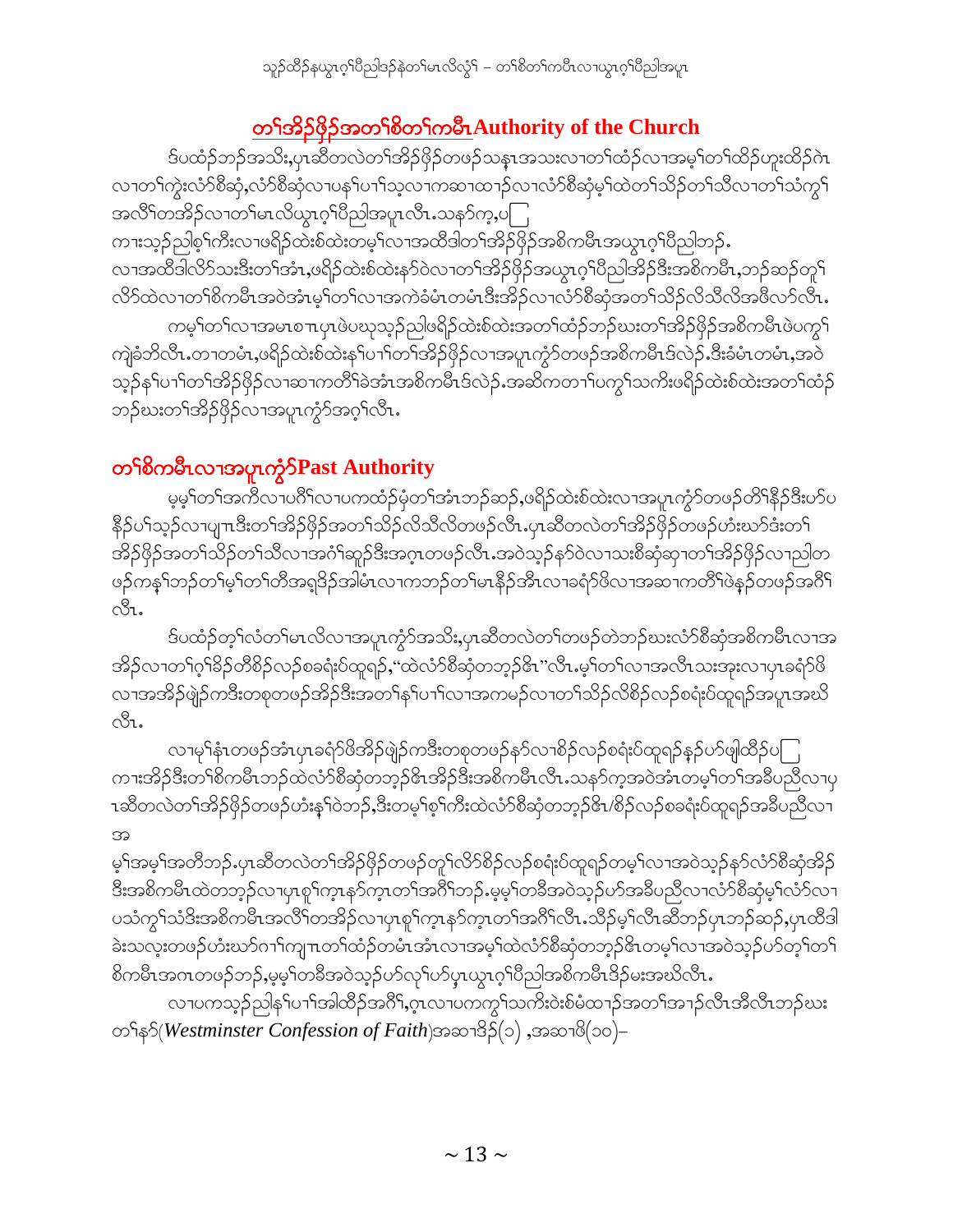#### စံဉ်ညီဉ်ကွိ်််လၢအဒိဉ်ကတၫ်ာ,လၢအကဘဉ်ဆၢတဲာ်တ႑်စူ႑်တ႑်နှာ်တ႑်ဘူဉ်တ႑်ဘါအတ႑်ဂ္ဂါကီခဲလ႑ာ် ,ဒီးတ႑်အိဉ်ဖိုဉ်ခိဉ်န႑်ခဲလ႑ာ်ပှာလ႑ပျπလ႑အကွဲးလံာ်တဖဉ်အတ႑်ထံဉ်ႇပှာကညီအတ႑်သိဉ်လိသီလိ,ဒီ းသးခဲလၫာ်ႇကဘဉ်တ<sup>၎</sup>မၤကွ<sup>၎</sup>,ဒီးလၢအလံာ်တ<sup>ြ</sup>ကတိၤအဃိဟံးန1်တၫ်အိဉ်ဘုံးႇကဲသ့ထဲသးစိဆုံလၢ <u>အကတိၤတ</u>႑်လၫလံာ်စီဆုံအပူၤလီၤ**.**

လံာ်ဖိအဆၢဒိဉ်အံၤအၫဉ်လီၤတူ်လိဉ်လၢသးစိဆုံကတိၤတၢ်လၢလံာ်စိဆုံအပူၤဒီးလံာ်စိဆုံမ့်၊"စံဉ်ညိဉ်ကွိ်ၤလၢ အကဆၢတဲာ်တၫ်ဂ့ၢ်ကီလၢတၫ်ဘူဉ်တၫ်ဘါအပူၤခဲလၢာ်"လၢတၫ်ကတိၤအဂၤတဖျၫဉ်ႇတၫ်စံဉ်ညီဉ်ခဲလၢာ်လၢတ ်<br>ရအိဉ်ဖိုဉ်အဂိ<sup>ု</sup>ကဘဉ်မၤဒ်သိးလံာ်စီဆုံအတ<sup>ြ</sup>တဲအသိးလီၤ.သနၥ်က့ဟ်သူဉ်ဟ်သးလၢတၢ်ကတ်ၤလၢအသူဝဲဖဲ အံၤတက္န1.သးစိဆုံ,ကတိၤတၫ်လၢလံာစိဆုံအပူၤ,မ့<sup>၎</sup>"စံဉ်ညိဉ်ကွိဉ်လၢအမြိဉ်ကတၫ<sup>ရား</sup>လီၤ.ခဲအံၤ,တၫ်တခါခါမှ<sup>၎</sup> ကဲစံဉ်ညှိဉ်ကွိ<sup>ရ</sup>လၢအဒိဉ်ကတ႑)နဉ်,တ<sup>ရ</sup>လၢအပိဉ်ထိဉ်အခံလၢစံဉ်ညှိဉ်ကွိ<sup>ရ</sup>လၢအဂၤတဖဉ်တမ့<sup>ရ</sup>တ<sup>ရ</sup>လၢအဒိဉ် ဘဉ်.အနိ<sup>၎</sup>ကိြန္ဉ်,တၫ်အၫဉ်လီၤအံၤယ႑ာထိဉ်တၫ်စိကမီၤအဂၤတဖဉ်လၢလံာ်တဆၢဖိအံၤအပူၤလီၤ.လၢအပူၤ ပကထံဉ်ဘဉ်တၫ်အပတိႝၤ်လၢအဖျါလၢအရှဒိဉ်တဖဉ်ႇယπထိဉ်ဝဲတၤ်အိဉ်ဖိုဉ်နိဉ်န႑်ႇပုၤကွဲးလံာ်လၢပျ႑ာတဖဉ်(မ့ တမ့္ပ်တ႑်အိဉ်ဖြဉ်အပ႑်တဖဉ်);ပုၤကညီအတ႑်သိဉ်လိသီလိႇအခ်ဳပညီမ့္ပ်တ႑်သိဉ်လိသီလိတဖဉ်လ႑တ႑်အိဉ်ဖြဉ် အပူၤလၢအပူၤက္စႆာဒီးခဲအံၤ;ဒီးသးတဖဉ်ႇအဝဲန္ဥႇဴမ္နါတ႑်အိဉ်လၢပပူၤမ္စတမ္နါတ႑်နာ်ဘဉ်ဃးတ႑်ဂ္ဂါတမံၤမံၤလီၤ. ဝဲးစ်မှထ႑ာ်အတ<sup>၎</sup>အ႑ာ်လီၤအီလီၤတိ<sup>ု</sup>နိုဉ်စ့<sup>၎</sup>ကီးတ<sup>ှ</sup>စိကမိၤတဖဉ်အံၤႇသနၥ်ကဲ့ဟ့ဉ်အဝဲသ့ဉ်အစိကမိၤလၢခံပ တိိၤ်တပတိိၤ,တၤ်စိကမီၤလၢအအိဉ်လၢတၤ်စိကမီၤဒိဉ်တုာ်လံာ်စီဆုံအဖိလာ်လီၤ.

ခဲအံၤခဲးသလုံးအပုၤမၤလိယ္ဂၤဂ့ౕါ၀ိညါတဖဉ်ပာ်အ့ဉ်ပာ်ကမဉ်ပုၤဆီတလဲတၤ်အိဉ်ဖိုဉ်တဖဉ်ခီဖိုုအဝဲသ့ဉ်ထိ ဒါတၫ်အိဉ်ဖှိဉ်အစိကမိႆး,သန5်က္ခပှၤဆိတလဲတၫ်အိဉ်ဖှိဉ်တဖဉ်ပာ်သူ5်ပာ်သးဂ္ၤဂ္ၤလၤတထိဒါတ႑်သိဉ်လိအပူၤ ကွံာ်ဒ်တ႑်သိဉ်လိဘဉ်ဃးထဲလံာ်စီဆုံတဘ့ဉ်&ၤ/စိဉ်လဉ်စခရံးပ်ထူရဉ်ဘဉ်လီၤႉ

တၫတခါနဉ်ႇပှၤထိဒါခဲးသလူးဖိလ႑ညါတဖဉ်ဆိဉ်ထွဲတၫ်ထံဉ်တဖဉ်အံၤလၢပ႑်လၢပျ႑ာတဖဉ်ကွဲးဝဲလိၤႉ အနိ<sup>၎</sup>ကိြန**ှ**ဉ်,§ခဲးလ်ဘံန်အကွိဘဉ်ဃးခရံဉ်ဖိအတ႑်ဘူဉ်တ႑်ဘါ(*Calvin's Institute of the ChristionReligion*)ဘဉ်ကွဲးဒီးဘိုဘဉ်ဝဲအဘျိံခံဆံအသိး,ပထံဉ်ဘဉ်လၢခဲလဘံန်ပာ်ဖှိဉ်ပါလၢပျ႑တဖဉ်အ တၫ်ထံဉ်လီၤႉခံခါတခါ,လံာ်တတိၤလၢခဲလ်ဘံန်အကွိဘဉ်ဃးခရံာ်<sup>8</sup>အတ႑်ဘူဉ်တ႑်ဘါလီဉ်ဖျဲထိဉ်အတ႑်ထံဉ်ဘဉ် ဃးတౕအိဉ်

ဖိုဉ်3်ဉန်ရ်အစိကမီးနဉ်တဲဝဲဒ်အံၤလီး.

ပကကနာ်သက်ိဳးခဲလ်ဘံန်တဲဝဲလၢအလံာ်လွံ<sup>ရ</sup>ဘုဉ်တဘုဉ်အပူၤ−

ဖဲအံၤတမ့္ပ်ကတဲ့အျတ}လၫတ}အိဉ်ဖိုဉ်ခိဉ်န}ခဲလ႑ာ်ကဘဉ်တ}ပဲာ်ကွဲာ်အီၤမ့တမ့}အတ}မၤတဖဉ်က ဘဉ်ပတု>်နဉ်ဘဉ်,ဒီး(ဒ်တ<sup>ှ</sup>လဲတ့ှ်လဲအသိး)ကဘဉ်တ ်ပာ်တ့်ကွဲ>်အီၤလၢတနံၤမှ<sup>၎</sup>အတိိ၊်ပူၤဘဉ်۰"သ နာ်က္"သုကတဲလၫႇ"နပာ်ဆံး/နထုးဖုဉ်လီၤတၫ်ခဲလၫာ်အပတိိၫႇဒ်သိးပုၤကိးကကအိဉ်ဒီးတၫ်အဘဉ်လ႑ ကတူၫ်လိ9်မှတမ့်ၫ်ကထိဒါတ႑်အိဉ်ဖိုဉ်နိဉ်နှၤ်အတ႑်ဆ႑တဲ9်လီၤႉ"တမ့ၤ်ဒ်နှဉ်ဘဉ်!သန9်က့တဘျီလၤ်လ ်ဖဲတ်အိဉ်ဖိုဉ်ခိဉ်နှ်အတ်ဆာတဲ့ာ်ဟဲထိဉ်နှဉ်,ယအဲဉ်ဒိးလာပုၤကဆိကမိဉ်အီၤလီၤတံ်ၤလီၤဆဲးလာတ <sup>၎</sup>ကူဉ်သ့အပူၤတ<sup>၎</sup>ဆိမိဉ်လၫပှၤဟဲတိဉ်ဖျဲတ႑်ဂ့<sup>၎</sup>ဖဲမဆ႑ကတိႝၤ်အခါဖဲလဲဉ်ႇတ႑်ဂ့<sup>၎</sup>မနၤလဲဉ်ႇအတ႑်တူ<sup>၎ရွှ</sup> ှာ်ပာသားဒ်လဲှဉ်,ဒီးပှၤကညီမနုၤတဖဉ်ဟ်ဃုာ်လဲှဉ်;ဝံၤဒီးကသမံသမိးလံာ်စိဆုံလၢအဘဉ်ဃးလိာ်သး–ဒီး ကမၤတ<sup>၎</sup>အံၤလၫတ<sup>၎</sup>လၫတ<sup>၎</sup>အိဉ်ဖိုဉ်<sup>ရွ</sup>ဉ်နှိုဟ့ဉ်ထိဉ်တ<sup>၎</sup>အဓိပညီနဉ်ကအိဉ်ဒီးအတယၫ်ဒီးကကဲထိဉ်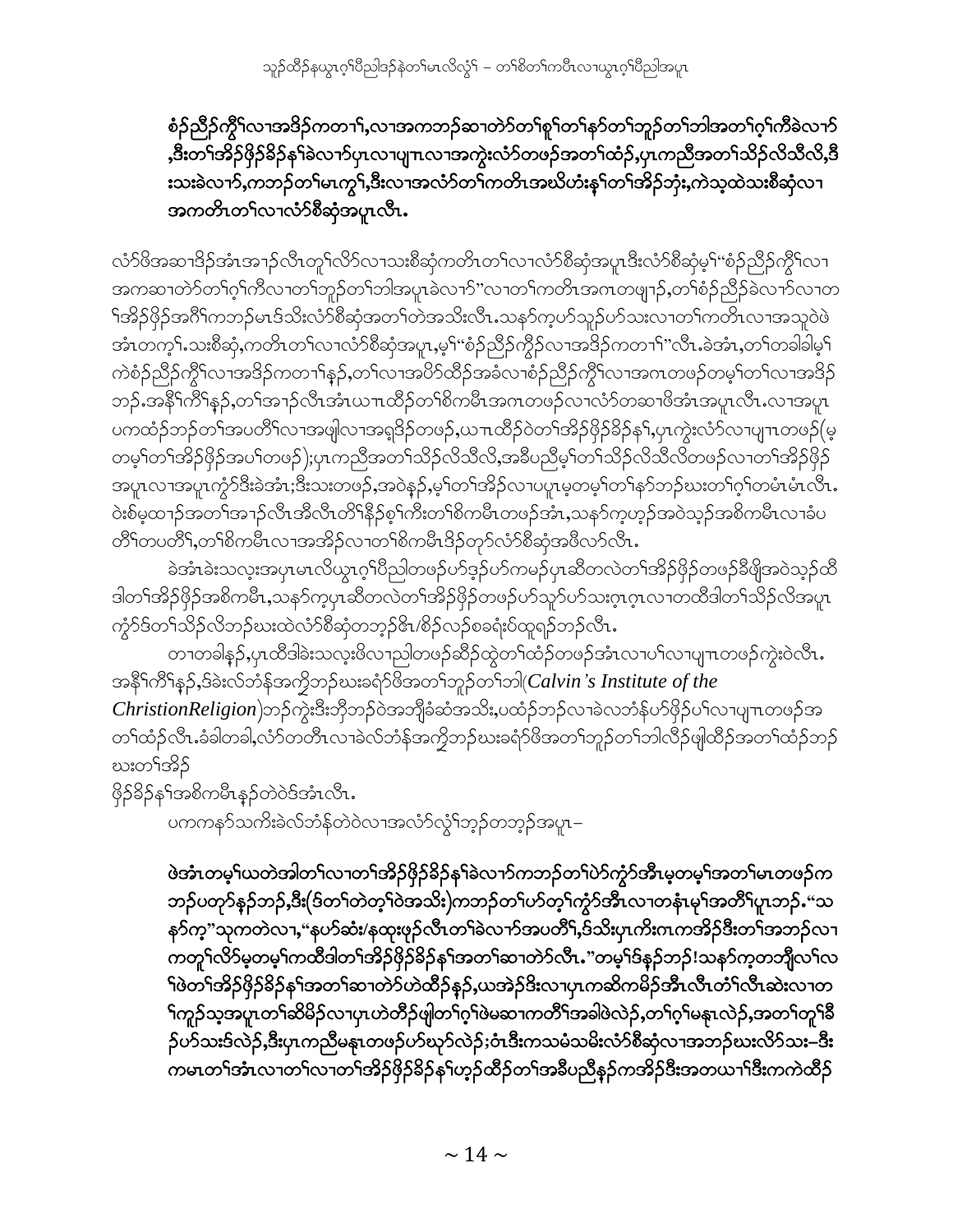### တ¶်စံဉ်ညီဉ်အဆိကတ႑ာ်တပတိဵြလ႑အကဆု႑ပုၤန္ဉာ်လီၤႉနာ်သက္ႇတဘဉ်မၤဘၫက္ငံာ်တ႑်လ႑ယယπ ထီဉ်တဖဉ်ဘဉ်.

တၫ်ထံဉ်လၫအရှ<sup>8ှ</sup>ဉ်တဖဉ်ဟဲပၫၢ်ထိဉ်လၫခဲလ်ဘံန်အတၫ်ကတိၤဖဲအံၤလီၤႉတၢတခါ,အဝဲတခူထိဉ်ဝဲလ႑ တ႑်အိဉ်ဖိုဉ်ခိဉ်နှၤ်တဖဉ်ြ

ကၢးသ့ဉ်ညါအီၤဒ်တၫ်စံဉ်စိၤတဲစိၤအသိးလီၤႉအဝဲသ့ဉ်တမ့ၢ်ပှၤလၢအိဉ်လၢတၫ်ဆၢကတိႝၤ်အချာဘဉ်ႇတမ့ၢ်တ႑် လီဉ်ဖျါလိၤလိၤလၢအဟဲလၢယွၤအအိဉ်ဘဉ်.ဖဲရံၤနဉ်စဲးအဆၢကတိႝၤ်တးထိုဥလံာ်အကျိၤအကျဲတဖဉ်–ဟ် အတ႑်သးစၫါဆၫလၫလံာ်လၫတၤ်ကွဲးအီၤလၫတၤ်ဆ႑ကတိႝၤဖဲနှဉ်ဒ်တၢ်စံဉစိၤတဲစိၤ–ြ ကၢးဖျါထိဉ်လၢတၫ်အိဉ်ဖှိဉ်နိဉ်နှၤ်အကျါလီၤ.ပှၤစူၤ်က္ၤနှာ်က္ၤတၤ်ကြၢး

"ဆိကမိဉ်ထံထံလၢအဆၢကတိႝၤ်ဖဲလဲဉ်ႇတ႑်ဂ္ဂါမနုၤလဲဉ်ႇတ႑်ပာ်သးဒ်လဲဉ်ႇဒီးပုၤကညီမနုၤတဖဉ်ပာ်လဲဉ်လီၤႉ" ခံမံၤတမံၤႇတမ့<sup>၎</sup>တၫ်လၢအလီၤကမၢကမဉ်လၢပကထံဉ်လၢတၫ်သိဉ်လိသိလိဘဉ်ဃးစိဉ်လဉ်စခရံးပ်ထူ

ရဉ်ဆုၢခဲလ်ဘံန်ဒ်သိးကမၤစ႑ာအီၤလၢတၫ်သိဉ်လိလၢတၫ်အိဉ်ဖိုဉ်ပူးြု ကၫးဘဉ်တၫ်ခံကွၫ်စီၤကွၫ်အီၤလၢလံာ်စီဆုံအပူၤဘဉ်လီၤအဝဲဟ်လီၤဝဲဒ်အံၤႇ"လံာ်စီဆုံအပတိၢ်"ြ ကၫးဘဉ်တ႑်လူၤပိဉ်မၤတဲ့အီၤလီၤ.

နာ်ကွသၤမံၤတမ<mark>ံၤ,</mark>ဒီးအရှ<sup>8</sup>ဉ်ကတ႑ါလၢပတ႑်တိာ်ပာ်လၢတ႑်မၤလိတဘျိအံၤအဂိါ,ခဲလ်ဘံန်တဲဝဲလၢ တ႑်သိဉ်တ႑်သိလၢအပူၤက္စံဉ်တဖဉ်ြ

ကၫးဘဉ်တၫ်တူၫ်လိဉ်အီၤ"ဒ်တၫ်စံဉ်ညိဳဉ်အဆိကတ႑ာ်တပတိၢ်"အသိးလီၤႉအဝဲနဉ်ပာ်ဝဲအခ်ီပညီလ႑တ႑်အိဉ်ဖို ှ်လၢအအိဉ်တ့်ယံာ်လံဒီးလၢပျπလံၤလံၤအတၤ်ထံဉ်တဖဉ်နဉ်ြ

ကၢးဘဉ်တၫ်တူၫ်လိ်ာအီၤဒ်တၫ်ကစံဉ်ညီဉ်ဆိပာ်စπမ့တမ့ၢ်တၫ်စံဉ်ညီဉ်တၢတပတိႝၤ်အသိးလီၤ.ပြု ကၢးတူၫ်လိ်ာအဝဲသူဉ်အတ႑်သိဉ်လိလၢပတူၫ်လိ်ာသ့တဖဉ်ႇဘဉ်ဆဉ်တုၤလၢအထိဒါလံာ်စိဆုံအတ႑်သိဉ်လိန္ဉဉ် ပကြုံးဟးဆုံးအီၤလီၤ.

ခဲလ်ဘံန်အတ<sup>၎</sup>ရဲဉ်တ<sup>၎</sup>ကျဲၤအံၤဟ်ဖျါထိဉ်အတ<sup>၎</sup>ကူဉ်သ့ကူဉ်ဘဉ်လၢအဆှၢအဝဲသ့ဉ်ခဲလၫာ်ဘဉ်ဆဉ်အ ဝဲမ့<sup>၎</sup>စ့<sup>၎</sup>ကီးပှၤတဂၤလၢအမၤတ<sup>၎</sup>တဲာ်တဲာ်ဖျဖျုလီၤတံ<sup>၎</sup>လီၤဆဲးလီၤ.မ့<sup>၎</sup>ပှၤလၢအမၤတ႑်လၢအငံၫ်ခိဉ်ထံးလီၤ.ပှၤဖ ရိဉ်ထဲးစ်ထဲးဖိအါကန1်ပၫါတ1်စိကမီၤလၢအထိအံၤြ

ကၢးဘဉ်တၫ်ဟ်ပနိဉ်အီၤမ့ၢ်လၢအဝဲသ့ဉ်ဟ်ဒိဉ်ပၢ်လၢပျπတဖဉ်ဒီးတၫ်သိဉ်လိသိလိလၢတၫ်အိဉ်ဖိုဉ်အပူၤအဃိ လီၤႉအဝဲသ့ဉ်ဟ်ကဲတၫ်အိဉ်ဖိုဉ်အစိကမီၤလၢအပူၤကၠံာ်ဒ်အတူၫ်လိာ်ဆိဝဲအသိႏႇလၢအနှၤ်ပၢၤ်ဝဲလၢတၤ်စိကမီၤ အံၤဘဉ်တၫ်ပπအိၤလၢလံ႒်စီဆုံယွπကလုၤ်ကထါလၢအစိကမဵာဒိဉ်တု႒်လီၤ.

### ခ့ခါဆၫကတိႝၲပုၤဖရိဉ်ထဲးစ်ထဲးဖိအစိကမိၤတဖဉ် Contemporary Protestant Authorities

ဒ်နတိ<sup>႖န္</sup>႙်ကဘဉ်အသိး,ၦၤခဲးသလ္းအတ<sup>၎</sup>အိဉ်ဖှိဉ်လၫပျπတဖဉ်ဒုးအိဉ်ထိဉ်ယွπဂ့<sup>၎</sup>ပီညါအစိကမိၤသံ သံမံမံလาအပာ်ဒိဉ်ဝဲပၤပၤတုၤလၢပုၤပာ်ကဲအိၤလၢအပတိႝၤ်ထိကတၫ်လိၤႉပုၤဖရိဉ်ထဲးစ်ထဲးလၢအဆီတလဲတ႑် တဖဉ်ထိဒါတ<sup>၎</sup>အိဉ်ဖိုဉ်အစိကမိၤတဘဉ်တ<sup>၎</sup>တှ<sup>၎</sup>လိ9်အိၤလၢအတြ

ကၢးဘဉ်တ1်သံကွ1်သံဒိးအိၤလိၤ.ပၤပၤ,တ1်အိဉ်ဖိုဉ်နိဉ်န1်,ဒီးတ1်အိဉ်ဖိုဉ်အပှၤဘဉ်မူဘဉ်ဒါလၢအိဉ်ဒီးအစိကမီ ၤအဂၤတဖဉ်မ့ှါပုၤလၢအမၤကမဉ်တ႑်သူဒီးပုၤတလၢတပုဲၤတဖဉ်လီၤ.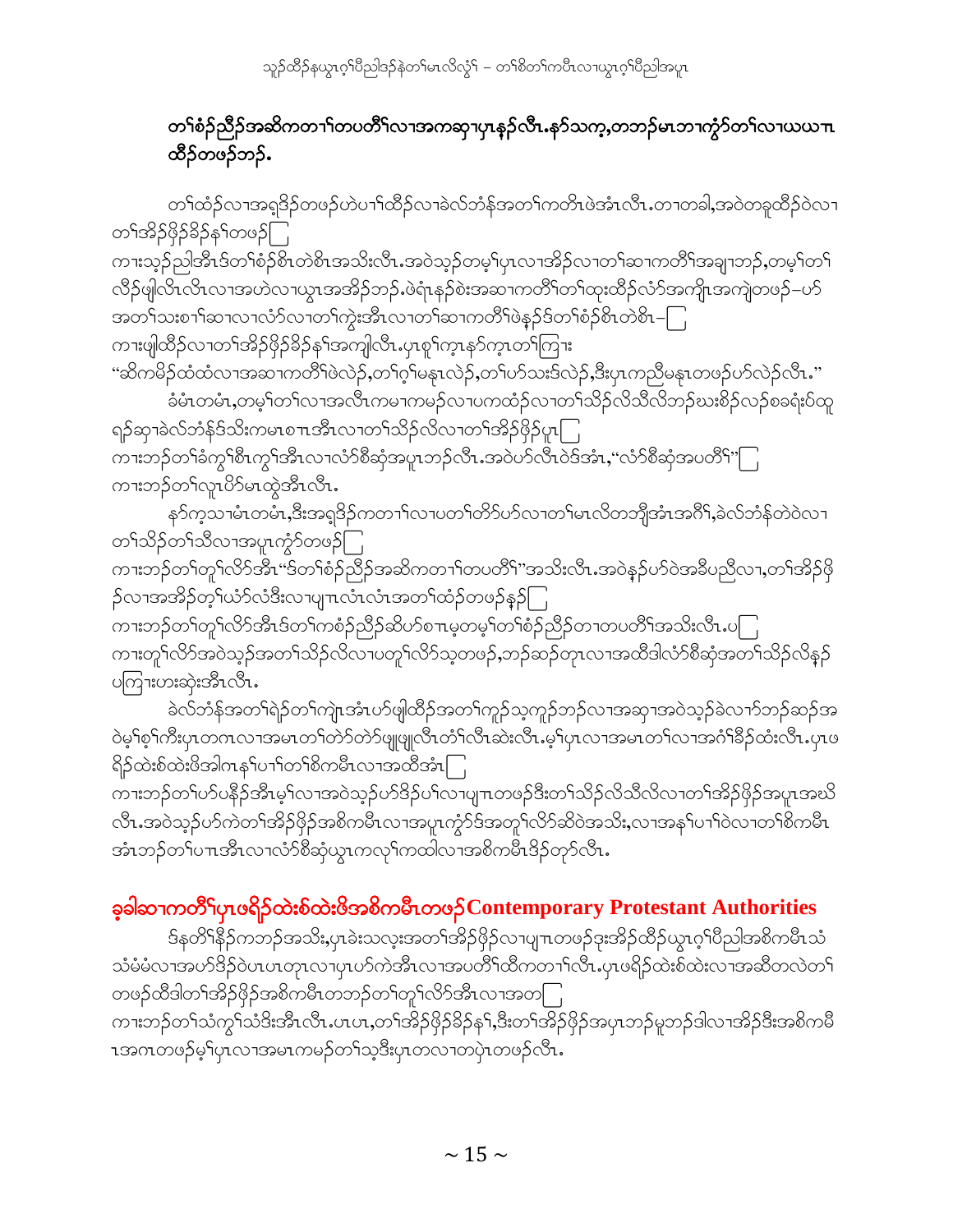ခဲအံၤႇမ့<sup>၎</sup>တ႑်လ႑အရုဒိဉ်လ႑ပကန႑်ပ႑ါဖရိဉ်ထဲးစ်ထဲး/ပုၤထိဒါခဲးသလူးဖိတဖဉ်ဟ်ကဲသရဉ်ဒိဉ်ဟ်စုလ႑ တၫ်အိဉ်ဖိုဉ်အပူၤတဖဉ်လီၤႉပုၤကူဉ်ဘဉ်ကူဉ်သ့ဒီး,ဒီးကထၢဉ်တဖဉ်ြ ကၫးန1်ဘဉ်တ1်ပာ်ကဲအါအါဖဲအဝဲသ့ဉ်ဒုးအိဉ်ထိဉ်မၤသိထိဉ်ယွၤဂ့ၫ်ပိညါဆူမဲာ်ညါလီၤ.အနိ<sup>၎</sup>ကိ်ါနှဉ်,ပုၤထိဒါခဲး သလူးလၢတၫ်ဘူဉ်တၫ်ဘါကၡု၊်ကရၢတဒ်သိးတဖဉ်ဒုးအိဉ်ထိဉ်ဝဲတၫ်အၫဉ်လီၤအိလီၤႇတၫ်နဉ်အတက္ဂိၤ်နီးအတ ႝဈ႞တ႞န>်ဒဉ်ဝဲလၫအဘဉ်တ႞အ႑ာ်လီၤတူ႞လိာ်အီၤဒ်တ႞စိတ႞ကမဵိၤခံပတိႆ႞တပတိႆ႞လၫတ႞အိဉ်ဖြဉ်အပူၤလီၤ

ဖရိဉ်ထဲးစ်ထဲးလ႑ညါတဖဉ်ပာ်ကဲဝဲဒဉ်ပုၤမၤလိယ္ဇၤဂ့ၫ်ပီညါလ႑အဘဉ်တ႑်ပာ်စုအိၤလ႑ခ့ခါဆ႑ကတိ<sup>႖န္ဓ</sup> ဖြိုလၢအဝဲသူဉ်နဉ်ဝဲလၢလံာ်စီဆုံနဉ်ဘဉ်တ႑်သိဉ်လိအီၤလၢပုၤလၢအပိာ်ကစ႑်ခရံာ်အခံတဖဉ်ဘဉ်ဒီးပာ်ဒိဉ်ပာ် ကဲတၫ်စိကမီၤတဖဉ်လၢယွၤဟ်လီၤလၢတၫ်အိဉ်ဖိုဉ်အပူၤလီၤ.

လံာ်စီဆုံအတိၤအါတိၤတဲဘဉ်ဃးတၫ်ဂ့ၢ်အံၤ,ဘဉ်ဆဉ်ပကဟံးန႑်အဒိလၢစီၤပီလူးအတ႑်သိဉ်လိလၢစီၤ တံတူးအဂ်ိ<sup>ရဲဖွဲ</sup>(တံတူး၂း၁,၁၅)ဖဲနဉ်ပထံဉ်တ<sup>၎</sup>ကတိၤတဖဉ်အံၤ–

#### မွမ့်နဲ့ဒဉ်အံၤကတိၤတ႑်လၢအာြ ကၫးဒီးတ႑်သိဉ်တ႑်သိလၫအဂ္ဂၤအဘဉ်ႇဒ်သိးပိ>်ခွါသးပှ႑်တဖဉ်ကမ့္ပ်ပှၤကီၤအသးႇပုၤဟ်အသးသပှ႑်ပှ႑ ်ႇၦၤကဒုလီၤတံ််ႇၦၤလၢအအိဉ်ဆူဉ်လၢတ်နာ်အပူၤႇတ်နေ့ဉ်တဖဉ်ကတိၤနဲႇဒီးသဆဉ်ထိဉ်ၦၤအခံႇဒီးသိ ဉ်ဃီဉိတ်ၫအိဉ်ဒီးတ႑်မာလိ႒်ခဲလၫာ်တက့်ၫ.မ်ပှာသုတမာတရိတပါနာနိတကတဂ္ $\tau$ (တံတူး၂း၁,၁၅).

ပှၤထိဒါခဲးသလုးလၫညါတဖဉ်မၤနိဉ်ဝဲလၢတ<sup>ု</sup>ကွဲးအါတီၤဒ်အံၤအသိးသိဉ်လိပှၤလၢအပိဉ်ခရံဉ်အခံတဖဉ် ကဘဉ်အးလီၤအသးတသ့ဖဲအသ့ဆူတ<sup>ရ</sub>်ဒ်ဉ်ဖိုဉ်နှိန်နှုအအိဉ်လီၤ.တ<sup>ရ</sup>သူဉ်ထိဉ်ခရံာ်<sup>ဖွဲ</sup>အယွπဂ့ါပိညါတမ့ါတ<sup>ရုံ</sup>မ</sup> ၤလၢပှၤတဂၤဂ့ၤတဂၤဂ့ၤတၫ်ကရၢကရိတဖုဂ္ၤတဖုဂ္ၤမၤလိၤဖးအသးဒီးတၫ်အိဉ်ဖိုဉ်အစိကမဵၤသ့ဘ $\overline{\mathcal{S}}$ .

ဒ်သိးတၫ်ဘဉ်ဘိုုးဘဉ်ဒါကအိဉ်လၢလံာ်စီဆုံဒီးတ႑်အိဉ်ဖိုဉ်အစိကမိၤအဘ႑ာ်စπအဂိါနဉ်တ႑်ကတိၤလ ၢၦၤညီန<sup>ှ</sup>သူဝဲပှၤဆီတလဲတ<sup>၎</sup>အိဉ်ဖိုဉ်တဖဉ်အကျိမ့<sup>၎</sup>ဝဲ"တ<sup>၎</sup>အိဉ်ဖိုဉ်လၢတၫ်ဆီတလဲအိၤအံၤဆီတလဲအသးထိဘိ လီၤ"မ့တမ့်ၫတခ်ိဒ်လးတ့ဉ်အတ႑်ကတိၤဖုဉ်ကိ5်ဖိ(စဲမ်ဖဉ်ရံဉ်ဖီးမဲန်ဒဉ်)–"ထိဘိဆီတလဲအသး"လီၤႉတ႑်ကတိၤ လၢပုၤညီနှၤ်သူဝဲအံၤဒုးသူဉ်ညါလၢတၫ်အိဉ်ဖိုဉ်အဒ္ဒလၢအဆီတလဲအသးအံၤဟ်ပနိဉ်ဝဲလၢတၫ်အိဉ်ဖိုဉ်အစိကမီ ၤမ္โတၤ်လၢအရှုဒိဉ်ဒဉ်ကယၢဉ်,အစိကမိၤအံၤအိဉ်လၢလံာ်စိဆုံအတၤ်ခံကွၤ်စီၤကွၤ်အဖိလာ်လီၤ.

ခဲအံၤပက္ဂ<sup>ရ</sup>သက်ိးခဲသလုံးအတၫ်အိဉ်ဖိုဉ်လၢပျπအဂ္<sup>ရ</sup>ဒီးတၫ်အိဉ်ဖိုဉ်လၢအဆီတလဲအသးဝံၤန္ဉ**်,**ပက ကွ်၊သကိႏတ႑်ဂုၢိနိဉ်တိအသိတခါလၢတ႑်မၤလိတခါအံၤအပူၤလီၤ.–ပှၤဖရိဉ်ထဲးစ်ထဲးဖိတဖဉ်ြ ကၢးထံဉ်တၫ်ဂ္ဂါတဖဉ်ဒ်လဲဉ်?လၢပစိၤဆၢကတိႝၤ်ခဲအံၤပြု ကၫးနှာ်တၫ်ဘဉ်ဃးဒီးလံာ်စီဆုံအစိကမီၤဒီးတၫ်အိဉ်ဖိုဉ်အစိကမီၤဒ်လဲဉ်?

# <u>ပှာထိခါခဲးသလူးဖိလာစိုကဲဆံုတဖဉ် Contemporary Protestantism</u>

ပစံးဆၢတၫ်သံကွၢ်တဖဉ်အံၤအဆိကတၫၢ်လၢတၫ်ထံဉ်ဘဉ်ဃးလံာ်စီဆုံ,ဒီးခံမံၤတမံၤတၢ်ဂ့ၢ်တနိၤလၢပြု ကၢးဟ်သူဉ်ဟ်သးလၢတ<sup>်</sup>၊အိဉ်ဖှိဉ်အစိကမိၤလၢမုၢိမဆါတနံၤအာဂ္ဂၢိလိၤႉအဆိကတၢၢိပကကွ<sup>၎</sup>သက်ိးလံာ်စီ ဆုံအတ႑်သိဉ်လိသီလိလီၤ.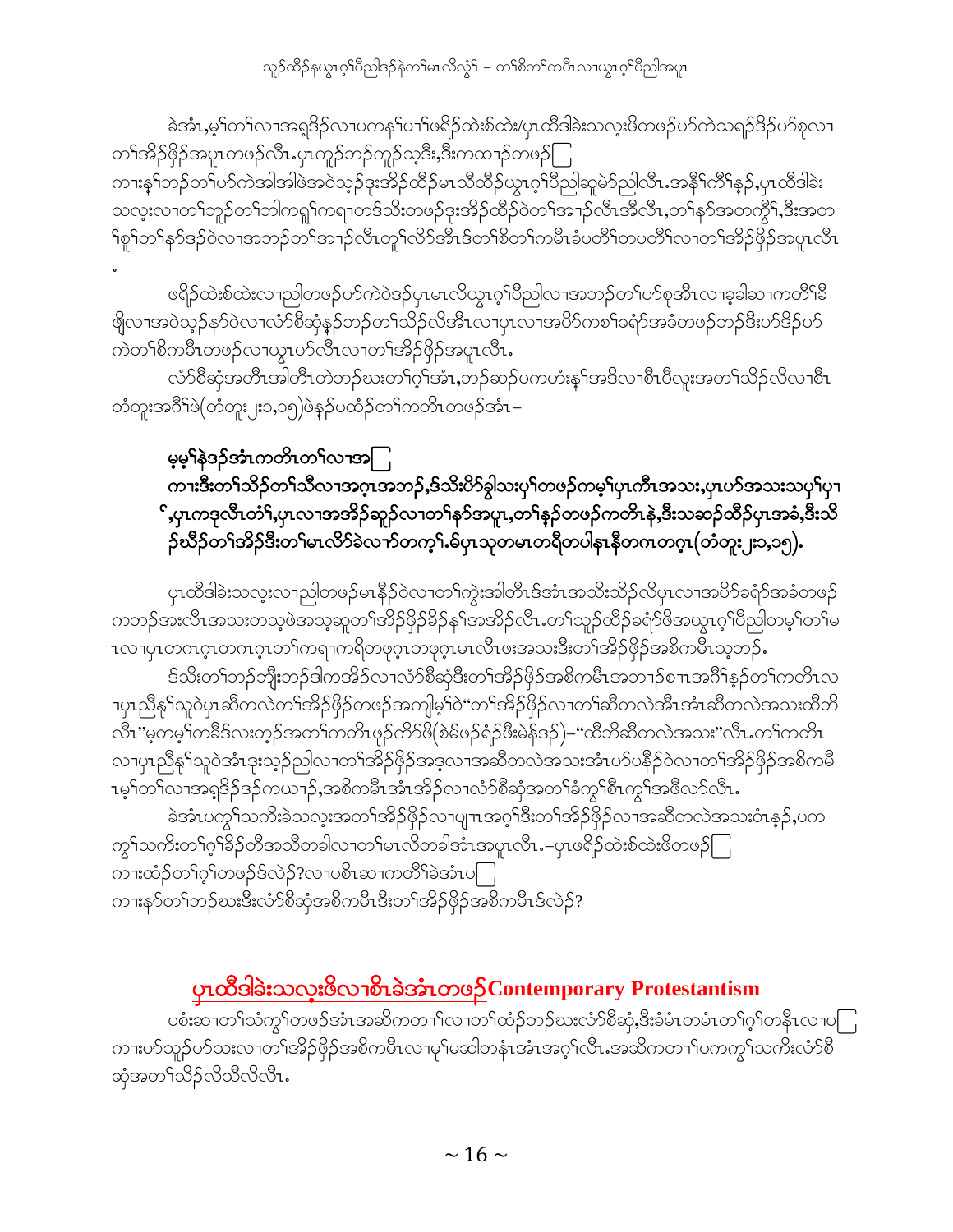### လံာ်စီဆုံအစိကမ်ိဳၤAuthority of Scripture

ပက္ဂ<sup>ရ</sup>သကိႏတၫ်ထံဉ်လၢမှၫ်မဆါတနံၤအံၤဘဉ်ဃးလံာ်စီဆုံဒီဖျိတၫ်ဂ့ၫ်သၢမံၤလၢပကကွ<sup>၎</sup>ဆ႑ာ်မဲာ်လၢ တၫ်မၤလိအံၤအပူၤလီၤ–တ႑်လၢအထိဉ်ဟူးထိဉ်ဂဲၤလၢလံ႒်စီဆုံအပူၤ,လံ႒်စီဆုံအခ်ဳပညီဒီးလံ႒်စီဆုံလၢပန႑်ပၢ႑် အီၤသ္ဇလီၤႉလၢမှၫ်မဆါတနံၤအံၤတၫ်နှၤ်ပၢၤ်ဘဉ်ဃးတၤ်ဂ့ၤ်တဖဉ်အံၤ $8$ ာ်ဒ်ဒဉ်ပုၤလၢအဆီတလဲတၤ်အိဉ်ဖိုဉ်တဖ ဉ်အတၫ်ထံဉ်လီၤ.ပကကွ ်သက်ိးတ႑်ထံဉ်အံၤဒီးတ႑်အလှၤ်အပူၤ,စးထိဉ်လၢမှၤ်မဆါတနံၤအံၤအတ႑်ထံဉ်သူဉ်ည ါဘဉ်ဃးလံာ်စီဆုံအတ႑်ထိဉ်ဟူးထိဉ်ဂဲၤလီၤ.

## တ<sup>ှ</sup>ထိဉ်ဟူးထိဉ်ဂဲၤInspiration

ပှၤကိႏၵၤဒဲးလၢအကိႏလ်ိၤအသးဒိီးမ့<sup>၎</sup>ပှၤခရံဉ်<sup>ပွဲ</sup>ဖရိဉ်ထဲးစ်ထဲးတဖဉ်နဉ်ကဆိဉ်ထွဲဝဲတ<sup>၎</sup>နာ်လၢအမ့<sup>၎</sup>လံဉ် စီဆုံမ့<sup>ရ</sup>ယ္ဂၤအကလု<sup>ရ</sup>ကထါလၫအဘဉ်တၫ်ထိဉ်ဟူးထိဉ်ဂဲၤအီၤလၫကစၫ်ယွၤလီၤႉသနၥ်က္,တ႑်သဘံဉ်သဘုဉ်အိ ဉ်ဘဉ်ဃးပှၤဆီတလဲတၫ်အိဉ်ဖှိဉ်တဖဉ်အတ႑်သိဉ်လိဘဉ်ဃးတ႑်ထိဉ်ဟူးထိဉ်ဂဲၤန္ဉာ်ကဘဉ်တ႑်မၤဘဉ်ဘိုးဘဉ် ဒါတౕၢရဲဉ်လီၤအီၤလၢပဆၢကတိၲၢလီၤ.

လၢခရံာ်ဖိဖရိဉ်ထဲးစ်ထဲးတဖဉ်အကျါတၫ်ထံဉ်ဘဉ်ဃးတၫ်ထိဉ်ဟူးထိဉ်ဂဲၤလၢပုၤသ့ဉ်ညါအါကတ႑ၢ်အိဉ် သၢခါလီၤႉလၢတၫ်ထံဉ်အနိဉ်ထိဉ်လၢအကတၢၤ်လၢအဝဲတကပၤန္ဉာ်မ့ၤ်"တၤ်ထိဉ်ဟူးထိဉ်ဂဲၤအါဒဉ်တက့ၤ်လၢပု ၤကညီ",လၢအကတၫ်လၢအအံၤတခ်ိန္ဉာိဘဉ်တၫ်ကိုးအီၤလၫ"တၫ်ထိဉ်ဟူးထိဉ်ဂဲၤအါဒဉ်တၫ်တက္၃်လၢကစ႑် ယ္မွၤ"ဒီးတၫ်ထံဉ်လၢတၫ်ခံမံၤအံၤအခ႑ဉ်သးတခ်ီတၫ်ကိုးအိၤလၢ,"တၫ်ထိဉ်ဟူးထိဉ်ဂဲၤလၢအဖိႏမံ"လီၤ.ပကကွ႑် သကိႏတၫ်ထံဉ်သၢခါအံၤဖုဉ်ကိ5်လီၤ.

တၫ်ထိဉ်ဟူးထိဉ်ဂ်ၤအါတက့<sup>၎</sup>လၫပုၤကညီနဉ်ညီနှ<sup>ရ</sup>ခံရာပိလၫအထံဉ်တ႑်လၫတ႑်သဘျအပူၤတဖဉ်သူဝဲ လီၤ.အဝဲသ့ဉ်အတၫ်ထံဉ်နဉ်,လံာ်စီဆုံနဉ်ဘဉ်တၫ်ထိဉ်ဟူးထိဉ်ဂဲၤအီၤလၢပုၤကညီတဖဉ်,လီၤက်ဒီးရှုးစ်ဖံယၤ,ရဲမ် သၫဉ်ရဲးထ်,မှတမ့ါ်လီၤဘးကဲလၢအဘဉ်တါ်ထိဉ်ဟူးထိဉ်ဂဲၤလၢကကွဲးအလံာ်လီၤႉကစါယွၤမၤဟူးဂဲၤပုၤကွဲးလံာ် စီဆုံတဖဉ်ႇသနၥ်က့အဝဲတကဲပုၤလၢအဟ့ဉ်ကူဉ်အဝဲသ့ဉ်လၢကကွဲးတၫ်မနုၤလဲဉ်ဘဉ်ႉလၢတၫ်ထံဉ်ဖဲ အံၤႇလံာ်စီဆုံမှၤ်ပုၤကညီအတၤ်ထံဉ်တဖဉ်လီၤႉလံာ်စီဆုံမ့ၤ်တလၢတပုဲၤလီၤတူာ်လီၤကာ်အဃိအိဉ်ဒီးတၤ်စိကမီၤ လၢတၫ်အိဉ်ဖိုဉ်အဖိခိဉ်တသ့ဘဉ်.ခဲအံၤ,တလိဉ်လၢပတဲအါဘဉ်,တၫ်ထံဉ်ဘဉ်ဃးတၫ်ထိဉ်ဟူးထိဉ်ဂဲၤဒ်အံၤတ ကလုာ်နဉ်ြ

ကၫးဘဉ်တ<sup>ြ</sup>ထိဒါအိၤလၫပုၤလၢအအိဉ်ဒီးပုၤဆီတလဲတၫ်အိဉ်ဖိုဉ်တဖဉ်အသး,ဒီဖိုုလၫတၫ်ထံဉ်အံၤပာ်တ့ၫ်ကွဲာ်ခ ရံာ်<sup>8</sup>ဖရိဉ်ထဲးစ်ထဲးအတ<sup>ှ</sup>အၫဉ်လီၤတူၫ်လိာ်စိဉ်ယဉ်ခရံးထူရာလ<sup>ျ</sup>အမှ<sup>ြ</sup>ထဲလံာ်စီဆုံတဘ့ဉ်&ာဒီးလၢအဝဲသ့ဉ်ထိဒါ လံာ်စီဆုံလၢပနၥ်န္ ်သူဒီးလံာ်စီဆုံလၢအိဉ်ဒီးအစိကမီၤဒိဉ်တုာ်အဃိလီၤ.

လၢနိ5ုထိဉ်အကတ႑ၢ်လၢအ၀ဲတကပၤန္ဉာဴ"တ႑်ထိဉ်ဟူးထိဉ်ဂဲၤအါဒဉ်တ႑်တက္နၤ်လၢယ္ဓၤ"လီၤ.မ့တမူ႑် တဘျီတခ်ိဳဉ်တၫ်ကိုးအီၤလၢ,"ကစၫ်ယွၤကိုးထိဉ်လံာ်ကိုးဖျၫဉ်ဒဲး",တၫ်ထံဉ်အံၤအၫဉ်လီၤလၢပုၤကွဲးလံာ်စီဆုံတဖဉ် အိဉ်ဒီးတၫ်သူဉ်ဆူဉ်သးဂဲၤဖဲအကွဲးလံဉ်အခါလီၤႉလၢတၫ်ထံဉ်အံၤအပူၤႇကစ႑်ယွၤအနိ႑်ကစ႑်ဒဉ်ဝဲမ့႑်ပုၤကွဲးလံဉ်, ဒီးပုၤဟိဉ်ခိဉ်ဖိလၢအကွဲးလံာ်တဖဉ်မ့ှ်ပုၤလၢကွဲးလီၤတ႑်လၢကစ႑်ယွၤတဲဝဲတဖဉ်လီၤ.ပမ့ှ်ကွ<sup>၎</sup>ခဲလၢာ်နဉ်,တ႑် ထိဉ်ဟူးထိဉ်ဂဲၤတခါအံၤဆုၫဒီဖျိပှၤလၫစိဉ်လဉ်စရံးမ်ထူရၤအချၫဒိဖျိလ႑အဝဲထိဒါပှၤဟိဉ်ခိဉ်ဖိလ႑အကွဲးလံာ်တဖ ဉ်အတၫ်စံဉ်စိၤတဲစိၤဒီးတၫ်အခ်ိဳပညီလၫအခဵိဉ်ထံးခဵဉ်ဘိတဖဉ်အဃိလီၤ.ဒ်ပုၤဆီတလဲတၫ်အိဉ်ဖိုဉ်တဖဉ်မၤနီဉ်ဝဲ လီၤတံၤ်လီၤဆဲး၀ဲလ႑–ဖဲပထိဒါလံာ်စိဆုံအတၤ်ကတိၤအဖျာဉ်လၢဘဉ်တၤ်ကွဲးအီၤဒ်အခီဉ်ထံးခ်ိဉ်ဘိကွဲးသးအသိး န5်,လံာ်စီဆုံအစိကမိၤလၢပအိဉ်မူမၤထွဲသ့တဖဉ်အိဉ်သဒၢဝဲလီၤ.လံာ်စီဆုံအခ်ိပညီနဉ်ပခံကွ<sup>၎</sup>ဗီၤကွ<sup>၎ဒြီး</sup>ပိာ်ထွဲအ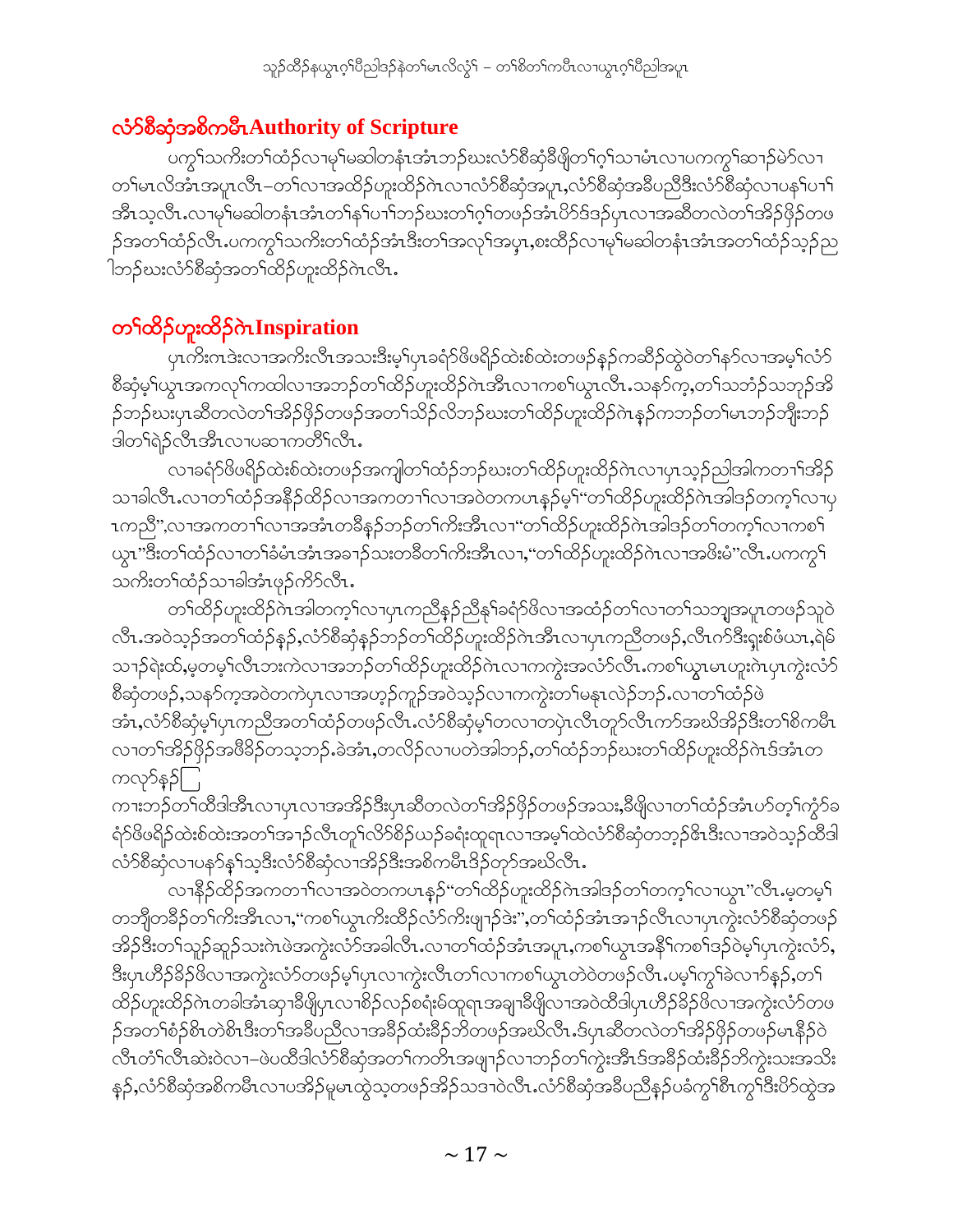သူဉ်ထိဉ်နယွာဂ့ါ်ပီညါဒဉ်နဲတါမာလိလွံ1် – တါစိတါကပီၤလၢယွာဂ့ါပီညါအပူာ

ခံတသ့လπဘဉ်ႇပဘဉ်တၫ်မၤဆူဉ်ပှၤလၢပကဆိကမိဉ်ပတၫ်ထံဉ်ဒဉ်ဝဲလၢလံာ်စီဆုံအပူၤလီၤ.ဒီးလၢတၫ်နှဉ်အ ဃိႇလံာ်စီဆုံအနိ<sup>ု</sup>ကစ<sup>်</sup>၊ဒဉ်ဝဲတမှ်၊လπတၫ်စိကမီၤဒိဉ်တုာ်လၢပယ္ပၤဂ့ၢိပိညါအပူၤလπဘဉ်ႉ

ပုၤဆီတလဲတၫ်အိဉ်ဖိုဉ်အယွၤဂ့ၢ်ိပညါလၢခ့ခါခဲအံၤြ

ကၢးဟးဆုံးပုၤကညီအတၫ်ထိဉ်ဟူးထိဉ်ဂဲၤတခ်ိတ႑ာဒီးယွာအတ႑်ထိဉ်ဟူးထိဉ်ဂဲၤတခ်ိတ႑ာလ႑တ႑်အ႑ာဉ်လီၤတူ႑ ်လိ9်,တ<sup>ြ</sup>ထိဉ်ဟူးထိဉ်ဂဲၤလၢအဖိးမံ–ကစ<sup>႑</sup>ယွၤဒုးဆူဉ်ထိဉ်ပှၤကွဲးလံာ်တဖဉ်လၢကကွဲးလံ9်,ဟ့ဉ်ကူဉ်ဟ့ဉ်ဖးအတ ်ကွဲးတဖဉ်ဒ်သိးသုတလီၤတဲဉ်ဒီးကအိဉ်ဒီးအစိကမိၤလီၤႉသနဉ်က္ခအဝဲတြ

တီပုၤကွဲးလံာ်တဖဉ်အတၫ်ဆိကမိဉ်ဒဉ်ဝဲ,အတ႑်သးစဲဒဉ်ဝဲ,အတ႑်တူ႑်ဘဉ်ဒီးအယွၤဂ့ၫ်ပီညါဘဉ်ႉလၢအလီၤဆီဒီး တၫ်အံၤနဉ်ကစၢ်ယွၤဒီးပုၤကညီအတၫ်ထိဉ်ဟူးထိဉ်ဂဲၤအံၤတမ့ၢ်တၫလၢအပြၢလိာ်အသးဘဉ်ႉလံာ်စီဆုံအတ႑်

ကွဲးခဲလၫာ်ပာ်ဖျါထိဉ်ကစၢ်ယွၤအတ႑်မှၤ်တၤ်တိတဖဉ်နာ်သက့တကတိႝၤ်ဃိပုၤဟိဉ်ခိဉ်ဖိအတ႑်ဆဲးတ႑်လၤလၢလံ ာ်တ<sup>ရ</sup>ကွဲးပူၤအါစ့<sup>၎</sup>ကီးလီၤႉလ်ာ်စီဆုံအတ<sup>ရ</sup>ကွဲးအံၤဘဉ်ဝဲလၢကိႏၶာကတိ<sup>ရ</sup>ဒ်းအင်္ဂိ<sup>ရ</sup>,သနာ်က့အတ႑်သိဉ်လိတဖဉ် စၢဃာ်အသးဒီးတၫ်အိဉ်သးတကတိႝၫတိႝၫလီၤႉပှၤဆီတလဲတၫ်အိဉ်ဖှိဉ်တဖဉ်အတၫ်ထံဉ်ဘဉ်ဃးတၫ်ထိဉ်ဟူးထိဉ် ဂဲၤအခ်ိႆာ်ထံးခ်ိႆာ်ဘိအံၤမ့္ပ်ပ္ၤကညီဒီးကစၤ်ယွၤ,တၤ်စံဉ်စိၤတဲစိၤဒီးယွၤအတၤ်မၤလၢလံာ်စိဆုံဒိတဘ့ဉ်အပူၤလီၤ.ဒိ းလၢတၫ်အံၤအခ်ီပညီမ့ၢ်ဝဲပှၤဆီတလဲတၫ်အိဉ်ဖှိဉ်တဖဉ်အတၫ်ထံဉ်ဘဉ်ဃးစိဉ်လဉ်စခရံးပ်ထူရဉ်နဉ်ဘဉ်တၫ်ဟံး ဃာ်အီၤလီၤ.

လၫကျဲသၫဘိအကျါခရံာ်ဖိလ႑အထိဒါခဲးသလ္းတဖဉ်ဆိကမိဉ်လံာ်စီဆုံအတ႑်ထိဉ်ဟူးထိဉ်ဂဲၤအပူၤန္ဉာ်ပ ထံဉ်လၢပှၤလၢအစိ5မူစိ5ဂဲၤတၢ်ဆီတလဲလၢမှၢ်မဆါတနံၤအံၤကထံဉ်လၢတၢ်ထိဉ်ဟူးထိဉ်ဂဲၤလၢအခ်ိႆဉ်ထီးခိဉ် ဘိမ့်<sup>ရ</sup>တ<sup>ြ</sup>လၫအလီၤပလိ်ာအဒိဉ်ကတၫ်ဒီးတ<sup>ြ</sup>ရှာ်တြနဉ်အခိဉ်သည်တဖဉ်လၢအဒုံးအိဉ်ထိဉ်ဒီးဆုၢပု၊ဆိတလဲ တ<sup>႖</sup>အိဉ်ဖှိဉ်လၫအမ့<sup>၎</sup>ပုၤထိဒါခဲးသလူးဖိတဖဉ်လီၤ*ႉ* 

ာ<br>အါနဉ်ပဟ်သူဉ်ဟ်သးလၢတၫ်ဂ့ၫ်အား,ပုၤမၤလိယ္ဂၤဂ့ၫ်ပီညါလၢမှၢမဆါတနံၤအာၤလၢအလူၤပိ5်ထွဲပှၤဆိ တလဲတၫ်အခံတဖဉ်ကြาးမၤကၠၫ်လံ႒်စီဆုံအန္ဒဆ႑ာ်အခ်ီညီလီၤ.

### အခ်ဳပညီMeaning

\_<br>တဘျီကဒီး<sub>•</sub>တၫ်ထံဉ်လီၤဆီတဖဉ်တၫ်ဟ်ဖျဲထိဉ်အီၤဒ်အမ့ၢ်ခၢဉ်စးလၢပှၤဆီတလဲတၫ်တဖဉ်အဂိ်ၢ်ႇဘဉ် ဆဉ်တၫ်ထံဉ်ခဲလၫာ်နှဉ်တပာ်ဃုာ်လၢတၫ်ဆီတလဲတၫ်အိဉ်ဖှိဉ်အပူၤဘဉ်ႉတၫ်ထံဉ်သ့ဉ်တဖဉ်အကျိန္ဉာိတၫ်ထံဉ် လၢပကိႏလၫ''ဆၢကတိႝၤ်အားတၤ်ထုးထိဉ်အခ်ိပညိအါကလုာ်''လၢအကတၢၤ်လၢအဝဲတခ်ိန္ဉာ်ပကိႏလၫ''တၤ်ထံဉ် ဟ်ဖိုဉ်သးလၢအယိယိဖိ"ဒီးလၢအခ႑ာ်သးနှဉ်တ႑်ထံဉ်လၢပကိႏ"လၢတ႑်ထံဉ်လၢအမဲာ်သဉ်အိဉ်အါဘ့ဉ်ဘဉ်ဆ ှာ်မှာ်တမံၤဃီ"လီၤ.အဆိကတ႑ာ်ပက္ဂၤ်သက်ိးဆၢကတိႝၤ်ခဲအံၤတၤ်ထုးထိဉ်အခ်ီပညီအါကလုာ်တက္ၤ်.

လၫအပူၤက္ပံာ်စှၤနံဉ်နဉ်ႇပှၤမၤလိယ္ပၤဂ့ၫ်ပီညါလၫအဆီတလဲတၫ်အိဉ်ဖိုဉ်တဖဉ်တဲဘဉ်ဃးတၫ်ထုးထိဉ်အ ခ်ီပညီအါကလုဉ်လၢလံဉ်စိဆုံအတ႑်ကွဲးအပူၤႇလၢတ႑်နှာ်အဝဲအံၤပှၤတဖဉ်အံၤနှာ်ဝဲလၢလံဉ်စိဆုံအခ်ိပညီအိဉ် အါကလုာ်လီၤႉသနာ်က္"တၫ်နာ်အကလုာ်အါမံၤလၢတၫ်စိာ်မူစိာ်ဂဲၤအီၤ"အံၤအၫဉ်လီၤတူၫ်လိာ်လၢအခ်ီပညီအိဉ် ဝဲအကလုာ်ကလုာ်ခ်ီဖျိလၢလံာ်စီဆုံ

ဟဲလၢယ္ဂၤႇမ့မ့<sup>၎</sup>"ဆၫကတိႝ<sup>ရ</sup>ခဲအံၤတၫ်ထံဉ်အါကလုာ်"ညီနုၤ်ဘဉ်ဃးဒီးဟိဉ်<sup>႙ွ</sup>ဉ်ဖိအကျိဉ်လၢအခ်ီညီအိဉ်အါန္1်တ ခါတက္Sလိုၤ.

တၫ်အစၫတခ်ိဳႇဆ႑ကတိႝၫ်ခဲအံၤတၫ်ထုးထိဉ်အခ်ိပညီအါကလု9်ႇသိဉ်လိလံာ်စိဆုံအဆ႑တဖဉ်ဒ်အမ့ၢ်လိ <sup>88</sup>လီတဖဉ်လၢပှၤထုးထိဉ်လံာ်စိဆုံအခ်ိပညိတဖဉ်ကဘဉ်မျပှဲၤအီၤဒီးအခ်ိပညိလိၤ.လၢကလီၤတံၤ်လီၤဆဲးအဂိၤ်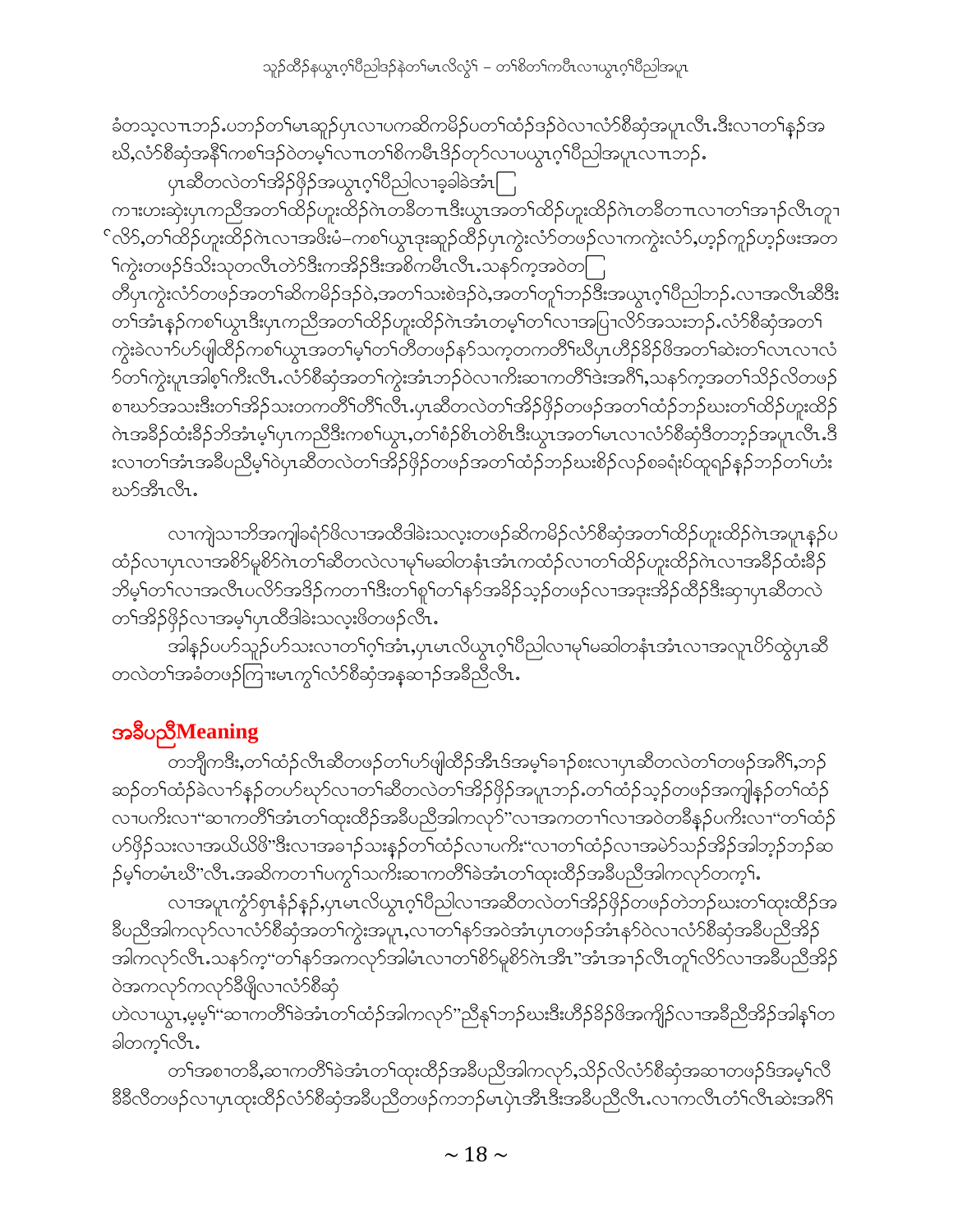ဒ်လီခ်ီတဖဉ်အိဉ်ဒီးအက့်္ကာအဂီၤလီၤဆီအသိးလံာ်စီဆုံအတၤ်ကတိၤအဝီိြ

သဲတဖဉ်ဒုးအိဉ်ထိဉ်စ့<sup>၎</sup>ကီးအခ်ီပညီလၢတဒံးသိးလိ5်သးဘဉ်လီၤႉသန5်က္ႇလၢတၫ်တကွိဉ်အပူၤႇပုၤထုးထိဉ်လံ5် အနွံပည္မွလကဲ့ထူးထွပ္ခ်င္ေခၚတာအတူေလွူထွၾကေျပာျပည္ပစ္မ်ားအပ္မွန္ၿပီး အျပားလာသူတယာသူ ထိဒါက္Tပုၤဆီတလဲတၫ်အိဉ်ဖိုဉ်တဖဉ်အတ႑်ဟ်လီၤနိဳဉ်ထိဉ်မဲ့တမ့ၤ်တ႑်သိဉ်တ႑်သီလ ျပကလူၤဟ်ထွဲမၤထွဲဖဲပ ထုံးထိဉ်တၫ်ကတိၤအဖျာဉ်တဖဉ်အခ်ဳပညီလီၤႉလၢအလိၢ်န္ဉာ်,တၫ်တဲ့စ့ၢ်ကိဳးဝဲလၢပြု

ကၢးထုးထိဉ်လံာ်စိဆုံအခ်ဳပညီဒဉ်ပတ႑်လၢအတဟ်ဃှာ်ဒီးအခ်ဳပညီလၢပှၤကွဲးတ႑်တကဟာ်ဝဲအခ်ဳပညီဒ်လဲဉ်ဘဉ် လီၤႉသနၥ်က္ရပ္ပ္ပ္ပ္ပ္ပ္

ကၢးထိဒါတၫ်ထံဉ်အံၤခီဖျိလၢအဝဲတပာ်ကဲလπတ႑်သိဉ်တ႑်သိလၢအအိဉ်လၢလံာ်စီဆုံလၢအအိဉ်ဒီးအစိကမ်ိၤ အဃိလီၤ.

တၫ်အံၤဟ့ဉ်ပှၤကညီလၫအကျိဉ်ထံလံာ်တဖဉ်တၫ်ခွဲးတ႑်ယာ်လ႑ကဖ႑နုာ်အနိ<sup>႑</sup>ကစၫ်ဒဉ်ဝဲအတ႑်ထံဉ်လ႑လံာ်စီ ဆုံအပူၤလီၤ.

လၢတၫ်ထံဉ်အံၤအကတ႑ၢ်လၢအဝဲတခ်ိန္ဉဉ်ပအိဉ်ဒီးတ႑်ထံဉ်လၢပကိုးလၢႇတ႑်ထံဉ်ပာ်ဖိုဉ်ထိဉ်သးလၢ အယိယိဖိလီၤႉတၫ်ထံဉ်အံၤဆိဉ်တခူထိဉ်တၫ်ထံဉ်လၢလံာ်စီဆုံကိႏဆၢဒဲးအခ်ိဳပညီအိဉ်ထဲတခါ,သနာ်က့အဝဲသ့ဉ် အတၫ်တဘဉ်ဘဉ် ဖဲအထိဒါလ႑တ႑်အနီပညီထဲတခါအံၤန္ဉာမ့်ၫ်တ႑်လ႑အဘံဘူစှ႑ဉ်သ႑လိၤ ပက္ဂ႑်သက်ိးအဒိလ −ယိၤဟဉ်၃း၁၆−

### အဂ္ဂါဒ်အံၤႇယ္ပၤအဲဉ်ဟိဉ်ိခ်ိဉ်ိဖိတုၤအဟ့ဉ်လီၤက္ဂံာ်အဖိခွါအိဉ်ိတကဃိဒ်သိႏကယဲါပုၤလၢအစူါက္ၤနာ် က္ၤအီၤတဂၤလၫ်လ႑်န္ဉ်,အသုတဟးဂ်ီၤတဂ္ၤဒီး,ကန႑်ဘဉ်တ႑်မူအထူအယိာ်လီၤ $($ ယိၤဟဉ်၃း၁၆ $)$ .

ပုၤခရံာ်<sup>8</sup>လၫအအိဉ်ဒီးတၫ်ထံဉ်ပာ်ဖိုဉ်သးလၢအယိယိဖိအံၤကတဲတၫ်ဒ်အံၤ–လံာ်စီဆုံတဆၢအံၤမ့ၢ်ဝဲဒ ဉ်တ႑်ယိယိဖိ,ယိၤဟဉ်၃း၁၆ တဲပုၤလၢပကြၢးအိဉ်ဒီးတ႑်နဉ်လၢခရံဉ်အပူၤလီၤ $\centerdot$ 

ခဲအံၫႇတၫ်ထံဉ်ဖိအံၫမှၤ်အမှၤ်အတိႇဒ်ပထံဉ်အသိႏႇသနဉ်ကဲ့လံဉ်စီဆုံတဆၢအံၤတဲတၤ်အါနၤ်အဝဲအံၤတ က့ౕၢလီၤႉအဝဲအံၤကဲစ့ౕၢကီးယွၤအတౕၢအဲဉ်ဖျံဖျံဖျိဖျိႇလၢအတၤ်ဟဲလိာ်ထိဉ်သႏႇအတၤ်သံႇဒိးခရံာ်အတၤ်ဂဲၤဆၢထ ၣၣသမူထိဉ်ကၠၤလိၤႉတဲစ့ၫ်ကီးဝဲဟိဉ်ခိဉ်ႇတၫ်စံဉ်ညိဉ်လီၤထူလီၤယိ9်ႇဒီးတၫ်အိဉ်မူလီၤထူလီၤယိ9်လီၤ.ဒီးႇဒီဖျိလ႑ လံာ်စီဆုံအတ႑်သိဉ်လိတဖဉ်အံၤဒုးအိဉ်ထိဉ်ဝဲကပီၤအယဲၤအဓိပညီလၢအအိဉ်အါမးအသိႏႇလံာ်စီဆုံတဆၢအံၤ ကတိၤတၫ်လၫအတဖျါလၫတၫ်ဂ့ၫ်ခိဉ်တီအါထံဉ်အဖိခိဉ်အဆ႑ကတိႝၤ်ဖဲလ႑လံာ်စီဆုံအဆ႑အဂၤတဖဉ်တဲ တၫ်လိၤလိၤအကတိႝၤ်လီၤႉလၢတၫ်နှဉ်အဃိဒိးႇယိၤဟဉ်၃း၁၆အခ်ိဳပညီအိဉ်ထဲတခါႇသနဉ်ကအခ်ိဳပညီအံၤအါန႑်းဒံး ပဒုးအိဉ်ထိဉ်သူတက္ ်လိုၤ.

ဖဲပဆိကမိဉ်ဒီးတူၫ်လိဉ်လ႑လံဉ်စိဆုံအခ်ဳပညီနှဉ်ကီခဲဒီးတလ႑ကွံဉ်ပတ႑်ထူးထိဉ်အခ်ဳပညီသူနှဉ်,ပဒုးကဲ ထိဉ်တၫ်ဘဉ်ယိဉ်တခါလီၤ–တၫ်ဘဉ်ယိဉ်လ႑ပဟာ်ပတ႑်ထုးထိဉ်လံဉ်စီဆုံအခ်ဳပညီဒ်လံဉ်စီဆုံအသိးလီၤ.ပတ႑်ထုး ထိဉ်အခ်ိပညီဟံးနှၤ်တၤ်စိကမိၤလၢလံာ်စိဆုံအဖိခိဉ်ဒီးပထိဒါစိဉ်လဉ်ခရံးပ်ထူရဉ်/ထဲလံာ်စိဆုံတဘ့ဉ်အံၤႇလၢအမှ ်က်နဉ်လၢလံာ်စီဆုံအိဉ်ဆၢထၢဉ်လၢပတၤ်ထုံးထိဉ်အခီပညီအဖိခိဉ်လီၤ.

လၢတၫ်ထံဉ်ခံမံၤအံၤအဘ႑ာ်စ႑ာနဉ်ပအိဉ်ဒီး''တၫ်ထံဉ်လၢအဘံဘူဘဉ်ဆဉ်မ့ၢ်တၢ်တမံၤဃီ''လၢအလဲ າ∞ြ

တဲၤဒီးပှၤဆီတလဲတၫ်အိဉ်ဖှိဉ်တဖဉ်အတ႑်ထံဉ်လီၤ.၀ဲးစ်မှထ႑ာ်အတ႑်အ႑ာ်လီၤဘဉ်ဃးတ႑်န**်** $(Westmister$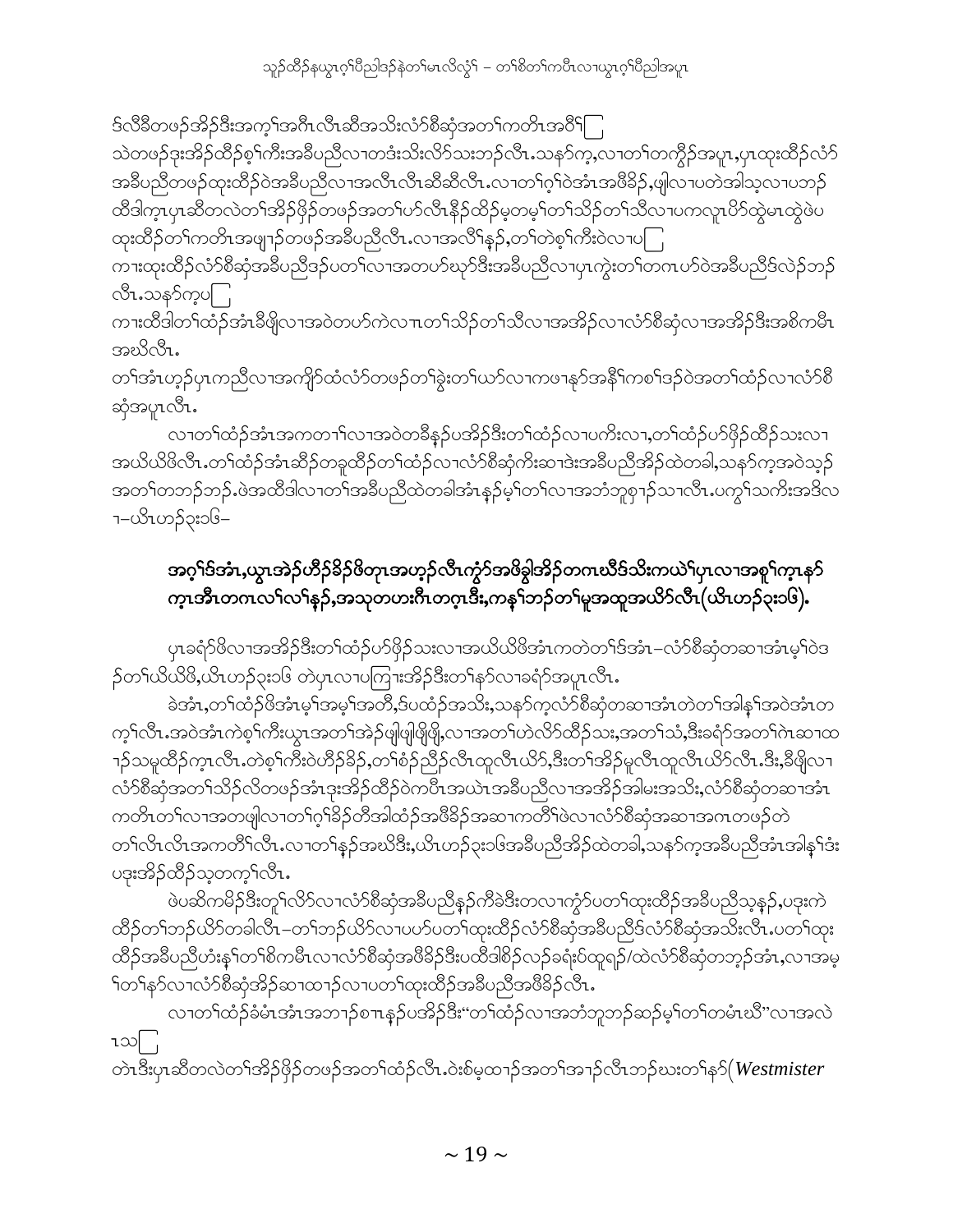သူဉ်ထိဉ်နယွာဂ့ါ်ပီညါဒဉ်နဲတါမာလိလွံ1် – တါစိတါကပီၤလၢယွာဂ့ါပီညါအပူာ

*Confession of Faith*)"တၫ်ထံဉ်လၢအဘံဘူဘဉ်ဆဉ်မ့<sup>ှ</sup>တၫ်တမံၤဃိ"လၢအဆၢ<sup>8</sup>ဉ်တၢအပူၤ,အဆၢဖိ ၉,တဲဝဲတ႑်ကတိၤတဖဉ်အံၤ-

### ဖဲတ႑်သံကွ႑်အိဉ်ထိဉ်ဘဉ်ဃးတ႑်မှ ်တ႑်တိဒီးလံာ်စီဆုံလ႑အမှ ်တ႑်တမံၤဃိ(တမ့ ်တ႑်လ႑အအါဘဉ်, မ့<sup>၎</sup>တၫ်တမံၤဃိ)နဉ်,ကဘဉ်တၫ်ဃုန<sup>ှ</sup>ဒြီးသ့ဉ်ညါနှ<sup>၎</sup>လၢတ႑်လိႝၤ်အကလၢအကတိၤတ႑်လၢပန<sup>၎</sup>ပၫၤ်အီၤ သ့ရှဲရှဲလီၤ.

လၢတၫ်ထံဉ်အံၤအပူၤ,လံာ်စိဆုံတဆၢဘဉ်တဆၢအိဉ်ဒီးအခ်ိဳပညီတခါသနာ်က့အခ်ိဳပညီထဲတခါအံၤဘံ ဘူဝဲဒီးအိဉ်ဒီးအမဲာ်သဉ်အကပၤကပၤလၢအလိဉ်ဖျဲထိဉ်တၫ်အယဲၤလၢအက $\bigcap$ ထၢလိ်ာသးလီၤ.တၫ်အံၤတၫ်ဒုးအိဉ်ထိဉ်အီၤလၢလံာ်စီဆုံအတ႑်သိဉ်လိသီလိလီၤ.

 $\circ$   $\vdots$ ကၢးအၫဉ်လီၤတူၫ်လိဉ်ပှၤဆီတလဲတၫ်တဖဉ်အတ႑်နှၤ်ပၢၤ်ဘဉ်ဃးတ႑်ဘုံဘူလၢအမ့ၢ်တၤ်တခါအံၤလၢမုၤ်မဆါ တနံၤအံၤမ့္ပ်ကၤတ}ထံဉ်အံၤအ႑ာ်လီၤလ႑လံာ်စီဆုံဟ်ဖျထိဉ်တ}စိကမိၤအခ်ဳပညီဒီးတမ့္ပ်က႑်လ႑အခ်ိးလ႑ပက ဘဉ်မၤဒဉ်ပတၫ်ဘဉ်ႉသနဉ်ကဲ့အဝဲပတုဉ်စ့ၢ်ကီးပုၤလၢမ်ပသုတမၤဖုဉ်လီၤလံာ်စီဆုံအပတိႝၢ်တုၤလၢပတၫ်ကွဲးပတ <sup>၎</sup>န<်ပ႑ာ်ဒဉ်ပဝဲအပတိိ်ါတဂ္ $\mathsf{t}$ လီး တ႑်ထံဉ်လၢအမ့််ႇ''တ႑်ထံဉ်လၢအမဲာ်သဉ်အိဉ်အါဘ့ဉ်ဘဉ်ဆဉ်မ့ှ်တ႑်တမံၤ ဃိ"အံၤဒုးအိဉ်ထိဉ်ကျဲလၢပကဒုးအိဉ်ထိဉ်လံာ်စိဆုံအခ်ိဳပညီလၢကမၤစπပှၤလၢပကမၤအါထိဉ်ပယ္ပၤဂ့ౕၢပိညါလ <u>ၣမှုမဆါတနံၤအံၤပတ္ပါဆီတလဲအပူၤလီၤ.</u>

ပတုၤဃိၤဆူတၫ်လိႝၤ်လၢပကတဲဘဉ်ဃးပုၤဆိိတလဲတၫ်အိဉ်ဖိုဉ်လၢမှၢိမဆါတနံၤအံၤတဖဉ်အတၫ်ထံဉ် ဘဉ်ဃးလံာ်စိဆုံအတ႑်ကတိၤလၢပန1်ပၢါအီၤသ့လီၤ.

### တ႑လာပနှၤ်ပ႑ာအိၤသ့Clarity

ပမ့<sup>်</sup>၊ဆိကမိဉ်သကိးလၢပနိဘျာအလိၤတၫ်ထံဉ်သၢခါနဉ်ကမၤစπပုၤလၢပကန႑်ပၢၢိအိၤညီတစဲးလီၤ*ႉ* လၢအကတၫ်လၢအံၤန္ဉွဴ,ပသဂၢါဘၟ်ဆၢကတိႝၤ်ခဲအံၤပုၤတၤ်ထံဉ်ဘှဉ်ဃးတၤ်လၢအလီၤဘၢ,လၢအကတၢၤ် လၢအံၤတခ်ဳပထံဉ်ဘဉ်တၫ်ပာ်သးလၢအရှဲဒီးညီဝဲ,မုမ္•ါလၢအခၢဉ်သးလၢမ့္ပ်ပုၤဆီတလဲတၫ်အတ႑်သိဉ်လိသိလိ ဘဉ်ဃးတ<sup>ရ</sup>အပတိႝ်၊လၢပန<sup>္</sup>၊ပၢၢိညီထဲလဲဉ်တညီထဲလဲဉ်လီၤ.

တမ့္ပ်တ္ပ်က၊အကွဲတ၊ဂယာတတ္ဝံ့ခဲ့ဥပုံ၊ ဖရွိဥတဲ့းစုဖိုလ္၊အထုံဥတုံဥစ္စဆုံဒုအမှု၊တုံဥစ္စဆုံတ၊ဂမ္ဥ၊ဂၤ႕ အိၤတသ့ဘဉ်ႉညီနှၤ်နှဉ်,လၢတ႑်ထံဉ်လၢအသန္ၤအသးလၢမှၤ်မဆါတနံၤအံၤတၤ်ထုးထိဉ်လံာ်စီဆုံအခ်ဳပညီနှဉ်, အဝဲသုဉ်ထံဉ်ဝဲလၢလံာ်စီဆုံနဉ်အိဉ်လီၤဘၢဝဲ/ပန5်ပၢါအီၤတသ့<sup>8ွ</sup>ဖျိလၢအဝဲသုဉ်နာ်ဝဲလၢလံာ်စီဆုံအနိ<sup>5</sup>ကစ<sup>်ျ</sup>ဒ ှ်ဝဲကတိၤတၫ်ထိဒါက္πအသးဒီးနိ<sup>႖</sup>ကစၫ်ဒဉ်ဝဲတနπအတၫ်ကတိၤဘဉ်ႇဒ်အဝဲသ့ဉ်ပဲာ်ထံနီၤဖးလံာ်တၫ်ကွဲးလၢအ ဂၤအသိးလီၤႉလၢအဝဲသ့ဉ်အတၫ်ထံဉ်နဉ်,တၫ်ကျိုးထံလံာ်စိဆုံအတၫ်စံဉ်စိၤတဲစိၤလီဉ်ဖျထိဉ်တၫ်ထုးထိဉ်အခ်ိပ ညီလၢအက်ိဳခဲတုၤဒဉ်လဲဉ်မ့ှ်တ႑်ကိလၤပကဆၢတဲဉ်လၤပကနှ ်ပ႑်လံဉ်စီဆုံလၢမှ ်မဆါတနံၤအံၤဒ်လဲဉ်လီၤ.

ခဲအံၤမ့ၢ်ိတၢ်မ့ၢ်တၢိတိလၤပကတဲလၤဃုာ်ဒီးပၦၤကညီအတၢ်ဆဲးကျိးလိ9်သးန္5်တၢ်အခ်ဳပညီလၤကအိ ဉ်ဘၢ၀ဲတုၤဒဉ်လဲှ်လၢပကတဲလၢအ<sup>8္တ</sup>ပညီတရှဲနိတခါနဉ်,တသ့ဘဉ်.တ<sup>၎</sup>ထံဉ်အံၤတဒ်သိးဒီးပုၤဆိတလဲတၫ်အိဉ် ဖြိဉ်တဖဉ်အတ<sup>ှ</sup>နာ်လၢလံာ်စီဆုံနဉ်ပန<sup>ှ</sup>ပၢၢိအိၤတသ့ဘဉ်လီၤ.ပမ့ၢ်အဲဉ်ဒိးမၤတၢ်ဆီတလဲတၢ်အိဉ်ဖိုဉ်လၢ မှ1်မဆါတနံၤအံၤန္ဥ်ႇပကြၤးဟ်တ့ၫ်ကွံာ်တ႑်ထံဥ်လၢလံာ်စီဆုံမ့ှၤ်လံာ်လၢပနှၤ်ပၢၤ်အီၤတသ့ဘဉ်လီၤ.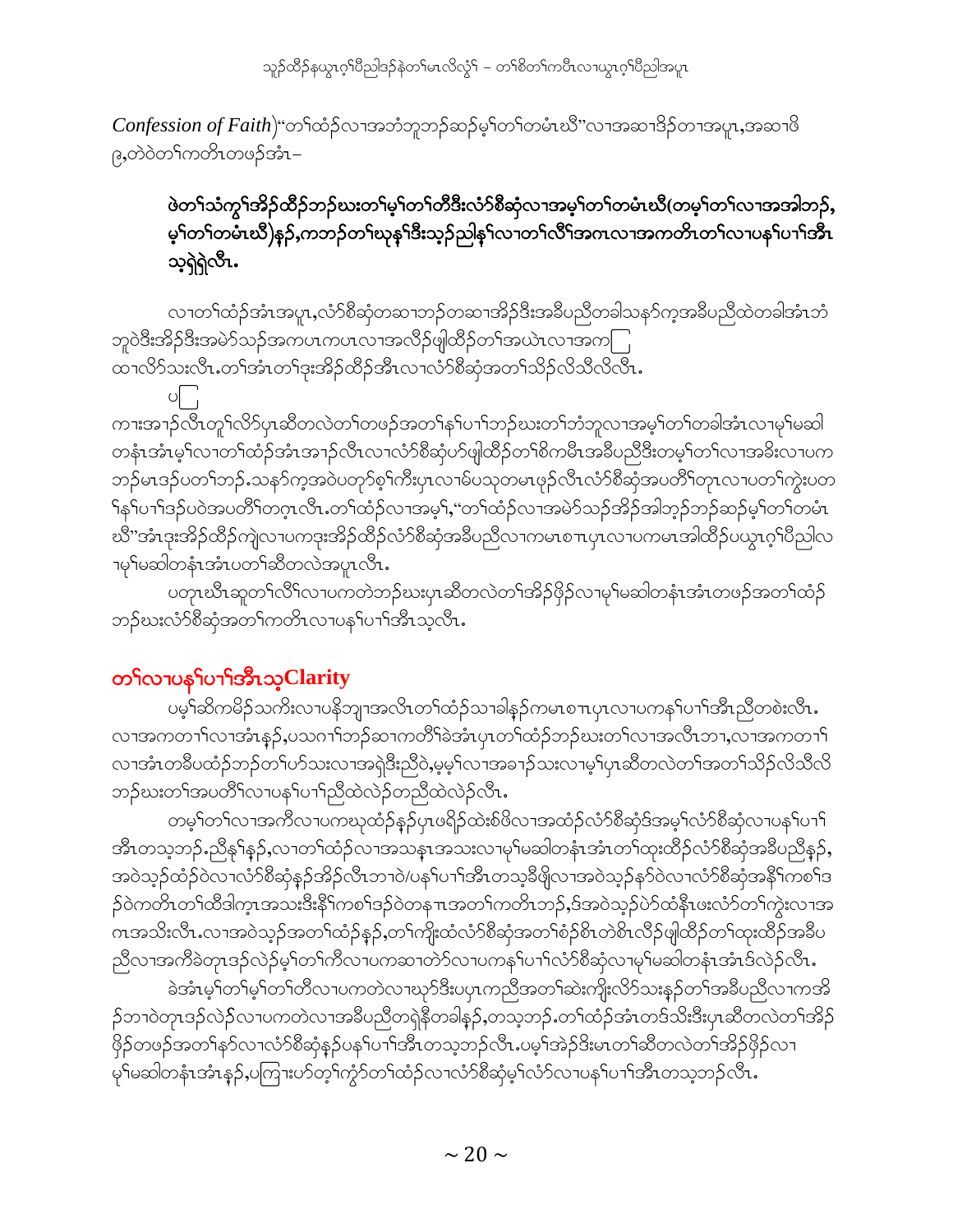လၢတၫ်ထံဉ်လၢအကတ႑ၢ်လၢအံၤတကပၤန္ဉာဴႇပုၤဖရိဉ်ထဲးစ်ထဲးဖိတနိၱၤနာ်ဝဲလၢလံာ်စီဆုံခဲလၢာ်မ့ၢ်တ႑် လၢအရှဲဒီးပန1်ပၢါအိၤချဒီးညီဝဲလီၤ.အါန1်အနဉ်,ပုၤလၢအဟံးဃာ်တ1်ထံဉ်ဒ်သိးအံၤတဖဉ်ဟံးန1်ဝဲအတ1်ထံဉ် ဘဉ်ဃးလံာ်စိဆုံအံၤဂၢါဂၢါကျπကျπခ်ိဖျိလၢအဝဲသ့ဉ်ပာ်တ့ါတၤ်ထုးထိဉ်လံာ်စိဆုံအခ်ိပညိလၢအတဟဲလၢ အဝဲသူဉ်အကၡု၊်ကရၢဖိလၢအဆံးတဖဉ်ဘဉ်လီၤႉ

ပုၤလၢအမၤလိယ္စ႑ဂ္ဂါ၀ီညါလၢမှSမဆါတနံၤအံၤအကျါတSထံဉ်လၢလံာစိဆုံမ့SတSလၢပနSပၢSအိၤညီ မ့်္ဂတ႑်လ့ပစီဖးဒိဉ်တခါလီၤ.ပအဲဉ်ဒိးဟ်ယွၤကလှၤ်ကထါလံာ်စီဆုံလၢအယံၤဒီးတၤ်သးဒ့ဒိဒိးတၤ်ထံဉ်ကမဉ်လၢပ သိးပကျါဆၫကတိႝ်ာခဲအံၤလီၤႉသနၥ်က္နလ႑ပကတဲလ႑လံၥ်စီဆုံမ့္ပ်ာလံာ်လ႑အညီလ႑ပန္ ်ပ႑္သြတ္ရမ္နှံကျဲလ႑ပုၤ ဆီတလဲတၫ်အိဉ်ဖိုဉ်တဖဉ်ထံဉ်ဝဲဘဉ်ထဲအဝဲသ့ဉ်တဲလၢပန႑်ပၢၢ်လံာ်စီဆုံသ့လီၤ.ဒ်ပထံဉ်အသိႏႇပုၤဆီတလဲတ႑် လၫညါတဖဉ်အၫဉ်လီၤတူၫ်လိ5်လၢလံာ်စီဆုံအတ႑်ကွဲးတနိၤကီလၢပကန႑ာ်ပၢ႑်ႇန႑ာ်ပၢ႑်မ့ှ်သ့ဒဉ်လဲဉ်ကီလၢပ ကန<sup>ှ</sup>ပၢိအီၤလီၤ.

လၢတၫ်ထံဉ်လၢအခ႑ာ်သးနည်ပကထံဉ်ဘဉ်လံာ်စီဆုံလၢပန႑်ပၢၤ်အီၤသ့ဒီးတ႑်ထံဉ်အံၤအိဉ်ဒီးတ႑်နှၤ်ပ ၫ်သ့အပတိိ်တဖဉ်လီၤ.အဝဲအံၤမ့္ပ်တ႑်အပတိိၤ်လၢပဟံးန္ ်အိၤလၢဝဲးစ်မ့န်ထ႑ာ်အတ႑်အ႑ာ်လီၤအီလီၤဘဉ် ဃးတၫ်န5် $(We$ stmister  $\emph{Confession of Faith}$ )အဆၫဒိဉ်တၫႇအဆၫ $8$  ၇ လီၤ $-$ 

တ႑်လၫအအိဉ်လၫလံာ်စီဆုံအပူၤခဲလ႑ာ်တမ့္ပ်တ႑်လ႑အန္တိပညီဖျယ်ယိဖိဒဉ်အတ႑်,တမ့္ပ်စ္ဉ်၊ကီးတ႑်လ ၫအရှဲခဲလၫာ်ႇသနာ်ကူတ႑်ဂူာ်တဖဉ်လၫပြု

ကၫးသုဉ်ညါ,န9်,ဒီးဃုထံဉ်နှၤ်လၢတၤ်အှဉ်က္ $\mathsf{1}$ ဒိဉ်က္ $\mathsf{1}$ အဂိါ,ရှဲဝဲဒဉ်လၢတၤ်အစ႑အဂိါ,ဒီးအိးထိဉ်အသ းလၫလံာ်စီဆုံအပူၤႇလၫတမ့်ၫ်ထဲပှၤလၫအမၤလိဘဉ်တ႑်ဘဉ်ႇမ့မ့္ပ်ပှၤလၫအတမၤလိဘဉ်တ႑်စ့<sup>၎</sup>ကိဳးႇလ ၫအသူမု<sup>ရ</sup>ဆ္5ိမု<sup>ရ</sup>ဂီၤအတ<sup>ရ</sup>ကတိၤန**ှ**5,ကတုၤလၫအန†ဘဉ်အဓိပညီလၫလၫပှဲၤပှဲၤသ့လိၤႉ

ပကမၤနိ႙်လၢတၫ်အၫ႙်လီၤအီလီၤအံၤပဲ႒်ဖးနီၤဖးဝဲတၫ်အဒိဖဲတၫ်အု႙်က္ၤခဵ႙်က္ၤဘ႙်တၫ်ယ႑ာထီ႙်အီၤန္႙ဖြဲရဲ ဲဒီးအဂၤတတိၤစ့<sup>၎</sup>ကိဳးဖျရဲလိၤႉသန>်က့အၫဉ်လိၤစ့<sup>၎</sup>ကိဳးဝဲလၢတၫ်ခဲလၢာ်လၢလံာ်စီဆုံအပူၤန္ဉာိတရဲခဲလၫာ်ဘ**်**း လၢတၫ်ကတိၤအဂၤတဖျၢဉ်ႇလံာ်စီဆုံနဉ်တမ့ၢ်လၢအတရှဲခဲလၢာ်ဒီးရှဲခဲလၢာ်ဘဉ်လီၤ.

နကသူဉ်နိ5ုလၫပတၫ်မၤလိအပူၤကၠံာ်နဉ်ပနိၤဖးဝဲတၫ်အပတိၢ်တဖဉ်လၢခရံာ်ဖိအတ႑်သိဉ်လိသီလိလၢ အလီၤဆီလိ်ာအသးတဖဉ်အကျါလီၤ.ပသူတၫ်အဒိလၢပကိး"ခွးဖိလၢအတဲတၫ်လီၤတံၤ်"လၢပခွးဖိလၢအတဲတ႑် လီၤတံౕၢအခံဒးန္ဉာ်ပအိဉ်ဒီးတౕၢနှာ်တဖဉ်လၢအဂံၢ်စၢ်ဒီဖျိလၢပတၢ်နှာ်နှၤ်အီၤစှၤအဃိလီၤႉလၢအဖိခိဉ်နှဉ်ပအိဉ် ဒီးတၫ်နဉ်အကံ်ျအလဲတဖဉ်လၢပနဉ်အိၤဂၢါဂၢါကျူးကျူးဒီးနဉ်နှၤ်အိၤလၢပုဲၤလီၤ.ပမ့္ပ်ဟ်တ့ၤ်တၤ်အံၤပဟ်တ့ <sup>ှ</sup>ခရံာ်ဖိအတ<sup>ှ</sup>ရှာ်တ<sup>ှ</sup>နာ်လီၤ.ဒီးလၢတ}်ခံမံၤအံၤအဘ႑ာ်စπနှဉ်ပအိဉ်ဒီးတ}်ခဲလ႑ာ်လၢပနာ်အီၤလၢအပတိ်ါတ ဖဉ်လီးဆီလိ်ာအသးလီး.

လၫတ႑်လုံအါမံၤအ<sup>88</sup>ဉ်ပမ့္ပ်ထိဉ်သြ

တီၤတၫ်အံၤဒီးတၫ်နှၤ်ပၫ်လံာ်စီဆုံသွန္ ဉ်ပကမၤစ႑ာပုၤလၢပန႑်ပ႑ါအီၤကညီလီၤ.အဆိကတ႑ၢိန္ ဉ်လၢတ႑်ထံဉ် အါမံၤဘဉ်ဃးလံာ်စီဆုံအတ႑်သိဉ်လိအပူၤ,ဟ်ဃှာ်ဒီးတ႑်နှၤ်ပၢၤ်ဘဉ်ဃးတ႑်အှဉ်က္ၤနိဉ်က္ၤ,တလိဉ်ဘဉ်ပုၤကူဉ်၊ ဘဉ်ကူဉ်သ့တဖဉ်အတ<sup>ှ</sup>ရဲပွးဘဉ်ႉဒ်ဝဲးစ်မ့ထၫဉ်အတ<sup>ှ</sup>အၫဉ်လီၤဘဉ်ဃးတ႑်နဉ်ကွဲးဝဲ"ပုၤမၤလိတ႑်ဂ္ၤ""ပုၤလၢ အတမၤလိဘဉ်တၫ်ဂ္ၤ"န႑်ပ႑ာ်တ႑်သ့ဉ်တဖဉ်အံၤသ့လီၤႉလံာ်စီဆုံအတ႑်ဂ့႑်တ႑်ကျုံလ႑အဂၤစ့႑်ကီးမ့႑်ဒ်သိးအံၤ လီၤ.အနိ<sup>5</sup>ကိြန္ဉ**်,**လံာ်စီဆုံအတ႑်က္မဲးအါဒဉ်တ႑်တက္ ်ပန႑်ပ႑ၤအီၤသ့လီၤ.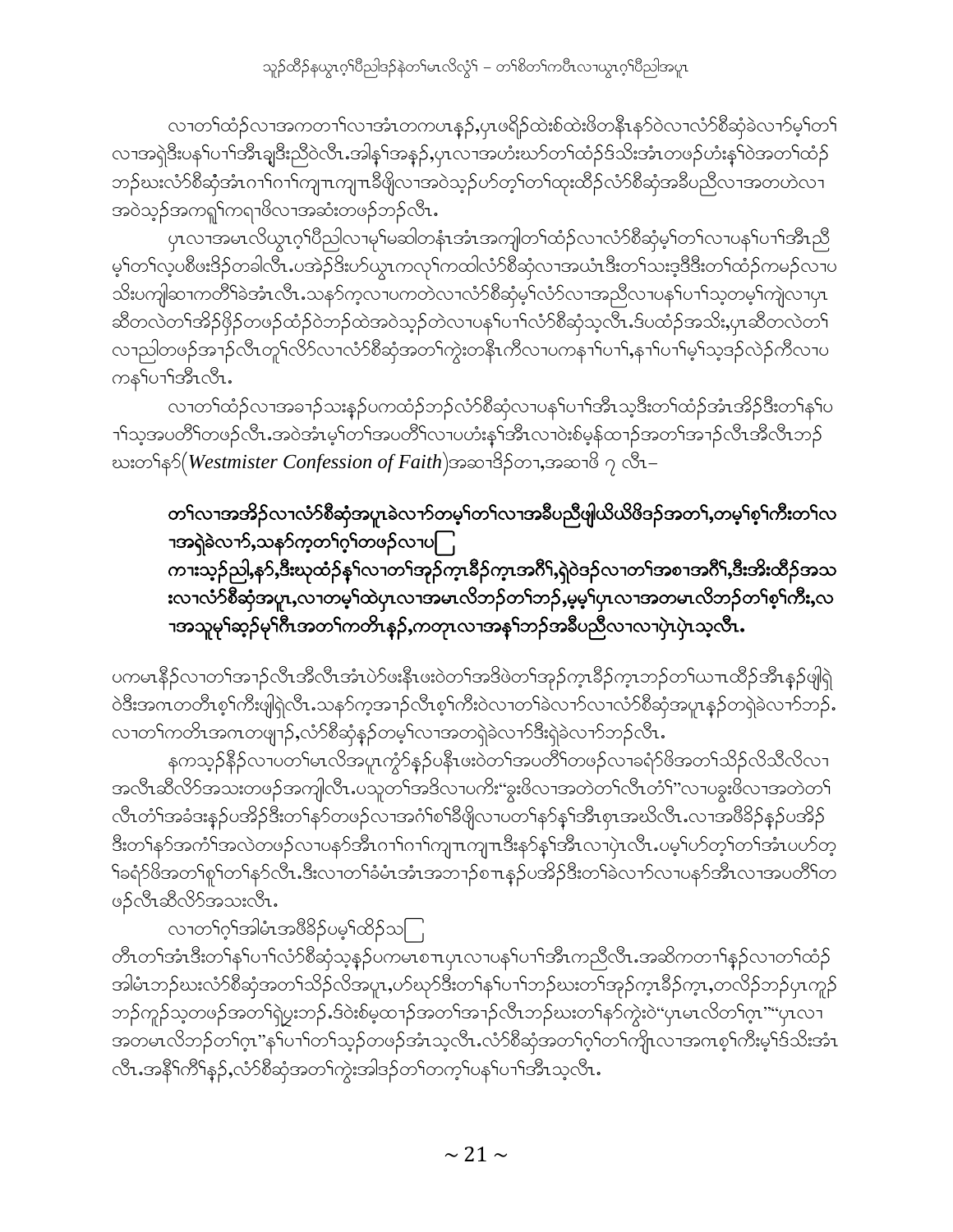သူဉ်ထိဉ်နယွာဂ့ါ်ပီညါဒဉ်နဲတါမာလိလွံ1် – တါစိတါကပီၤလၢယွာဂ့ါပီညါအပူာ

အဒိန္ဉ်,တမ့္ပ်တ္ပ်အကိလ ျပကထံဉ်ယွာတဲ့လီၤဟိဉ်ခ်ိဉ်,မ့တမ့္ပ်ပုၤအမံၤလၢစီၤအၤြ ဘၤဟဉ်,စီၤမိၤရှ,ဒီးစီၤဒၤဝံး,မ့တမ့<sup>၎</sup>ပှၤအံဉ်စရလးဖိလဲၤဆူကီ်ါအဲၤကူပတူးဒီးလၢခံနု၁်လီၤဆူတ<sup>8ွ</sup>ဘိမုါအပူၤဘဉ် လီး.လံာ်စီဆုံအသီတကြ

တျণ်တဲပုၤလိၤလၤယ့ဉ်ရူးဒိဉ်ထိဉ်လၢနစၤရူးဒီးပုၤတၫ်မၢဖိတဖဉ်အဂ္ဂါလီၤႉအဝဲအံၤဒီးတၫ်ကွဲးလၢလံာ်စိဆုံအ ပူၤအတိၤအါမးန္ဉာိမ့္ပ်ာလ်လ႑အရဲဒီးပတလိဉ်ဘဉ်ပုၤကူဉ်ဘဉ်ကူဉ်သ့မ့္ပ်က္,ပုၤလ႑အမၤလိဘဉ်တ႑်ထိမ့္ပ်က္,အ တ႑်သွတ႑်ဘဉ်ဒ်သိုးပကန1်ပ႑ါအိၤအဂိၢ်ဘဉ်.

လၢခံတပတိႝၭန္ၣႇလံာ်စီဆုံအတ<sup>ရ</sup>က္မဲးတနိၱၤန္ဥၥာဥၥတ႑်သူဥညါအိၤသူထဲပုၤမၤလိတ႑်စံဥစိၤတဲစိၤလၢပျၫ ၤတဖဉ်ႇမ့တမ့<sup>၎</sup>လံာ်လၢဘဉ်တ<sup>ရ</sup>ၰဃိထံပဲာ်ဖ<sup>ု့</sup>နီၤဖးအိၤႇမ့တမ့<sup>၎</sup>လံာ်<sup>စွ</sup>ဆုံအကျိာ်တဖဉ်ႇတၢ်ကျိုးထံအကျိုၤအကျဲ တဖဉ်,ဒီးယွၤဂ့ါပိညါလိၤ.လၢတၫ်ဂ့ါအံၤခဲလၢာ်အကျါန္ဉာ်ပကကွ ်သက်ိးစီၤပိလူးအတ႑်ကွဲးဘဉ်ဃးမှါနံၤခံကတ <u>ာ်းမှတမှာ်တာ်စံဉ်စီၤတဲစိၤအဂ္ဂါလာအဖျ</u>ါလာလံာ်တာမိၤရ္ဒအပူၤလီၤအဝဲအံၤဒီးတာ်ကွဲးအဂၤတနိၤလိဉ်ဘဉ်ပှၤ ကူဉ်ဘဉ်ကူဉ်သ့အတၤ်မၤစ႑ယီၤ.သန5်ကဲ့ဃု၁်ဒီးတၤ်မၤလိလၤအတိၤထိနဉ်,တၤ်ဂ့ၤ်လၤအအိဉ်ဘံဉ်အိဉ်ဘၤတ ဖဉ်အံၤဖျါရဲထိဉ်လၢပဂိၢိလိၤ.

လၢခံကတ႑ၢိန္ဉာ်,လံာ်စီဆုံအတ႑်က္မဲးတနိၤန္ဉာဴပမ့ၢ်ကျဲးစၫးထဲလဲဉ်ထဲလဲဉ်ဘဉ်ဆဉ်ပန႑်ပ႑ာအီၤတသ့ဘ ဉ်.တ<sup>၎</sup>အဒိလၢပကထံဉ်ဘဉ်လံာ်စီဆုံအဆၢတဖဉ်လၢပန<sup>ှ</sup>်ပၢ<sup>ြ</sup>တညီနဉ်ဖဲပဟာ်ဃုာ်လံာ်ရှမှု၊အ့လး,လံာ်စီၤပၤတ ဖဉ်ဒီးလံာ်ကွဲးနိ5ုတ႑်တဖဉ်,မှတမ့႑်လံာ်စိဆုံအသိတက

တူြလၢအမ့ါ်လံာ်မးသဲး,မါကူး,လူၤကဉ်ဒီးယိၤဟဉ်လီၤ.ပမ့ါ်ထံဉ်လၢလံာ်ခဲလၢာ်အပူၤတၢ်ဃုနၢိပၢါအါထဲလဲဉ် ဘဉ်ဆဉ်တ႑်ကီတ႑်ခဲလ႑ပဘုါရဲတသ့တဖဉ်ဟဲဖျါထိဉ်လီၤ.

အဃိဒီး,ဖဲပတဲဘဉ်ဃးလံာ်စီဆုံနဉ်ပြ

ကၢးသုဉ်နိဉ်ထိဘိလၢလံာ်စိဆုံအတၫ်ကွဲးတနိၤရဲဒိဉ်န႑်းအကတဖဉ်လိၤႉဖဲပထံဉ်နှၤ်တ႑်ဂွၤ်ဒ်အံၤပဟံးနှၤ်မူဒါလ ျား<br>ကျွန်းပျားလုပ်ရွှတ်သူများ တို့ တို့ တို့ဆိုင်ပြီး အိုလုံးမှုမှု သိုက် လေးလုံးလာပုံသို့ အသိုး အထိရှိတုံး အ ှ်လၢတၫ်မၤထွဲအပတိႝၫ်န္ဥပဟံးန္<sup>႖ဒ္မိ</sup>းသူတၫ်စိကမိၤလၢအကဆုၢပုၤႇဒိးသန္ၤအသးလၢလံာ်စီဆုံအတိၤလၢအ လီၤဆီလိ်ာအသးအဖိခိဉ်လီၤ.အဃိ§ပထံဉ်လၢပုၤဆီတလဲတၤ်လၢမှၤ်မဆါတနံၤအံၤ,ပြု ကားဟးဆုံးတၫ်ထံဉ်လၢအထံဉ်တခ်ိတ႑ာတဖဉ်ဘဉ်ဃးတ႑်နှၤ်ပၢၤ်လံာ်စီဆုံရဲတရဲအဂ္ဂါဒီးတူၤ်လိာ်အတၤ်ရဲတရဲ/ ပန1်ပၢါသ့တသ့ဒ်အပတိႝၤဒဉ်ဝဲအသိးလီၤ.

ၰာ်ဒီးပတၫ်ထံဉ်ဘဉ်ဃးလံာ်စီဆုံအစိကမိၤန္ဉာ,ပြ ကၫးကွှ၂်ကဒီးဆူတ႑်အိဉ်ဖိုဉ်အစိကမိၤလၢအအိဉ်လၢပုၤဆီတလဲတ႑်အယွၤဂ္ဂါပီညါအပူၤလီၤ.

### တၫ်အိဉ်ဖိုဉ်အတ<sup>ှ</sup>စိတ႑်ကမီၤAuthority of the Church

ပသးစၫါဆၫသကိႏၶဂူတၤ်နဲ့ဉ်ကျဲ့ခံခါ–အဆိကတၫါႇပကကွါဆ႑ကတိႝါခဲ့အံၤပုၤဆီတလဲတၤ်အိဉ်ဖိုဉ်လ ၫအမၤလိယ္မၤဂ့ၫ်ပီညါတဖဉ်ဒ်လဲဉ်ႉဒီးခံမံၤတမံၤႇဒီးအဝဲသ့ဉ်ြ ကၢးထံဉ်တၫ်အိဉ်ဖိုဉ်ခဲအံၤအစိကမီၤဒ်လဲဉ်လီၤ.ပကကွ ်အဆိကတၫ်လၢအပူၤက္ငံဉ်လီၤ.

### တ<sup>ှ</sup>စိကမီးလၢအပူးကွဲ၁်တဖ**်Past Authorities**

ဒ်ပထံဉ်ဘဉ်အသိးပှၤထိဒါတ႑်လၢအပူၤကွံာ်တဖဉ်နှၤ်ပၢၤ်လၢသးစိဆုံသိဉ်လိတၤ်အိဉ်ဖှိဉ်လၢအပူၤကွံာ် တဖဉ်တၫ်မ့ၢ်တၫ်တိအါမံၤလီၤ.အဝဲသ့ဉ်ပာ်ကဲဒီးအၫဉ်လီၤတူၫ်လိာ်ပၢ်သ့ဉ်လ႑ပျ႑ာအတ႑်သိဉ်လိတဖဉ်,တ႑်စူ႑်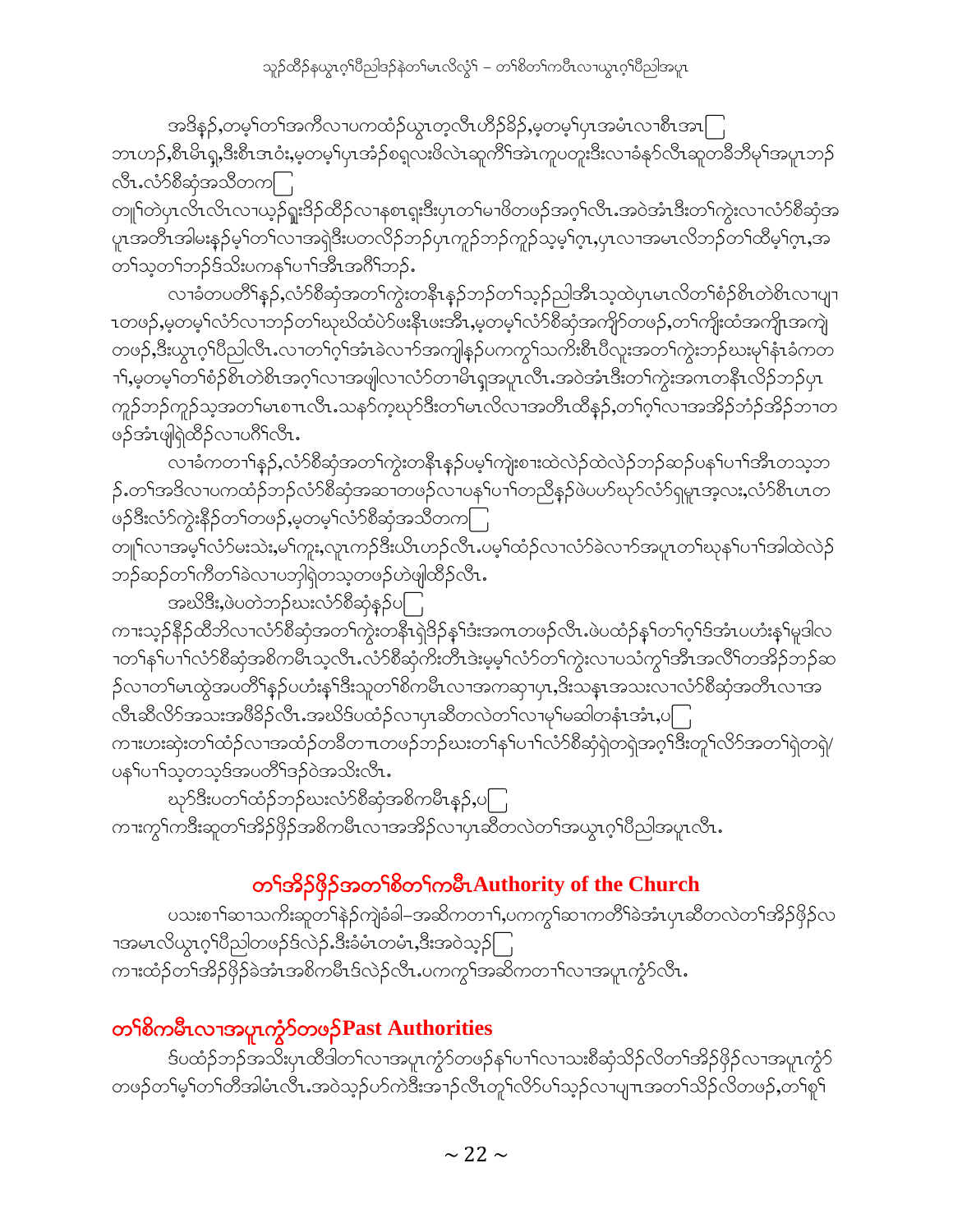တၫ်နဉ်မိ1်ပု1်တဖဉ်ဒီးတ1်ဟဲလီၤစ႑ာလၢတ႑်အိဉ်ဖိုဉ်ဟံးဃာ်စိဉ်မှုခ်ီဖျိအဝဲသု့ဉ်တူ1်လိဉ်တ1်ကရၢကရိတ႑်စံဉ်ညီဉ် ပိတ္ဇလီၤႉသန>်က့ႇခရံာ်ဖိဖရိဉ်ထဲးစ်ထဲးတဖဉ်မၤဘဉ်ဂိ်ါအတၤ်မၤထွဲဃှာ်ဒီးအတၤ်အၫဉ်လီၤဆူဉ်ဆူဉ်ဘဉ်ဃးလံာ် စိဆုံအိဉ်လၢတ<sup>၎</sup>သိဉ်လိလၢအပူၤကွံာ်တဖဉ်အ<sup>88</sup>ဉ်လိၤးအဝဲသ့ဉ်သနၤုအသးလၢတ<sup>၎</sup>လၢအပူၤကွံာ်ဒဉ်ကယၫဉ် ,အဝဲသ့ဉ်ခံကွ<sup>၎</sup>စီၤကွ<sup>၎</sup>တ႑်သိဉ်လိခဲလ႑ာလ႑တ႑်အိဉ်ဖိုဉ်အပူၤဒီးလံာ်စီဆုံအတ႑်သိဉ်လိအသိးလိၤႉ

မ့္ပ်ာက်လ၊အလီၤသးအုးလ၊ပုၤဆီတလဲတ႑်အိဉ်ဖိုဉ်အပုၤမၤလိယ္ဇၤဂ္န္ကုပ္မည္ပါတဖဉ်ႇလ၊ဆၢကတိြခဲ့အံၤ တဖဉ်ႇညီနှ\်ကီဘဉ်အီၤလၢအကဟံးဃာ်တ\်ထံဉ်ခံမံၤလၢာ်အံၤဒံးပုၤဖရိဉ်ထဲးစ်ထဲးဖိလၢပျ႑အသိးလီၤ.ပကကွ ျပာ်သူဉ်ပာ်သးသက်းကျဲသ<sup>ု</sup>တ်ပကတဲသက်းတၫ်ဂ့ၢ်အံၤလီၤ.တၫ်မၤဒံးတၫ်ဟဲလီၤစ πအသိးလၢအကတၫၤ်လၢ အံၤတကပၤႇလံာ်စီဆုံလၢအကတၫ်လၢအအံၤတပၤႇဒိႆးပုၤဆိတလဲတၫ်အိဉ်ဖိုဉ်တဖဉ်ဒိႆးတၢ်မၤလၢဘဉ်တၢ်သ့ဉ် ညါအီၤလၢစဲစ်ဖၫဉ်ရံဉ်ဖီၤမဲဒၤလၢအအိဉ်လၢကျဲခံဘိအံၤအခ႑ာ်သးလီၤ.

လၢအံၤတပၤန္ဉ $\zeta,$ ရံဉ်ဖိမ်အပုၤမၤလိယ္ဓၤဂ့ၫ်ပိညါတဖဉ်ညီနှၤ်လီၤတဲဉ်လၢ"မိၤ်လှၤ်ပၤ်လၤ"လၢအမူဒ်လှၤ် လၫ်အိဉ်တ့ၢ်ဝဲအသိးလီၤ.ဖဲပတဲမိၫ်လုၫ်ပၫ်လၫ်နှဉ်,ပတဲတၫ်လီၤစ႑ာအတ႑်မၤလၢအဟဲလီၤလၢခဲးသလူးလၢပျ႑ာ တဖဉ်အအိဉ်လီၤ.ခဲအံၤပှၤဆီတလဲတၫ်အိဉ်ဖှိဉ်အပှၤမၤလိယွၤဂ့ၢ်ပီညါတဖဉ်အၫဉ်လီၤတူၢ်လိ5်လံ5်စီဆုံအစိကမီ ၤဒီးအဝဲသ့ဉ်ထီဒါခဲးသလုးအလှၤ်အလၤ်တဖဉ်လီၤႉသနဉ်က့အါစုအါဘျိန္ဉာ်,ပုၤဆီတလဲတၤ်အိဉ်ဖိုဉ်/ရံဉ်ဖိမ်အတၤ် ဟဲလီၤစ႑ာနဉ်ပာ်ဒိဉ်ဝဲတ႑်လုၤ်ဒိဉ်ပွၤဒိဉ်လၢအပူၤက္ပံာ်တဖဉ်အဃိႇလၢတ႑်လူၤပိဉ်မၤထွဲအပူၤႇအဝဲသ့ဉ်တခံကွ႑် စီၤက္ဂ<sup></sup>ါဒီးမၤက္ဂ<sup></sup>ါတ႑်လၢအပူၤက္ဂံာ်ဘဉ်မ့မ့<sup>၎</sup>ပိၥ်ဝဲအခံမူသူလီၤ.

နမ့်နြာပ႑်တဉ်ပှၤဆီတလဲတ႑်အိဉ်ဖှိဉ်အပှၤမၤလိယ္ပၤဂ့ၤ်ပိညါလၢမှၤ်မဆါတနံၤအံၤန္ဉာ်,နကထံဉ်န္1်သ ကဲးပ၀းအံၤလီၤႉညီနု\ၦၤဆီတလဲတၤ်အိဉ်ဖှိဉ်အၦၤမၤလိယ္ပၤဂ့ၤ်ပီညါတဖဉ်ဟံးနၤ်တ႑်ရာ်တ႑်နှာ်အတၤ်သိဉ်လိဒြီး တလူၤ $\partial$ ာ်မၤထွဲတၫ်လၫအပူၤကွံာ်တဖဉ်တုၤဒဉ်လဲဉ်အဝဲသ့ဉ်အတၫ်ဟဲလီၤစ႑ာကဲထိဉ်တၫ်လၫတၫ်ပုဲၤလၫပုၤသံ ကွၫ်သံဒိးအီၤတန1်ႇကဲထိဉ်အဝဲသ့ဉ်အတၫ်မၤလိဒ်ီးမၤထွဲဝဲလီၤႉညီနှၤ်နှဉ်ႇပုၤသ့ဉ်တဖဉ်အံၤစံးဆၢယွၤဂ့ၢ်ပီညါတ႑် သံကွ<sup>၎</sup>တဖဉ်ဒ်အံၤ"ရံဉ်ဖိိမ်/ပှၤဆိတလဲတ<sup>၎</sup>အိဉ်ဖှိဉ်တဖဉ်အတ<sup>၎</sup>အၫဉ်လီၤအိလီၤတဲဝဲဒ်လဲဉ်?"လၫကဘဉ်သံကွ<sup>၎</sup> ၀ဲလၢႇ"လံာ်စီဆုံတဲ၀ဲဒ်လဲဉ်?"အလိံ<sup>ု</sup>နဉ်လီၤႉ

လၫကျဲတဘိန္ဉာ်,ရံှာ်ဖိမ်အပုၤမၤလိယ္ဂၤဂ့ၫ်ပိညါလ႑မှၫမဆါတနံၤအံၤဟံးစ့ၫ်ကိုးကျဲလ႑အကတဘိခီဖိုုလ႑ အဝဲသုဉ်အတ႑်လဲၤနိဖြိုလၢအပူၤက္စႆာဒီးတ႑်အိဉ်ဖိုဉ်အစိကမီၤအဃိလီၤ.

လၢပုၤခရံာ်ဖိကိႏဝဲလၢတၫ်ဆၢကတိႝၤ်လၢပုၤမဲာ်ထံဉ်ထိဉ်က္ၤတၫ်အကတိႝၤန္ ဉ်ႇအဝဲသ့ဉ်အမဲာ်သပ္ၤထိဉ် ဒီးကိးတၫ်ဆၢကတိႝၤန္ဉဴလၫ"လံာ်စီဆုံအဆၢကတိၢ"လိၤႉပုၤမၤလိယ္မၤဂ့ၤ်ပီညါတဖဉ်မၤအသးဒ်သိးပုၤတဂၤဂ့ၤတ ဂၤဂ္ဂၤကဘဉ်ဟဲဆူလံာ်စီဆုံဒီးဆၫတဲာ်ယွၤဂ္ဂၢိပိညါအတ႑်ဂ္ဂၢ်တ႑်ကျိုးတဖဉ်လ႑အတလိဉ်ဘဉ်တ႑်လ႑အပူၤက္ဂံာ် တဖဉ်တౕမၤစ႑ာအသိးလီၤ.

တကတိႝ်၊ဝံၤတကတိႝ<sup>ု</sup>န္ဉ<mark>ိႇ</mark>ပုၤမၤလိယ္လၤဂ့်္ဂါဝိည္ပါတဖဉ်ပာ်လီၤအသးဒ်ရံဉ်ဖိမ်အဒ့ဒီးဖဲအဘဉ်ဒံးဘဉ်ဒွါရံဉ်ဖိ မ်အတၤ်ဟဲလီၤစ႑ာလီၤသွဲဉ်နဉ်အဝဲသ့ဉ်တဲဝဲဒ်အံၤ"တၤ်အိဉ်ဖှိဉ်တဲဒ်လဲဉ်နဉ်အရတဒိဉ်ဘဉ် တၤ်လၤယအဲဉ်ဒိးသ့ ဉ်ညါနဉ်မှ1်ဒဉ်ထဲလံာ်စီဆုံတဲဒ်လဲဉ်လီၤ"တ1်ကတိၤဒ်အံၤန္ဉာ်လဲၤတလၢန1်ဒံးတ1်ပာ်ကဲလံာ်စီဆုံစိကမီၤဒိဉ်ကတ႑ ်္ဂတက္ၟ်လျွံ႑အ၀ဲအုံၤဒုံးနဲ႕သစ္၀တ္ဝိုလ်ုတ္ပ်က္ပ်ာတ်ကူဉ်သ့လၫယ္ပၤအသးစိဆုံဟ္၄်လိၤတ႑်အိဉ်ဖှိဉ်,ဒီးအ၀ဲဟ္၄် လီၤယ္လၤဂ့်္ဂါ၀ီညါအတ ်စံဉ်ညီဉ်သ့ထဲပုၤတဂၤလ ်လ ်မ့တမ့် ပုၤတဖုလၢအမၤတ ်ဖဲနဉ်အခါလီၤ.

လၢပကဆဲးဆီတလဲတၫ်အိဉ်ဖိုဉ်လၢမှၢ်မဆါတနံၤအဂိၢိပြ ကၢးမၤဂၢ<sup>၎</sup>မၤကျၤာကနာ်ခိဉ်သ့ဉ်လၢအမဲ့<sup>၎</sup>ဝဲစဲဖရံဉ်<sup>ဖွ</sup>ဉ်မိမဲဒၢဉ်လီၤ.ပြု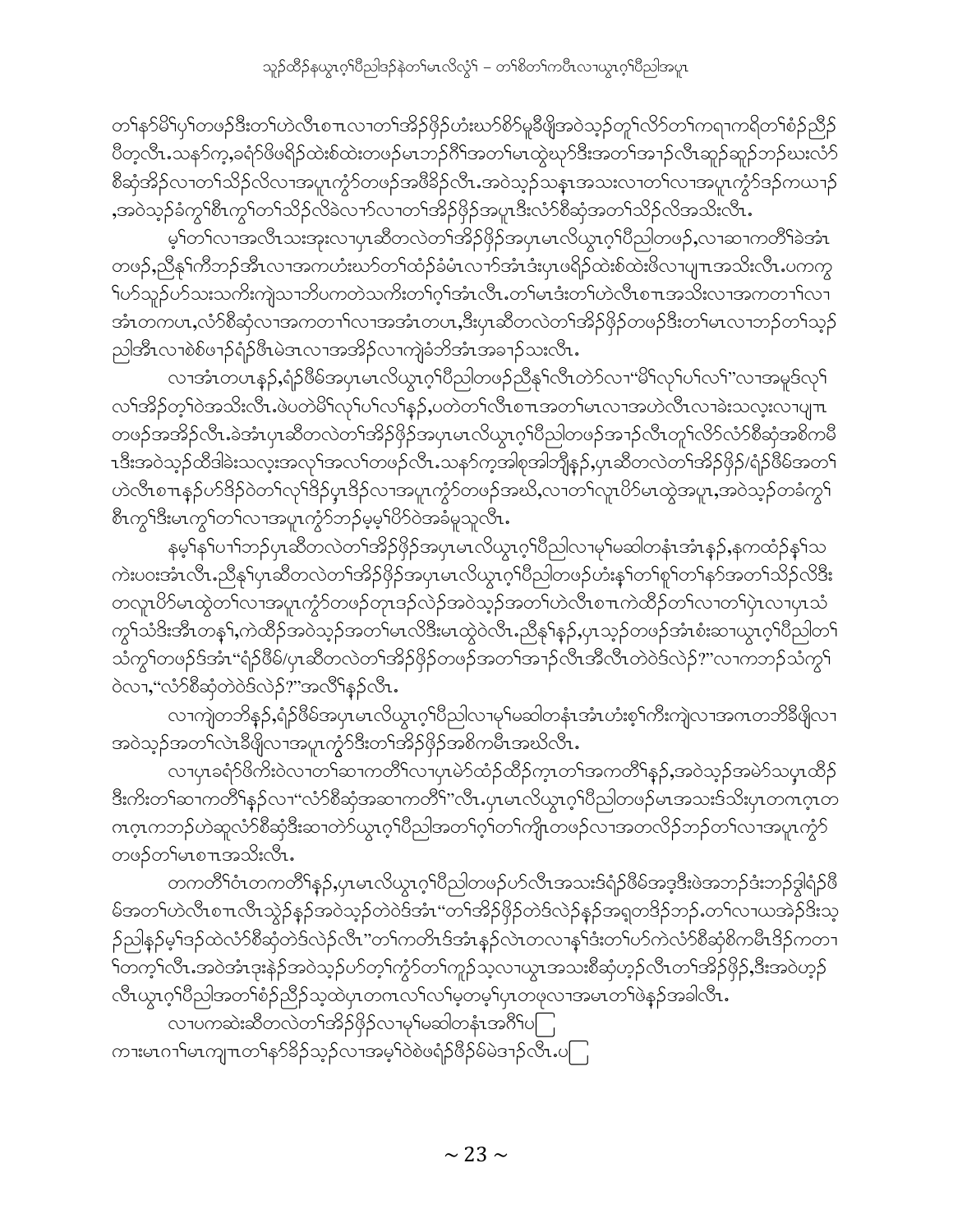ကၫးအၫဉ်လီၤတုၫ်လိ>်လံ>်စီဆုံအစိကမိၤဒိဉ်တုၤတကတိႝၫဆိပတြ ကၢးဟ်တ့<sup>၎</sup>တၫ်ဆီတလဲတၫ်အိဉ်ဖိုဉ်အတၤ်ဟဲလီၤစπဘဉ်နဉ်လီၤ**.** 

လၫကျဲတဘိန္ဉာ်,စဲမ်ဖၫဉ်ရံဉ်ဖိဉ်မဲဒၫဉ်ခဲအံၤမၢပတူၫ်လိဉ်တ႑်စံဉ်ညီဉ်ပိတ့လ႑တ႑်အ႑ာလီၤတ္႑်အီၤတဖ ဉ်တမ့်ၢ်ထဲပါလၢပျπဒီးတၢ်အိဉ်ဖိုဉ်ခိဉ်နှၤ်ဘဉ်ႉဘဉ်ဆဉ်ပုၤလၢအဆီတလဲတၢ်အိဉ်ဖိုဉ်အတၤ်အၢဉ်လီၤအီလီၤဒီး ပုၤဆီတလဲတၫ်အိဉ်ဖိုဉ်တဖဉ်အတ႑်ဟဲလီၤစ႑ာလီၤသွဲဉ်လီၤ.ပအိဉ်ဒီးဝဲးစ်မှထ႑ာ်အတ႑်အ႑ာဴလီၤဘဉ်ဃးတ႑်နှာ် ,၀ဲးမ်ထၫဉ်အတၫ်စူၫ်တ႑်နှာ်အလံာ်ဖးဒိဉ်ဒီးအလံာ်ဖိ,ဟူဒၢဉ်လ်ဘၢးက်အတ႑်စူၫ်တ႑်နာ်အလံာ်ဖိ,ဘဲလ်ကူးအတ ်အၫဉ်လီၤအီလီၤ,ဒီးအခဲန႑ဉ်တဖဉ်လီၤ.အါနှ််ဒီးလံာ်တ႑်ကွဲးတဖဉ်အံၤပတအိဉ်ဒီးတ႑်ကွဲးအါအါလၢ<sup>္ခ</sup>ဉ်န<sup>ှ</sup>ဒြီးပုၤ မၤလိယ္မၤဂ့ౕၢိပိညါလၫအပူၤက္ပံာ်တဖဉ်ကွဲး၀ဲဘဉ်ႉသနာ်က့လၫကျဲအဂၤတဘိန္ဉာ်ႇတၢိစိကမ်ဳၤလၢအပူၤက္ပံာ်တဖဉ် အံၤထီဘိြ

ကၫးအိဉ်လၢလံာ်စီဆုံအံၤအစိကမိၤအဖိလာ်လိၤႉလၢပကဆဲးဆိတလဲတၫ်အိဉ်ဖိုဉ်လၢမှၢ်မဆါတနံၤအံၤအဂိၢ်ႇပြ ကၢးစီၤကွၢ်တၢ်အိဉ်ဖှိဉ်အစိကမီၤလၢအပူၤကွံာ်ဒ်သိးကအိဉ်လၢလံာ်စီဆုံအစိကမီၤအဖီလာ်လီၤ.ပကွၢ်သက်းတ ႝဪႝၮၯၟၯၟၯၟၯၟၯၟၯၟၯၟၯၟၯၟၯၟၯၣၛၣၣၣၣၣၣၣၣၣၣ

ကၫးမၤဘဉ်ထွဲအသးဒီးတၫ်လၢအပူၤက္ဂံဉ်ဝံၤအလိ်<sup>၎</sup>ခံႇပ<mark>ကြား</mark>ကွ<sup>ှ</sup>စ့<sup>၎</sup>ကိဳးတ႑်ဂ့ၢ်အရှုဒိဉ်အဂၤတမံၤလိၤ–ပဆီတလဲ တၫ်အိဉ်ဖိုဉ်/ပုၤမၤသီထိဉ်တ႑်အိဉ်ဖိုဉ်လၢတ႑်မၤလိယ္စၤဂ့ၤ်ပိညါတဖဉ်ထံဉ်တ႑်အိဉ်ဖိုဉ်အစိကမီၤတဖဉ်ဒ်လဲဉ်ႉပြု ကၫးနှၤ်ပၢၤ်ယွၤဂုၤ်ပိညါအစိကမီၤအကျိုၤအကျဲလၫအအိဉ်လ႑ပစိၤခဲ့ခါဆ႑ကတိၤ်ခဲအံၤဒ်လဲဉ်?

# ခ့ခါဆၫကတိႝၫ်ပုၤထိဒါခဲးသလ္းဖိအစိကမိၤတဖ $\beta$ Contemporary Protestant Authorities

ပထံဉ်လၢဖရိဉ်ထဲးစ်ထဲးလၢအပူၤကွံာ်တဖဉ်အၫဉ်လီၤယွၤဂ့ၢိပိညါအလှၢ်အပူၤလၢတၢ်အိဉ်ဖိုဉ်သရဉ်တ ဖဉ်ဟုဉ်လီၤဝဲႇဘဉ်ဆဉ်အဝဲသုဉ်တပျဲခ့ခါဆၢကတိႝၤ်တၤ်စိကမိၤတဖဉ်လၢတၤ်အိဉ်ဖိုဉ်အပူၤလၢကဒိဉ်စိန္1်လံာ်စီ ဆှံအတၫ်သိဉ်လိဘဉ် လၢတၫ်တတိာ်သူဉ်ဟ်သးအပူၤႇတဘျီကဒီးႇပုၤဆီတလဲတၫ်အိဉ်ဖိုဉ်လၢအမၤလိယ္လၤဂ့ၢိပီ ညါတဖဉ်ထံဉ်ဝဲလၢမ့ၢ်တၢ်ကိလၢကလူၤပိ5်ထွဲပှၤဖရိဉ်ထဲးစ်ထဲးဖိအတၢ်ထံဉ်အံၤလီၤအဝဲသ့ဉ်ညီနှၤ်လဲၤဆူတ႑် ထံဉ်တခ်ိတ႑ာလၢအန<်ပ႑ာ်ဝဲပုၤဆီတလဲတ႑်အိဉ်ဖိုဉ်လၢအမာလိယ္ဓာဂ္ဂ်ါဖိည္ပါတဖဉ်အိဉ်မူလၢခဲ့ခါဆၫကတိၤ်ဒဉ်ဝဲ ್ಲಿ.

လၢတကပၤန္5ပုၤဆီတလဲတၫ်အိဉ်ဖိုဉ်အပုၤမၤလိယ္ပၤဂ့ၢ်ပီညါတဖဉ်တနဉ်တၫ်စူၫ်တ႑်နှာ်အတ႑်သိဉ်လိ လၢမှ1်မဆါတနံၤအံၤဘဉ်ႉလၢအတကပၤန္နဉ်ႇအ၀ဲသူဉ်လူၤပိ9်ထွဲမၤထွဲတ႑်သိဉ်လိသိလိအတ႑်အိဉ်သူဉ်လီၤအ သးလၢမှၫ်မဆါတနံၤအံၤလီၤႉသန5်က့တ႑်ဆီတလဲတ႑်အိဉ်ဖိုဉ်လၢယ္ပၤဂ့ၤ်ပိညါလၢအဘဉ်မှၤ်ဒ်သိး''ကသးတိဒီး တၫ်စူၫ်တ႑်နှာ်အတ႑်သိဉ်လိသီလိအတ႑်အိဉ်သူဉ်လီၤဆီလီၤအသးလီၤ"

တၫ်သးဒ့ဒိမ္မတမ့္ပ်တနဉ်လ႑ပက္ဂၤ်ဆ႑ာ်မဲဉ်လ႑မှၤ်မဆါတနံၤအီးအိဉ်ထိဉ်ဝဲဒိီဖျိလ႑တ႑်ရုၤ်တ႑်နဉ်အတ႑် သိဉ်လိတဖဉ်ဘဉ်တ1်ခံကွ1်စီၤကွ1်အီၤလၢအဘဉ်မှတမ့1်ကမဉ်အဃိလီၤ.အဒိလီၤက်ဒီးတ1်ဟဲလီၤစ႑ာလီၤသွဲဉ် အတၫ်ထံဉ်ဘဉ်ဃးတၫ်မှၫ်တ႑်တိအဂိ်ၫ်တ႑်စဉ်တ႑်နဉ်မိ႑်ပှ႑်တဖဉ်ညီနှၤ်တ႑်ဆိကမိဉ်အီၤလၢအဘဉ်မှတမှၤ်ကမ ဉ်လီၤႉသနာ်က့လၢအနိ<sup>ရ</sup>က်ိရနဉ်မ့<sup>ရ</sup>တ<sup>ရ</sup>လၢကမၤစπပုၤလၢပကမၤလီၤပို<sup>ရ</sup>က္ဂံာ်တ<sup>ရ</sup>ထံဉ်အံၤလၢႇအမၢပဃုထၢ တၫ်ခံမံၤလီၤ.ပမ့ၫ်ဆိကမိဉ်တၫ်မ့ၫ်တၫ်တီအလှၤ်အပုၤလၢတ႑်စူၫ်တ႑်နဉ်အံၤဘူးလိ9်သးဒ်လဲဉ်လီၤက်လိ9်သးဒ်လဲ ှ်ဒီးကမၤစ႑ပုပ္ပာဒိုဥတက့်၊လိၤ.ပကပဉ်လီၤနိ5ုထိဉ်ဖးထိလ႑တ႑်မှ့႞တ႑်တိဒိီးတ႑်တတိတလိၤအိဉ်လ႑တကပၤစု ာ်စုာ်ဒီးနီၤဖးတၫ်အဆၢဒ်အလီၤပလိာ်အသးလီၤႉယွၤဂ့ၢ်ပီညါအတ႑်ထံဉ်ခဲလၢာ်အအါဂ္ဂၤအစှၤဂ့ၤဘဉ်မ့တမ့ၫ်ကမ ဉ်,သနၤထိဉ်အသးလၢပမဲာ်ထံကလၤလၢအလီၤတဲာ်တသ့လၢအမ့ၢ်လံာ်စီဆုံအတၫ်သိဉ်လိသီလိလီၤ.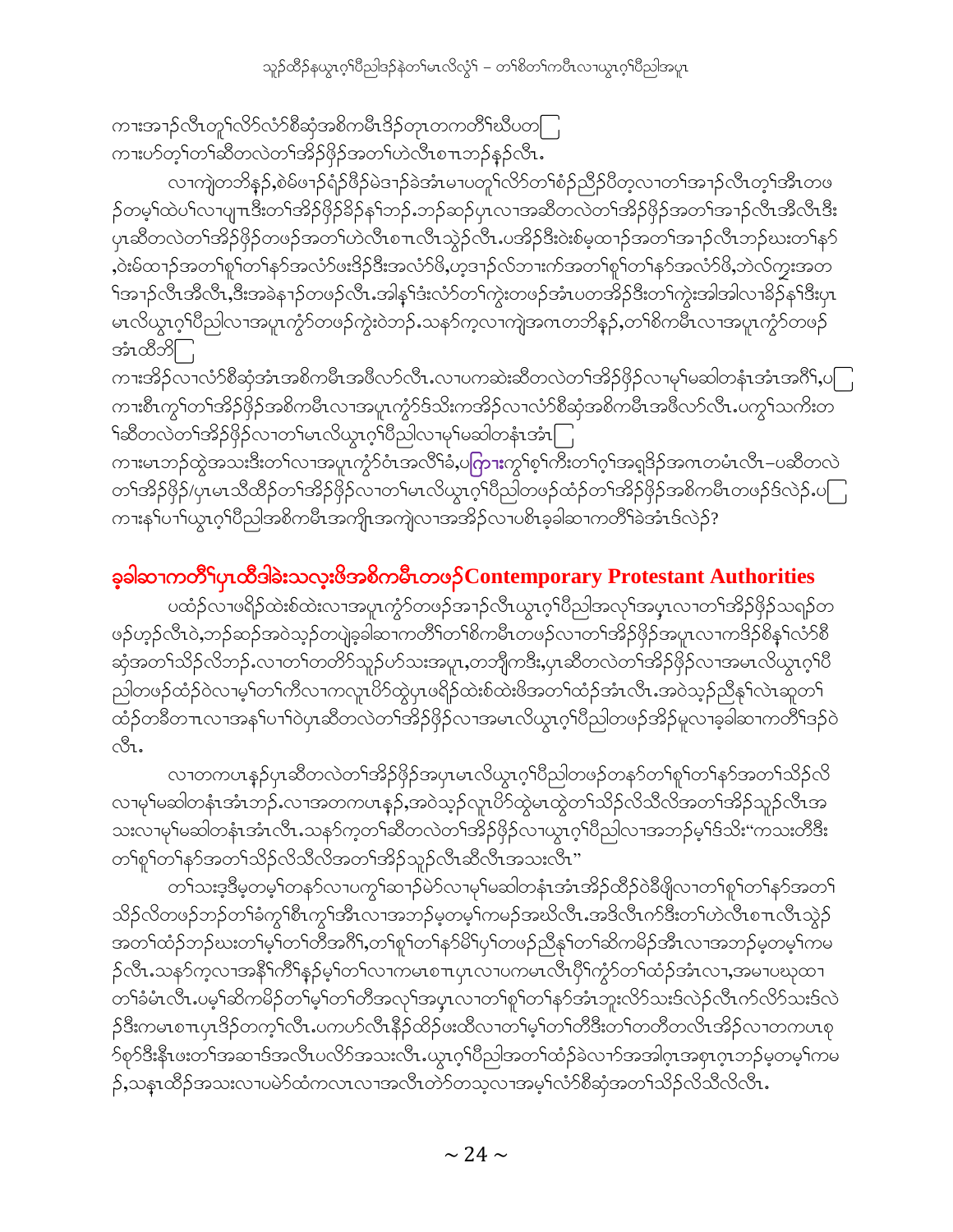လၢအံၤတကပၤႇပထံဉ်လၢယ္ပၤဂ့ౕၢိပညါတၤ်ကွဲးတနိၤဟ်ဖျါထိဉ်လံာ်စိဆုံအတၤ်သိဉ်လိသိလိဂ္ၤတၤဒဉ် လဲဉ်ပတဲသ့လၢအမ့္ပ်ာတြမ့္ပ်တြလွပ္မွာ အဲ့အုပ္လည္ပ်တ္ျပာသူပုံခဲ့ေတလာပုံၤဘဉ်ႇဘဉ်ဆဉ်အ၀ဲသုဉ်ဘူးဒီးတ ်မှSက်တိဒိဉ်မးဘဉ်ဆဉ်တSလိဉ်ဖျဲတမံၤမံၤမ့Sဒုးနဲဉ်အတSတလၤတပှဲၤဘဉ်ဒီးပတသ့ဉ်ညါတSမၤနုၤဘဉ်တSမ နုၤကမဉ်လဲဉ်လီၤႉလၢတၫ်ထံဉ်လၢအတကပၤအကတ႑ၢိန္ဉာိတၫ်ထံဉ်တနိၤယံၤဒိဉ်မးဒီးလံာ်စိဆုံအတ႑်သိဉ်လိ တုၤဒဉ်လဲဉ်ပတဲလၫအကမဉ်သ့လီၤႉထဲဒဉ်ဖဲတ<sup>၎</sup>ခံကွ<sup>၎</sup>စီၤကွ<sup>၎</sup>ပံၤမ့<sup>၎</sup>ထံဉ်လၫတူ<sup>၎</sup>လိ5်သ့မးဒီးတ<sup>၎်</sup>ကတူ<sup>၎</sup>လိ5်အီၤ ी.

ပကဟံးန1်အဒိႇတၫ်ကတိၤ''ကစ႑်ယွၤန္ဉာ်အစိကမိၤအိဉ်လၢတ႑်ခဲလ႑ာအဖိခိဉ်လိၤ'' ခဲအံၤႇပထံဉ်လ႑ တၫ်ဂ့ၢ်အံၤဘူးဒီးလံာ်စိဆုံအတ႑်သိဉ်လိအဃိပအ႑ာ်လီၤတူၢ်လိာ်လၢအကကဲတ႑်မှၤ်တ႑်တိန္ဉာ်တ႑်ကိတ႑်ခဲတ အိဉ်နိတမံၤဘဉ်ႉလံာ်စီဆုံသိဉ်လိလၢကစၢ်ယွၤအိဉ်လၢတၢ်ဘဉ်တဲ့ခဲလၢာ်အဖိခိဉ်လိၤႉသနာ်ကဲ့,ခ်ီဖိုုလၢတၢ်ဟ့ဉ် အဒိမ္ခတမ့<sup>၎</sup>ကွဲးအိၤဂ္ဂၤန1်အံၤသ့အဃိႇတ႑်ဂ့ၢ်အံၤႇလၢအကစၫ်ဒဉ်ဝဲဖျါလၢတလၢပှဲၤဘဉ်ႉအဒိႇပမ့<sup>၎</sup>နိုၤဖးတ႑်လၢ လံာ်စီဆုံအပူၤဒီးတ႑်နာ်ကစ႑်ယွၤမ့တမ့္ တ႑်တဲပံတဲစိၥ်နည်,တ႑်ဂ့ၫ်အံၤကဲထိဉ်တ႑်လၢအကမဉ်သလိၤ.တ႑်ကတိ ၤအံၤကဲထိဉ်တ႑်လၢအဆုၢကမဉ်ပုၤသ့,ဖဲပတပာ်ဃှာ်တ႑်မှၤ်တ႑်တိလၢကစ႑်ယွၤအတ႑်မၤဘဉ်ထွဲဒီးတ႑်မၤအ သးလၢတౕၢစံဉ်စိၤတဲစိၤအပူၤအခါလီၤ.

လီၤက်ဒီးအဝဲနဉ်ဖဲပတဲ"ယ့ဉ်ရှူးမ့ၢ်ယွၤ"လၢတၢ်အိဉ်သးအါမံၤအဖိခိဉ်လံာ်စိဆုံတဲပှၤလၢအမ့ၢ်တၢ်မ့ၢ်တ ်ကီလီၤ.ပသးမံသ့လၢအဝဲအံၤပာ်ဖျါလံာ်စိဆုံအတ႑်သိဉ်လိလီၤ.သနာ်ကုလၢတ႑်အိဉ်သးတနိၤအပူၤ,ဖဲပတဲဘဉ် ဃးခရံာ်ဖိအကရာကရိလာအစူာ်ကမဉ်နာ်ကမဉ်တၫ်နှဉ်တၫ်တဲအံၤတမ့ၢ်တၫ်လာအရဲဘဉ်,ကမၤဘာတ႑်မ့ၢ်တ႑် တိႇကဆုၫကမဉ်ပှၤသ့လိၤႉလံာ်စိဆုံစ့ၫ်ကိဴးသိဉ်လိပှၤလၢခရံာ်မ့ၫ်ပှၤဟိဉ်ခိဉ်ဖိလိၤ.ဒီးလၢတၫ်အိဉ်သးတနိၤနိၤန္ဉ),  $\circ$   $\vdots$ 

ကၫးရှဲပွးလိၤတိၤလိၤဆဲးလၫ''ယ့ဉ်ရှုးမ့<sup>၎</sup>ယွၤ''လၢအပာ်ဃုာ်ဒီးတၢ်ဒုးသ့ဉ်ညါစ့<sup>၎</sup>ကိဳးလၢအဝဲမ့<sup>၎</sup>ပှၤဟိဉ်ခိဉ်ဖိဒ်သိးပ ကတဲတၫ်မှ႞တ႑်တွိလၪဴပုံ၊ခဲ့လၪၣၟၯၟႚ

လၢခံကတၫႝႇပကတဲတႝာဘည်ဃးတ႑်ဂ့ႝဘဉ်ဃးယွၤဂ့ါပီညါလၢမှါမဆါတနံၤအံၤလီၤ.ယွၤဂ့ါပီညါအတ ်န58် ပုံကန်းအိဉ်ဘူးဒီးလံာ်စီဆုံတုၤဒဉ်လဲာ်ပတုၤ်လိာအီးလၢအမ့္ပ်တြမ့်က်ကီလီး တန်းတ<sup>ွ</sup>သော် တုၤဒဉ် လဲဉ်ပဆၢတဲဉ်အီၤလၢအကမဉ်သူလီၤ.တ႑်တမံၤလၢအမှ႑်တ႑်မှ႞တ႑်တိလၢယ္ဂၤဂ့ၤ်ပိညါအတက္ဂိဉ်အပူၤမ့1်–အ ဝဲသ့ဉ်ခဲလၫာ်ဂ္ $\tau$ ထိဉ်သ့လိ $\tau$  အဝဲအံ $\tau$ လိ $\tau$ က်ဒီးပု $\tau$ ဆိတလဲတၫ်အိဉ် $\beta$ ှ်လ႑အခိဉ်ထံးတဖဉ်အတ႑်နာ်–စဲမ်ဖ႑ာ်ရံ $\uparrow$ ဖီမဲဒ<sup>၎</sup>"ထိဘိဆိိတလဲဆူအသိ"လိၤ.မ့တမ့<sup>၎</sup>ယဲယကွဲးအိၤဒ်အံၤ–ယွၤဂ့ၢိပိညါအဒိ–လၢအကတၫၢိန္ဉ်မ့ၢ်တၫ်တဆိ ကမိဉ်ထံဉ်မုံလီၤ.အခ်ီပညီဖဲပထံဉ်မုံဒံးတ႑်အသိန္ဉာိယ္ဇၤဂ္ဂၤ်၀ီညါတကတ႑ၤ်နီတဘျိဘဉ်.

အဝဲအံၤမ့္ပ်ာလျပတဲ့အိုးတုနားလဲတုအသို႔ပိုင်အယ္လ္ယာက်ပြီညါအဖိတ႑ာ်မ့္ပ်ာဒိသိးကဒုးအိဉ်ထိဉ်ယွာ ဂ့်္ဂါဝိညါလၫအသူဉ်တိသးရာလိၤႉလ႑တကပၤန္ဉာ်ပတသးဒ့ဒိဘဉ်ဃးတ႑်အိဉ်ဖိုဉ်အယွာဂ့်္ဂါဝိညါလ႑မှ မဆါတနီၤ အံၤဘဉ်,ပတထိဒါအတၫ်စိကမိၤခဲလ႑ာ်မ့တမ့ၢ်တ႑်လိဉ်ဘဉ်လ႑ပတအ႑ဉ်လိၤတှၫ်လိဉ်တ႑်လ႑တ႑်အိဉ်ဖိုဉ်တဲဝဲ ခဲလၫာ်ဘဉ်ႉလၢအဂၤတကပၤန္ဉဉ်ႇတမ့ၢ်ိလၢပအၫဉ်လီၤတူၢ်လိာ်အတ႑်နာ်ခဲလၫာ်ဘဉ်ႉပတတဲလၢဆၢကတိႝၤ်ခဲ အံၤတၫ်လၢအဝဲသုဉ်မၤဝဲခဲလၢာ်နဉ်မှၫ်တ႑်တ႑်လၢတ႑်ပုံၤဘဉ်လီၤ.အလီၫန္ဉာ်,လၢတ႑်ဆီဉ်လီၤသးဒီးသုဉ်ညါလီၤ ပမူပဒါအပူၤပသူတၫ်ဟ့ဉ်လၫယွၤဟ့ဉ်ပှၤခဲလၫာ်–ဃုသ့ဉ်ညါလံာ်စီဆုံအခ်ီပညိႇမၤသကိႏတၫ်လၫပှၤတဝၢအပူၤႇဒိ းခရံာ်ဖိတၫ်အိဉ်မှုအပူၤ–ဒ်သိးပကမၤဒိဉ်ထိဉ်တ႑်သးတိဒီးတ႑်စူ႑်တ႑်နှာ်မိ႑်ပု<sup>၎</sup>လီၤ*န* 

ပတ႑်သိဉ်လိတဖဉ်တသ့ဖဲအသ့ပဒုးအိဉ်အီၤလၢလံာ်စီဆုံအတ႑်သိဉ်လိအဖိလာ်လီၤ.ပတ႑်စူၫ်တ႑်နာ်တ ဖဉ်ဒံးဘူးဒီးလံာ်စီဆုံနဉ်,အဝဲသ့ဉ်အစိကမိၤဒံးအိဉ်လိၤ.အဝဲသ့ဉ်မ့ှ်ယံၤဒီးလံာ်စီဆုံတခ်ီအစိကမီၤစှၤလီၤဝဲလီၤ.သ